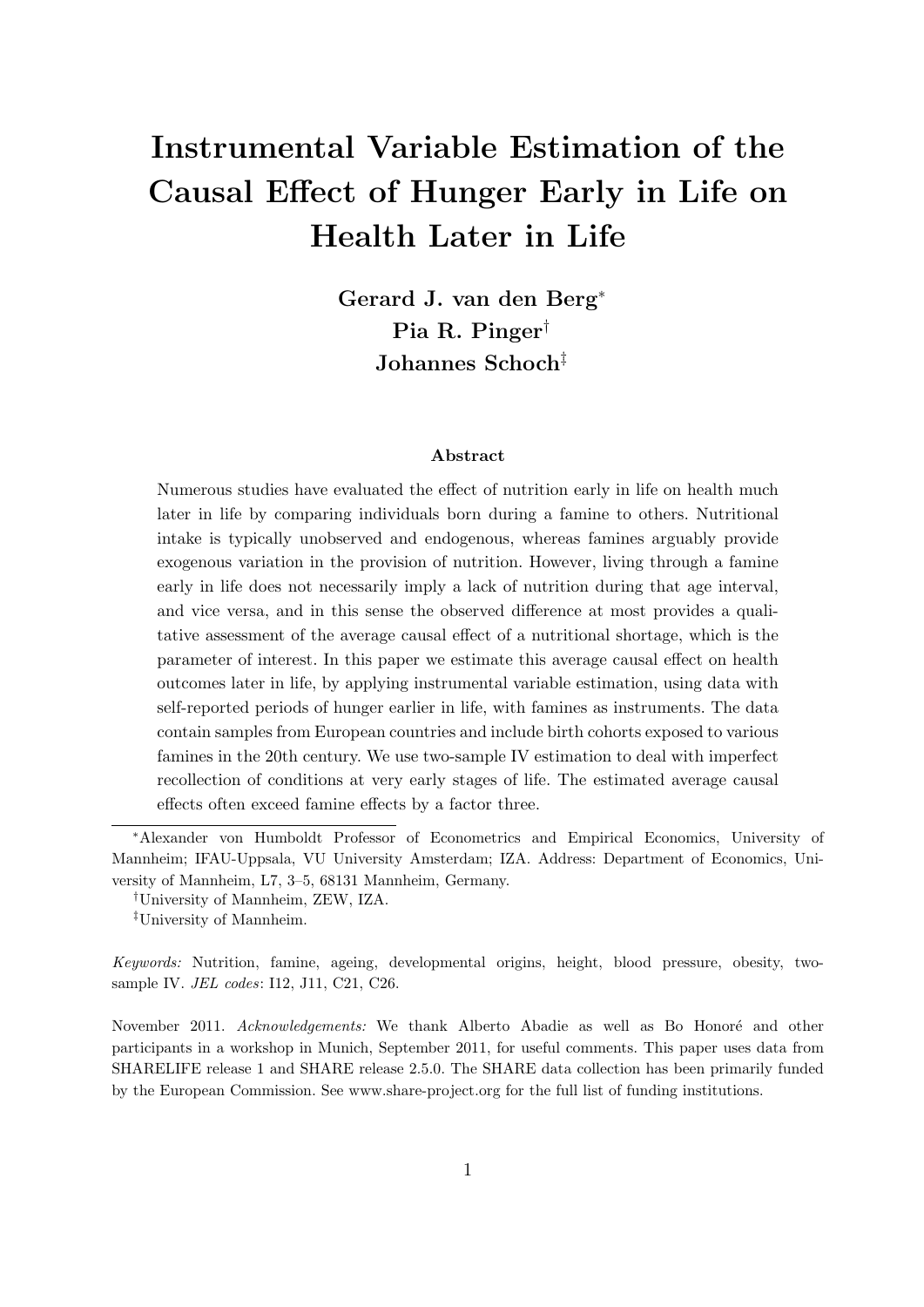## **1 Introduction**

During the past decade, the effect of early-life conditions on health outcomes late in life has become a focal point of research in economics, demography, epidemiology, biology, and related fields.<sup>1</sup> Empirical studies use non-experimental data of real-life individuals and typically relate indicators of early-life conditions to outcomes of the same individuals at high ages. A major concern is that (a) observed conditions in the parents' household early in life, including conditions in utero as captured by birthweight, and (b) outcomes later in life, are jointly dependent on unobserved confounders. To be able to detect causal effects, one needs to observe exogenous variation in the early-life conditions, and relate this to outcomes later in life. Moreover, this variation should only affect high-age health by way of the individual early-life conditions and not through secular or cohort-specific changes in society after the early-life period of interest. As a result, candidate indicators are often not some unique characteristic of the newborn individual or his family or household, but rather a temporary state of the macro environment into which the child is born. In that case they are also called contextual variables.

In the literature, the most frequently used indicator is whether the individual has been exposed to a famine at a specific childhood age, notably in utero. Lumey, Stein and Susser (2011) provide an excellent overview. The underlying idea is that in many households birth in a famine involves nutritional shortages, in terms of quality and/or quantity of nutrition. Birth outside of a famine is expected to involve better nutritional conditions. A negative association between birth during a famine and a favorable health outcome later in life is interpreted as evidence for a causal effect of early-life conditions on that health outcome.<sup>2</sup> Studies have detected associations with adult height, schizophrenia, mortality, fertility, hospitalization, next generation birthweight and even gene expression. Interestingly, a few studies have also reported associations between exposure to a famine at the onset of puberty and late-life health outcomes. For example, Sparén et al. (2004) find that boys who had been exposed around age 9 to the Leningrad siege famine of 1941 have higher rates of cardiovascular morbidity and mortality much later in life. Oppers (1963) finds an effect of the Dutch Hunger Winter famine exposure at ages 7-14 on adult height.<sup>3</sup>

<sup>1</sup>For overviews, see e.g. Pollitt, Rose and Kaufman (2005), Barker (2007), Lawlor (2008) and Almond and Currie (2011).

<sup>&</sup>lt;sup>2</sup>Note that also this requires that the composition of newborns is not systematically different between famine-born and non-famine born, in terms of unobserved characteristics of the newborns.

<sup>&</sup>lt;sup>3</sup>Many qualitative results from the famine-based studies are in agreement to those in studies using other contextual indicators of conditions around birth, such as business cycles and seasons. See e.g. Van den Berg and Lindeboom (2012) for an overview. Van den Berg et al. (2010) use immigrant siblings to study the effect of economic conditions at later childhood ages, and they find a significant effect on adult height. They also survey other studies concerning later childhood ages.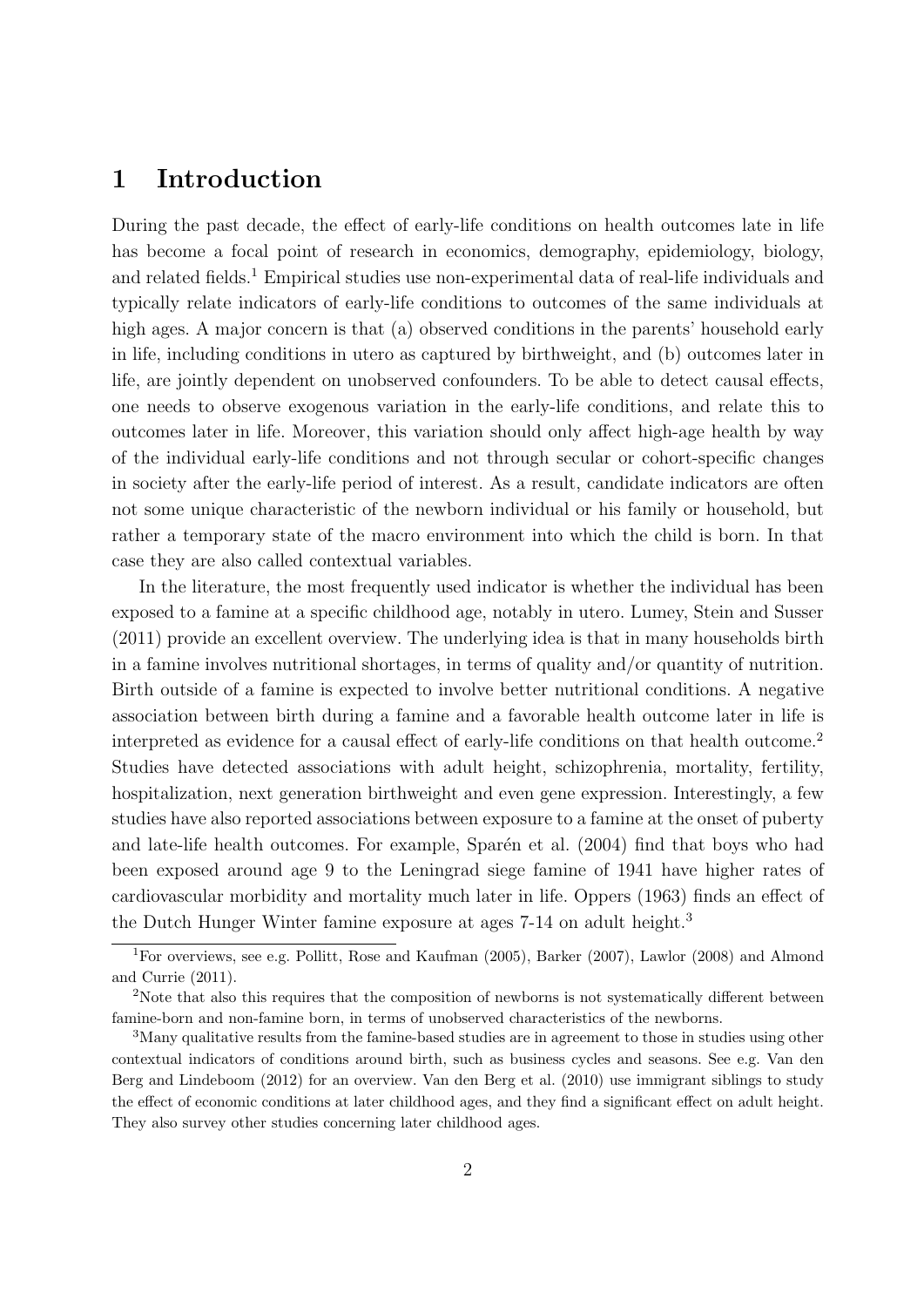However, exposure to a famine is not equivalent to exposure to a nutritional shortage. During a famine, a fraction of all households does not face food shortages, for example because the household belongs to the ruling or wealthy class, or because it is self-sufficient in terms of food, or, in a war context, because it is allied to those responsible for the cause of the famine. Similarly, in non-famine eras, a fraction of households faces food shortages because of poverty. This means that the comparison of famine-born individuals to nonfamine-born individuals does not provide a quantitative estimate of the average causal effect of nutritional shortages around birth. Most likely, the latter effect is under-estimated in absolute value by such a comparison.

To advance on this, it is necessary to observe the nutritional status in the households at the time interval in which the child is in utero or at the childhood age of interest. But this is almost impossible given that the study outcomes concern health at high ages. To observe these outcomes, the individuals in the data need to have been born a long time ago. This means that the critical period of interest necessarily occurred say before 1950. At the time, data on household conditions were not systematically collected. Moreover, for some of the sample, the critical period must have occurred during a famine. During famines, data are typically not collected, as societies are in a state of disruption.

In this paper we deal with these problems by using self-reported retrospective data on the individual occurrence of a period of severe hunger at certain childhood ages. Specifically, we relate these data to the occurrence of famines at those ages and to health outcomes of the same individuals later in life, and we use Instrumental Variable (IV) estimation techniques to estimate average causal effects of nutritional shortages during certain childhood ages on health outcomes later in life. In terms of the IV treatment evaluation literature, our instrumental variable is the exposure to a famine early in life, our treatment is the experience of a nutritional shortage early in life, and our outcome is health at high ages. With heterogeneous effects, the IV estimation provides so-called local average treatment effects (LATE; see Imbens and Angrist, 1994).

Our approach is novel. We are the first to use the occurrence of famines to obtain an estimate of average *causal* effects of *nutritional shortages* during specific childhood ages on health later in life. Notice that IV is generally not applicable in studies of long-run effects of early-life conditions, because of non-observability of household conditions early in life. This is not specific for famines as early-life indicators but also applies to other contextual indicators such as business cycles, seasons, weather, and infant mortality rates. As a byproduct, our study provides estimates of the strength of the association between a famine and an actual hunger episode. In terms of the IV treatment evaluation literature, we look at "compliance" to the instrument.

Our individual data are from the Survey of Health, Aging, and Retirement in Europe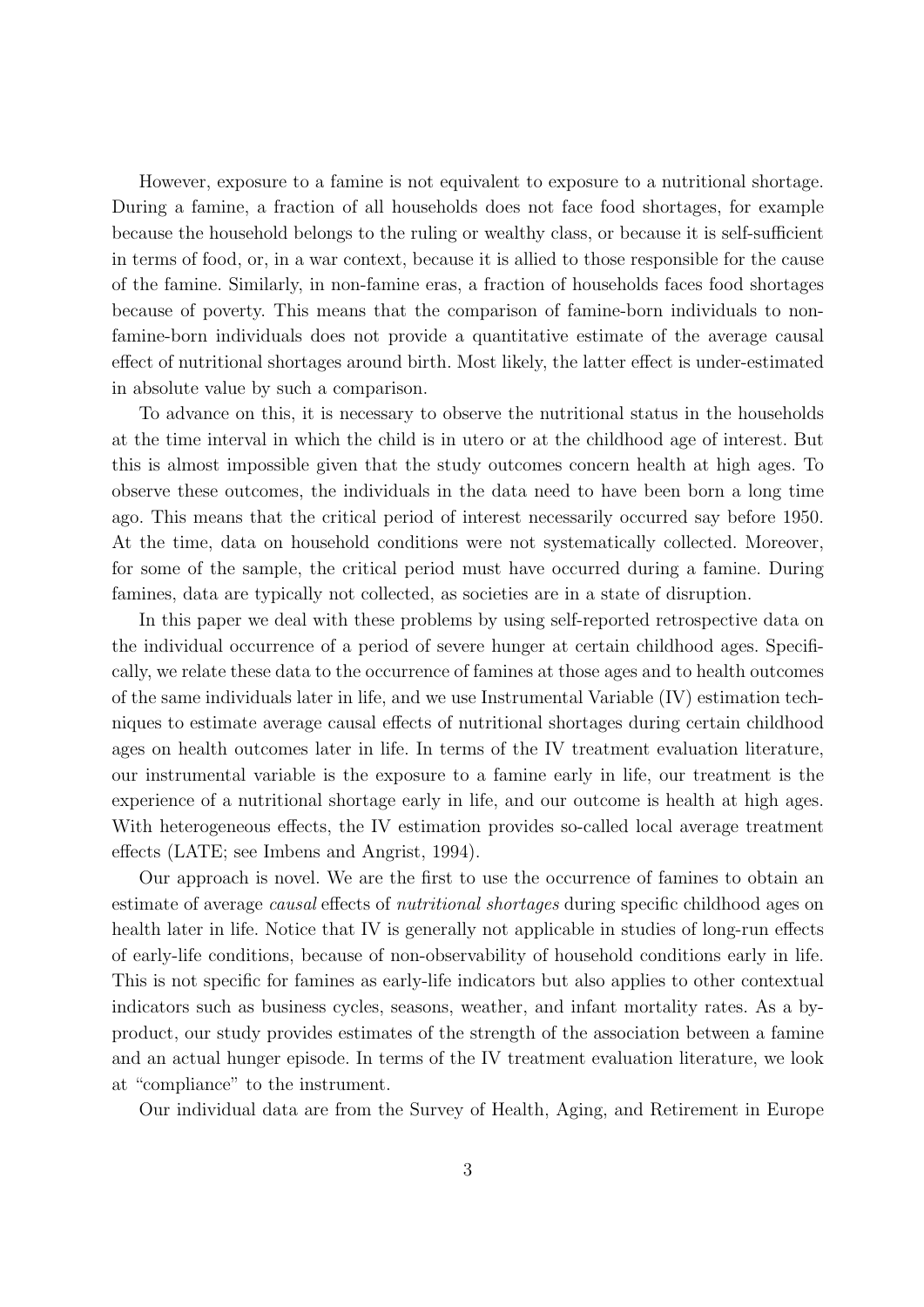(SHARE), a European longitudinal survey based on a random sample of individuals aged 50+. The most recent available (third) wave asks respondents for retrospective accounts of specific aspects of their lives. The birth cohorts in the data include cohorts that were exposed to the famines in the Netherlands, Germany, or Greece, in various time intervals in the 1940s. These are the three famines in the countries participating in SHARE in its observation window.<sup>4</sup> Their origins are well-established in the literature, and they have been used to study long-run effects (see the literature discussion in Section 2). Notice that evidence based on multiple famines is less sensitive to culture or cohort-specific conditions.

Strictly speaking, it is the cause of the famine that is the ultimate instrumental variable, instead of the famine itself. After all, any period or era in which many people are hungry may be called a famine. What matters for the study of long run effects is that the famine is an exogenous event with no long-run impact apart from the effect running through household-specific nutritional conditions. This is more likely if the famine is due to an external intervention in society and if the famine is short and is not anticipated. The three famines in our data satisfy these requirements, as they are all due to trade blockades in combination with government rule by foreign occupying forces.

Nutritional shortages that only took place in utero will not be reported as episodes of hunger early in life. Even with a perfect recollection of past periods of hunger (e.g. if the individual obtained this information from his or her parents), a spell in utero will only be reported if it stretches past the day of birth. More in general, recall of a period of severe hunger may be more difficult if this period took place around birth. Indeed, in our data, the reporting of hunger during a famine is low if the age during the famine was close to zero. We deal with this by using two-sample IV (2SIV) estimation. This method has been developed by Angrist and Krueger (1992) and Arellano and Meghir (1992); see Ridder and Moffitt (2007) for an integrated overview. Intuitively, when we consider long-run effects of nutritional shortages for newborns, we relate famines around birth to health later in life, but we may use a sample of older children to estimate the connection between famine exposure and nutritional shortage. This requires the assumption that the latter connection is the same for all children. This is not innocuous. As we shall see, there is evidence of special food support for young children during famines that was not available for older children. In that case, our estimates provide a lower bound for the average causal effect.

The SHARE data have established a high reputation in terms of quality, and by now many studies have been published using these data (see e.g. Börsch-Supan et al., 2008). Our particular empirical analysis faces two data design limitations. First, for our purposes, the sample is not large. The number of respondents per country is around 1500. However,

<sup>4</sup>Barring famines that affected only a few respondents, like the German 1916/18 famine; see Van den Berg and Pinger (2011). Our analysis restricts attention to births in 1920-1955.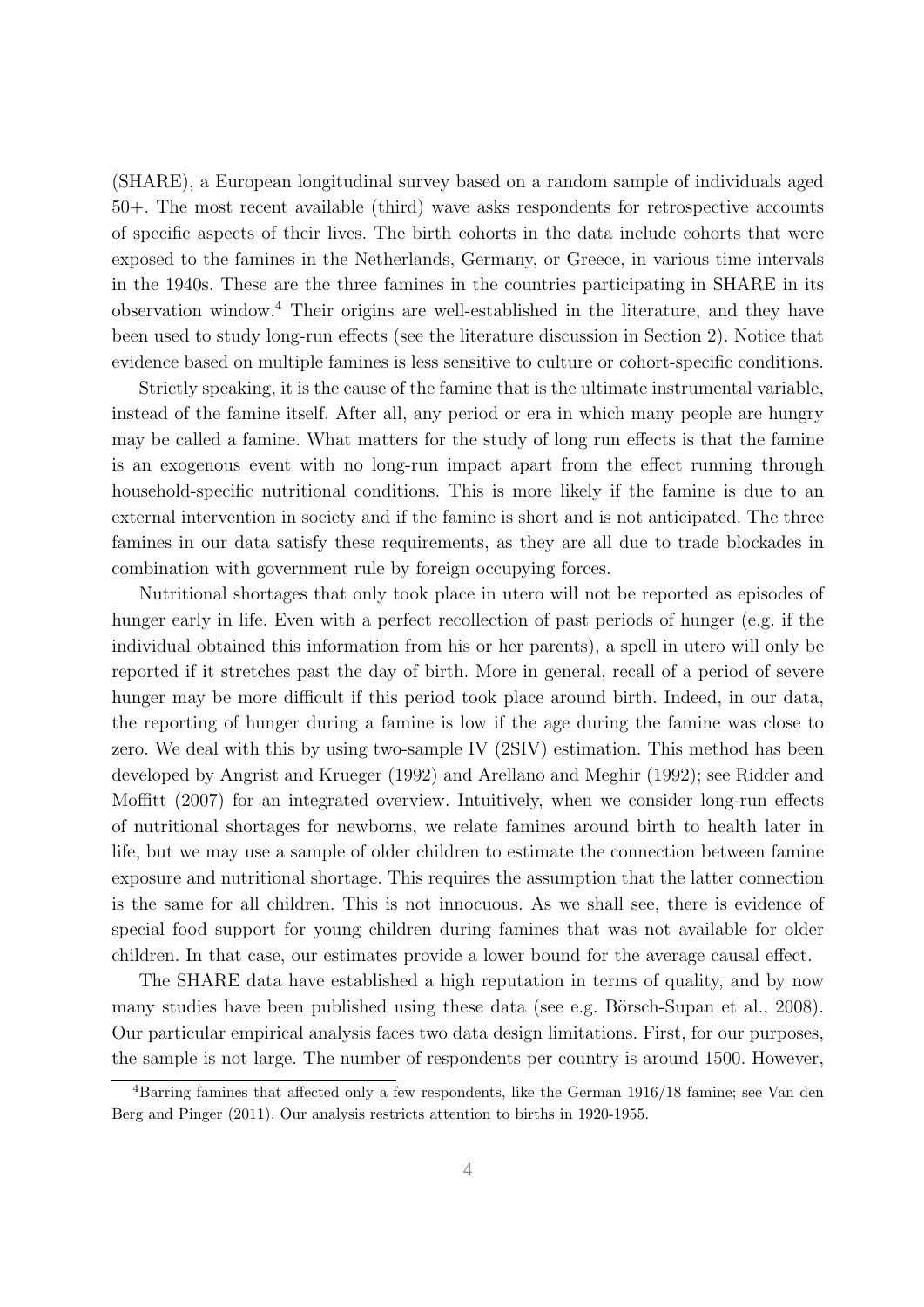to be exposed to a famine at a specific age, the respondent needs to have been a child (or in utero) in one of three countries in a birth cohort interval with a length equal to the famine, where the famine duration ranges from a few months to at most a few years. Secondly, the survey questions concerning the period of severe hunger ask for an interval in terms of full calendar years. In each analysis we therefore need to define and align three different intervals early in life: the relevant age interval in which nutritional shortage may cause long-run effects, the calendar time interval for which the individual reports severe hunger, and the calendar time interval in which the famine took place. Inevitably, we have to make several shortcuts, and it is important to address the sensitivity of the results with respect to this. In fact, given the relatively small sample size, moderate changes in the definitions of these intervals only affect the status of few respondents, and the results are often insensitive to this.

Since we aim to estimate a causal effect of nutritional shortages in general, the relevance of our findings should stretch beyond famine-stricken societies. Child hunger is not only prevalent in many parts of the developing world, but also in industrialized countries. "Feeding America" reports that even in the US 11.9 million citizens regularly suffer from hunger. From these, around a third are children under the age of 18. Undernutrition is essentially an economic problem that can be mitigated by public policy. From an economic point of view, it matters to find out at which age of the children exposure to nutritional shortages is most detrimental in the long run. This helps to address which policy measures are most efficient and cost-effective in preventing adult health problems.

The paper proceeds as follows. In Section 2 we review the explanatory frameworks to understand the long-run effects. Section 3 describes the three famines in our observation window and summarizes the evidence obtained so far for those famines. In Section 4 we describe our data. Section 5 formally presents the econometric methods. Here we also examine selectivity issues associated with the famines. Section 6 presents our results. We do not only study effects of adverse conditions around birth but we also identify whether periods in early adolescence are critical with respect to nutritional shocks. We also consider the strength of the association between famines and actual nutritional shortages. This is of importance for the empirical literature in which the three famines have been used as indicators of early-life conditions. In Section 6 we also carry out placebo estimations using cohorts from countries that were not affected by famines. Moreover, we use cohorts from other countries (Belgium, France and Italy) as control cohorts, as an additional way to verify that the effects of hunger do not reflect the effects due to exposure to World War II and its aftermath. Section 7 concludes.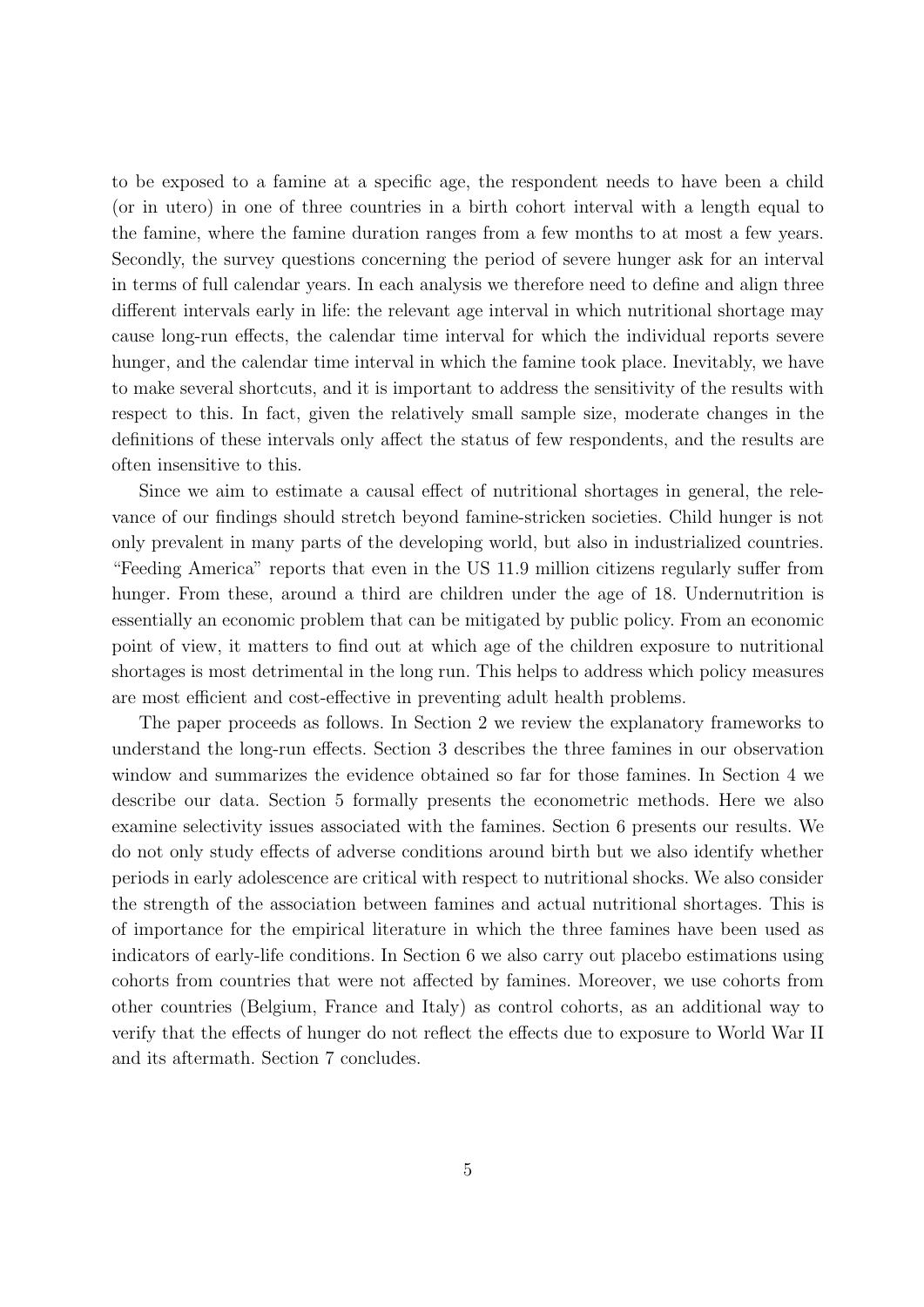## **2 Explanatory frameworks for causal long-run effects of conditions early in life**

## **2.1 Conditions around birth**

Most explanations for long-run effects of nutritional conditions around birth build on Barker's fetal origins or fetal programming hypothesis (see e.g. Barker, 1994). Effects of fetal undernutrition on metabolic adaptation in utero may affect the phenotype such that the risk of cardiovascular disease later in life is increased (Hales and Barker, 1992, Bateson, 2001, Gluckman and Hanson, 2004). Underlying this model is the idea that several critical periods early in life influence the development of humans. During these periods, developing systems modify their settings in response to social and biological cues (Kuzawa and Quinn, 2009). This includes durable epigenetic changes that modify gene expressions.

Along this way, adverse conditions are known to influence inflammation, measured in terms of interleukin-6 production, in adolescence and adulthood, plausibly through changes in gene expressions (see e.g. Morozink et al., 2010). An episode of hunger early in life may thus engender a proinflammatory phenotype. Over time, this takes an allostatic toll on the body, resulting in a higher risk of chronic diseases later in life (Morozink et al., 2010, Miller and Chen, 2010, Miller et al., 2009, Zhang et al., 2006, Cole et al., 2010), notably cardiovascular diseases, diabetes and hypertension. Yet, such mechanisms should be seen as a predictive adaptive response to the future environment (Gluckman and Hanson, 2004, Cole et al., 2010). The long-run effects of reduced nutrition in utero are stronger if the affected individuals are exposed to a much more favorable environment in childhood (Schulz, 2010).

Of course, severely adverse nutritional conditions may also directly affect the build-up of organs and other body parts. This involves the postneonatal period but also puberty (see e.g. the survey by Cameron and Demerath, 2002).

The above causal pathways are all biological after the initial nutritional shortage. However, non-biological mechanisms are also possible. An episode of hunger may lead to a permanent change in the role of food in the household. After such an episode, adults may cook more greasy food or force their children to finish their plates by any means (see e.g. Hamelin, Habicht and Beaudry, 1999, for changes in household behaviors in response to food insecurity). This may cause adverse long-run health outcomes of the children. Also, an episode of hunger may induce fights for resources and thus a higher level of stress, changing within-household relationships and leading to a prolonged exposure to a higher stress level (Hadley and Patil, 2006, Whitaker, Phillips and Orzol, 2006).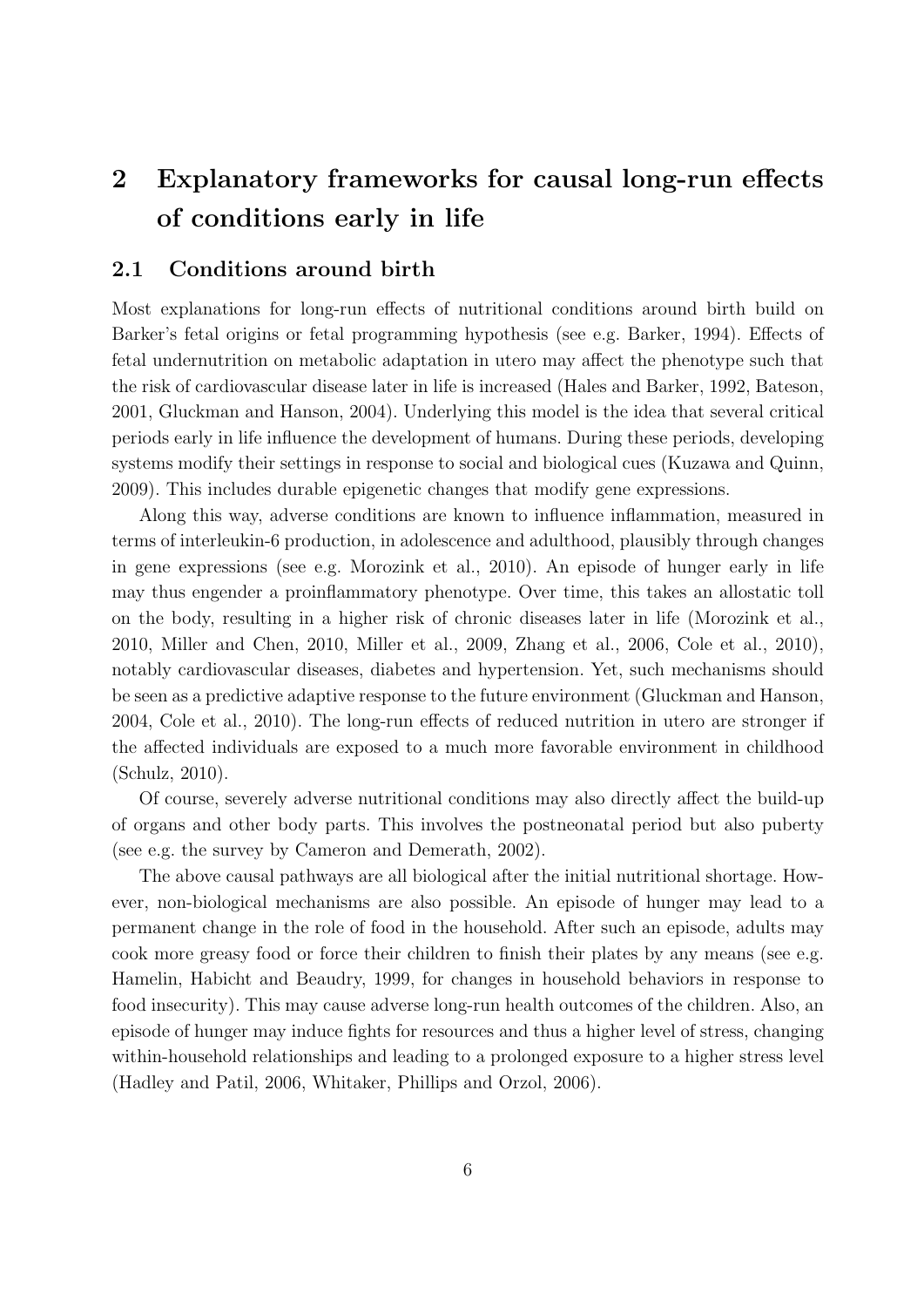### **2.2 Conditions in later childhood**

Recently, interest has increased in long-run effects of nutritional conditions after birth. Gluckman, Hanson and Pinal (2005) and Barker (2007) give overviews of the underlying medical mechanisms. Particular attention has been given to the onset of puberty as a sensitive period. As documented and surveyed by Marshall and Tanner (1986), Gasser et al. (1994), and Zemel (2002), the earliest manifestation of puberty concerns the so-called "fat spurt" around age 9-10. In this spurt, the body collects resources in anticipation of the adolescent growth spurt. Sparén et al.  $(2004)$  argue that nutritional distortions and stress at this stage may lead to a permanent disruption of blood pressure regulation, leading to long-run cardiovascular health problems. Other studies have related the calcium intake around age 9 to adult height.

A nutritional shortage may also have an instantaneous adverse effect on schooling decisions and outcomes (see e.g. Jyoti, Frongillo and Jones, 2005) and thus affect health outcomes via realized education or adult socioeconomic status (Leigh, 1983). Lastly, adverse conditions may affect children positively by inducing more responsible behavior. For example, Elder (1999) investigates the impact of the Great Depression on children born in 1920-1921 and finds that the experience of economic hardship around the age of 10 led to more resilience and psychological strength.

## **3 The famines in European countries in the 1940s**

### **3.1 The Dutch famine**

The Dutch famine has been studied for decades as a cause of adverse living conditions. Therefore, the following account can be brief. The relevant literature starts with contemporaneous studies, notably Dols and Van Arcken (1946), who provide a detailed description of the famine and report data on rations and agricultural production, and Banning (1946), who focuses on public health issues.

Prior to World War II, food standards had been high in the Netherlands, both in terms of caloric value as well as composition of the diet. There were no notable disruptions in food availability during the first years of the occupation of the Netherlands, which started in May, 1940. In September 1944, parts of the South of the country were liberated, and the London-based Dutch Government in exile called out a railroad strike in the occupied parts of the Netherlands in order to support Operation Market Garden and in order to display its authority over the occupied nation. As a reaction, the occupying forces initiated an embargo that prohibited any food transports to the densely populated western part of the country, i.e. the provinces of North and South Holland and Utrecht. This sanction, in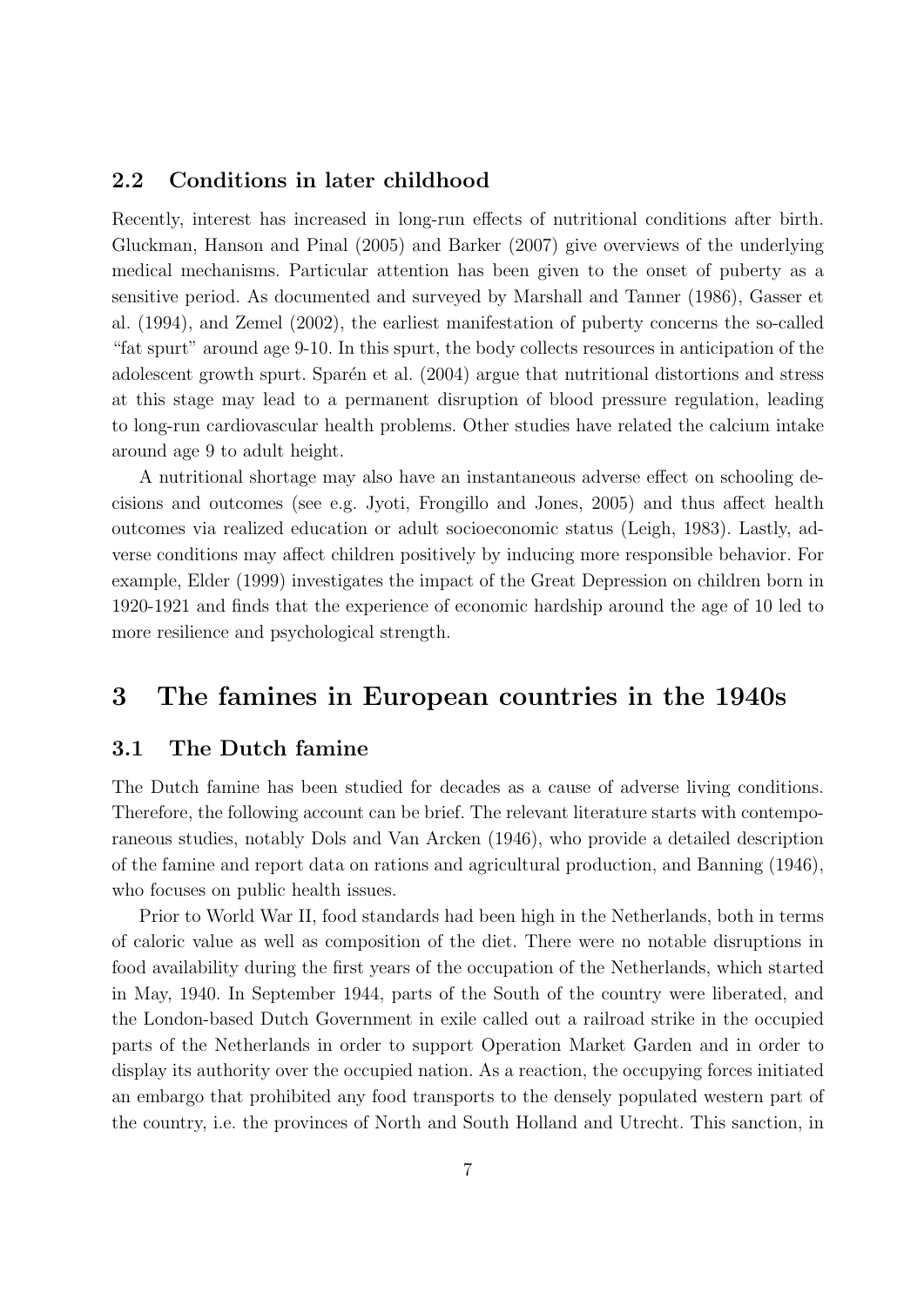combination with the early onset of the harsh winter of 1944/45, the freezing of waterways, and the generally bad state of transport infrastructure effectively closed off the western part of the country from any imports of food, fuel, medication etc. This triggered the Dutch "hungerwinter". Individuals had to live on rations as low as 500 kcal per day. For school children, average rations amounted to 664 kcal in the first quarter of 1945. The situation lasted until the end of the occupation which coincided with the end of World War II (early May 1945). Immediately, rations rose to 2,400 kcal per day. Following most of the literature on the Dutch famine, we take November 1944 to be the onset of the famine spell. This is later than the onset of the strike in mid-September 1944.<sup>5</sup>

The excess death rate in the first half of 1945 over the rate in 1944 amounts to 269 percent for men and 173 percent for women (Dols and Van Arcken, 1946). Banning (1946) reports a higher incidence of tuberculosis and hunger oedema and an increased infant mortality rate. Inhabitants of large cities were struck hardest by the famine. However, Banning (1946) notes that in small towns mortality rates rose to a level almost as high as those in large cities. Special aid was targeted at starving children and young adults by the "Inter-Church Council", an organization formed of different clerical associations (first, the focus was on children aged 5 to 16; the inclusion of children aged 3 to 5 followed later on). Help was provided in the form of additional food rations but in addition, effort was taken to send adversely affected children to districts where the food situation was somewhat better. Reports on the activities of the council yield information about the situation of the children in the famine-struck areas: Banning (1946) mentions that of the potential candidate children examined, 29% had been severely undernourished, while 31% suffered moderate undernourishment. About 27% of the children displayed a weight loss of about 10% of their weight.

Studies based on the Dutch famine indicate significant long-run effects on adult morbidity.<sup>6</sup> The overview in Painter, Roseboom and Bleker (2005) lists long-run effects on the risk of cardiovascular diseases, obesity, breast cancer, cholesterol levels, diabetes, and self-perceived health. See also the survey in Lumey, Stein and Susser (2011) for effects of prenatal famine in particular. Lumey et al. (2007) find effects on anthropometric measures indicative of the reposition of fat, dermatoglyphic characteristics and a modest relationship with blood pressure. An elevated risk of schizophrenia at adult ages after prenatal exposure has been found for both genders (e.g. Susser and Lin, 1992). Susser and Stein (1994) find that adult stature is susceptible to the postnatal but not the prenatal environment.

<sup>5</sup>For school children, official rations dropped below 1,200 kcal in early November 1944 and to 1,000 kcal at the end of November 1944 (Dols and Van Arcken, 1946). On average, caloric consumption amounted to 1,073 kcal in the last quarter of 1944 (Dols and Van Arcken, 1946).

<sup>&</sup>lt;sup>6</sup>Recall that in this section we only cite studies based on the famines we consider in our empirical analysis. Results based on other famines are discussed in the overview studies listed in Section 1.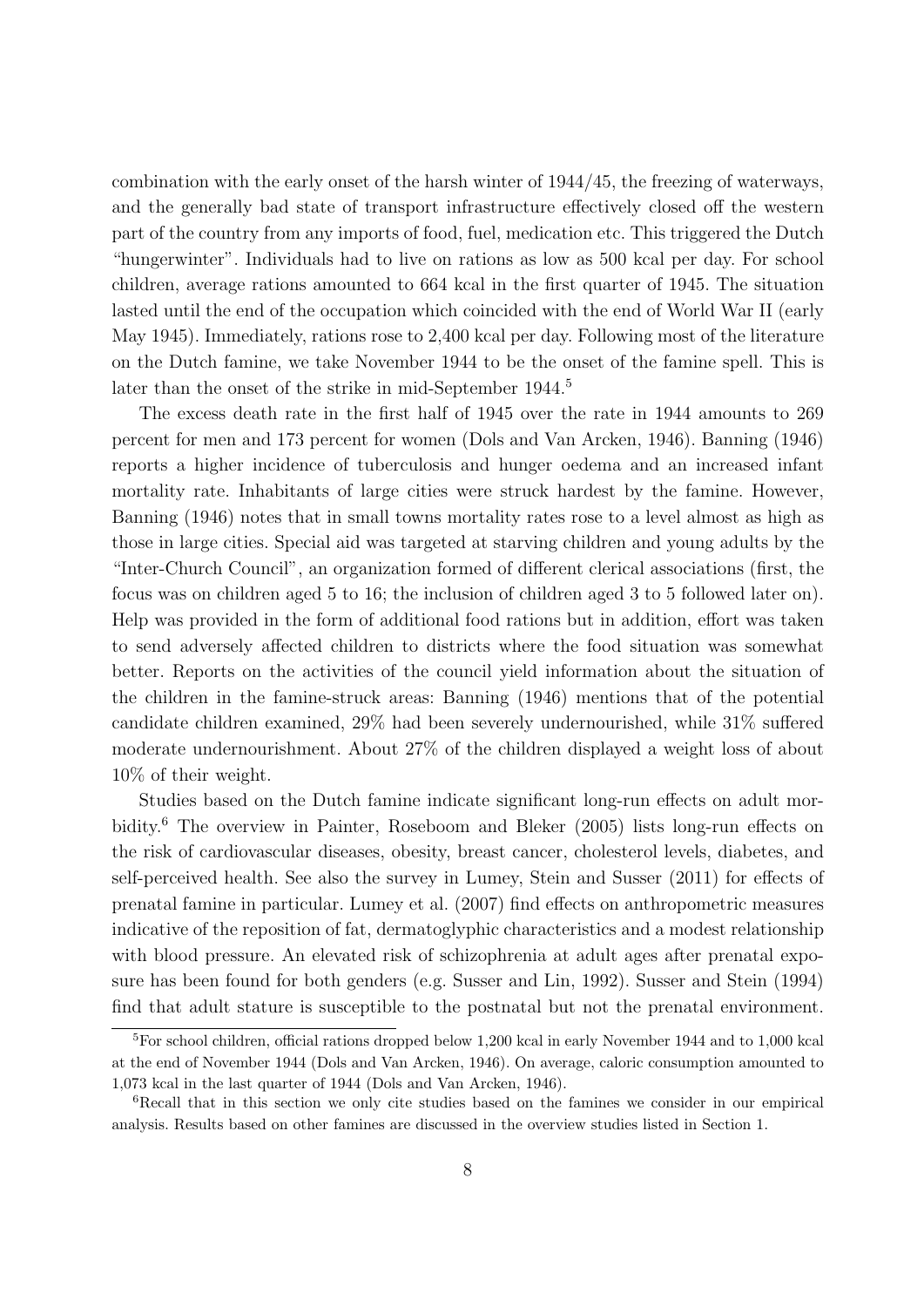Oppers (1963) finds a negative effect of the Dutch Hunger Winter famine exposure at ages 7-14 on adult height among men. In a landmark study, Heijmans et al. (2008) show that individuals who were exposed to the famine in the early stages of pregnancy had, 60 years later, less DNA methylation of a certain imprinted gene, compared with their unexposed same-sex siblings. The gene is the insulin-like growth factor II, which is a key factor in human growth and development. Their study provides strong empirical evidence for the epigenetic pathway discussed in Subsection 2.1 above.

## **3.2 The Greek famine**

At the end of April 1941, Greece surrendered to Axis forces and was subsequently divided into 13 different zones occupied by Germany, Italy, and Bulgaria.<sup>7</sup> These areas were isolated from each other and the transfer of goods and individuals was often close to impossible. The famine was triggered by a naval blockade of the Allies which made it impossible to supply foodstuffs to Greece. Despite being an agricultural country, Greece heavily relied on food imports (Hionidou, 2006, mentions that in 1939, over 20 percent of the wheat consumption had been imported). In addition, the blockade prohibited fishing at sea.<sup>8</sup> The food situation quickly deteriorated. While the caloric value of the rations allocated by the occupiers in the Athens area had already been below any subsistence level in July 1941 (600 kcal), the rations were cut even further such that they amounted to only 320 kcal in November 1941 (Neelsen and Stratmann, 2011). The regions of Greater Athens and Piraeus were affected most severely. Mortality rates suggest that there was a general positive correlation between the famine's severity and the degree of urbanization. Furthermore, Hionidou (2006) notes that society was very unequally affected by the famine during this period; the low social classes suffered the most from deprivation, which can be attributed to the fact that soon after the rationing system had been superimposed by the occupiers, black market activity flourished with prices beyond the levels an ordinary worker could ever afford. The winter 1941/42 marked the maximum of the famine period in terms of fatalities.

The blockade was formally called off in February 1942. As of then, the Red Cross provided assistance targeted mostly at young children in Athens (Neelsen and Stratmann, 2011). At the end of March 1942, shipments by the "Joint Relief Commission" under Swedish command arrived. Subsequently, the situation in most parts of Greece improved. Hionidou (2006) reports declines in excess mortality from April 1942 onwards, even though in urban areas mortality remained high longer. We define the Greek famine to run from May

<sup>7</sup>This subsection relies heavily on Hionidou (2006) and Valaoras (1946).

<sup>8</sup> In the sense that the famine was caused by an external intervention in society, and in the sense that a large fraction of the excess mortality during the famines was due to starvation, the famines discussed in this section are "modern famines" in the terminology of O'Grada (2009).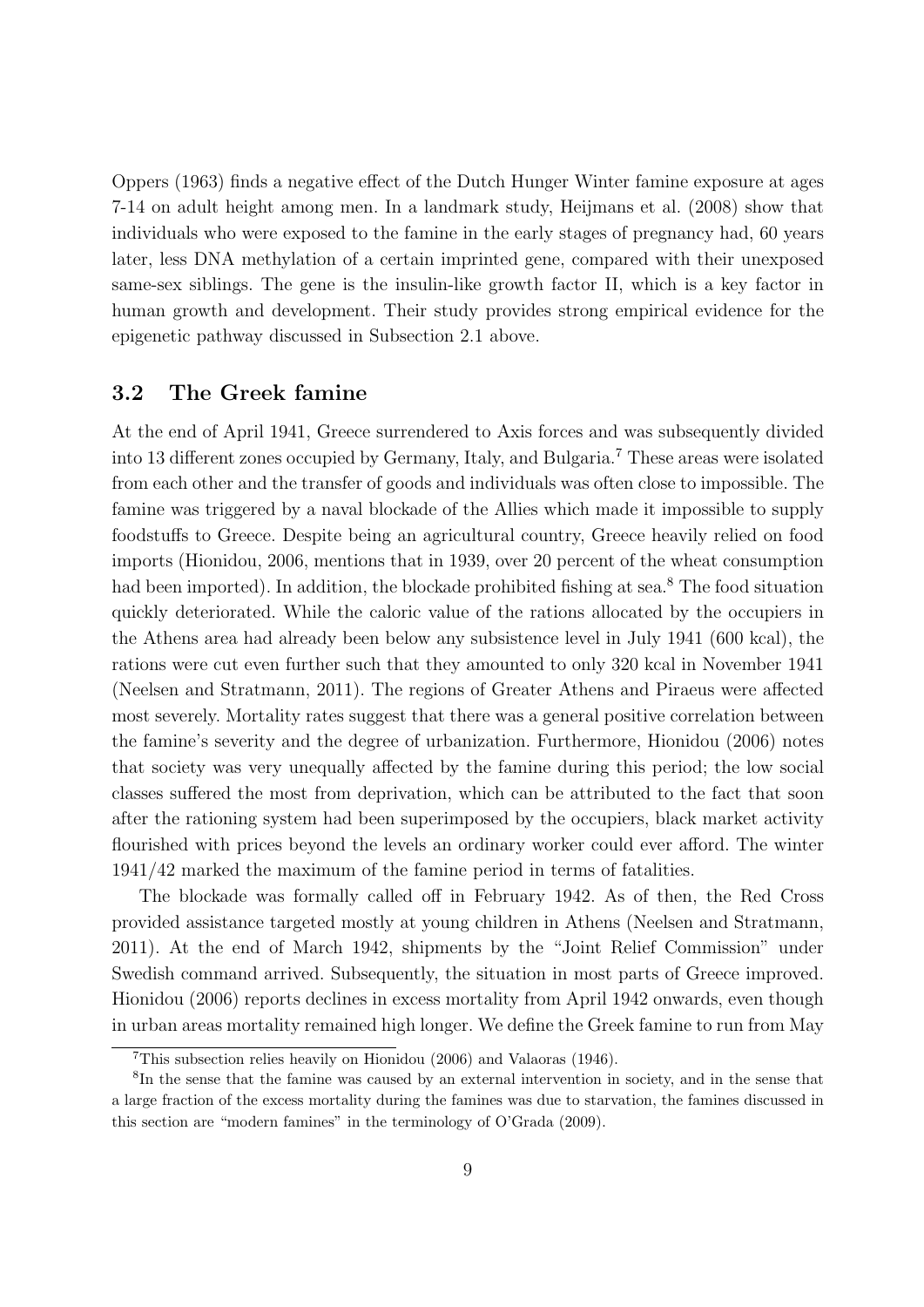1941 until and including June 1942. The ending date is somewhat later than in Hionidou (2006) and somewhat earlier than in Neelsen and Stratmann (2011).

Valaoras (1946) reports death rates for Athens to have been six times higher than under usual circumstances. Both Valaoras (1946) and Hionidou (2006) state that the largest fraction of the excess mortality during the famine is attributable to starvation, whereas epidemics and infectious diseases are of minor importance. Of special interest for our present study are the figures cited in Valaoras (1946) on the situation of children and adolescents. The results of surveys conducted during the famine and shortly afterwards found children aged 4 to 14 to be massively underweight, while babies and young children up to age 4 had almost normal weight. Moreover, growth retardation was found among many children 8 to 14 years old.

Neelsen and Stratmann (2011) consider long-run effects of the Greek famine on economic outcomes. They find effects of exposure during infancy on the attained level of education and on prime-aged labor market outcomes. Effects of exposure in utero are very small.

## **3.3 The German famine**

After World War II, Germany faced various structural problems that led to the catastrophic situation we label the German Famine. Specifically, (i) many cities and much of the industry and transportation infrastructure were destroyed by Allied bombardments, (ii) millions of citizens and military had died, (iii) factories were dismantled and shipped off to the occupying powers, (iv) the agricultural land in the East which had been a major provider of food had been lost to Poland and the Soviet Union, (v) about 10 million refugees from the lost lands in the East had fled to the new German mainland, and (vi) Germany was divided into 4 occupation zones that were administered separately. Inter-zone trade was difficult because of political and bureaucratic barriers and because of a lack of transportation means. See Klatt (1950), Farquharson (1985), Trittel (1990), Häusser and Maugg (2009) and Reichardt and Zierenberg (2009) for overviews.

Before World War II, estimated daily caloric consumption amounted to about 3000 kcal, while during the war, civilians used foodstuffs of about 2500 kcal per day (Klatt, 1950). At the end of the war (European Theater) in May 1945, nutritional conditions deteriorated to levels far below those before or during the war. For May 1945, Trittel (1990) reports an average caloric ration of only 1200 kcal. After May 1945, these values decreased further. For example, in the British-administered Ruhrgebiet, only approximately 600 kcal per person was assigned in June 1945. The situation further deteriorated during the so-called "Hungerwinter" of 1946-47, which was an unusually cold winter. From mid-December 1946,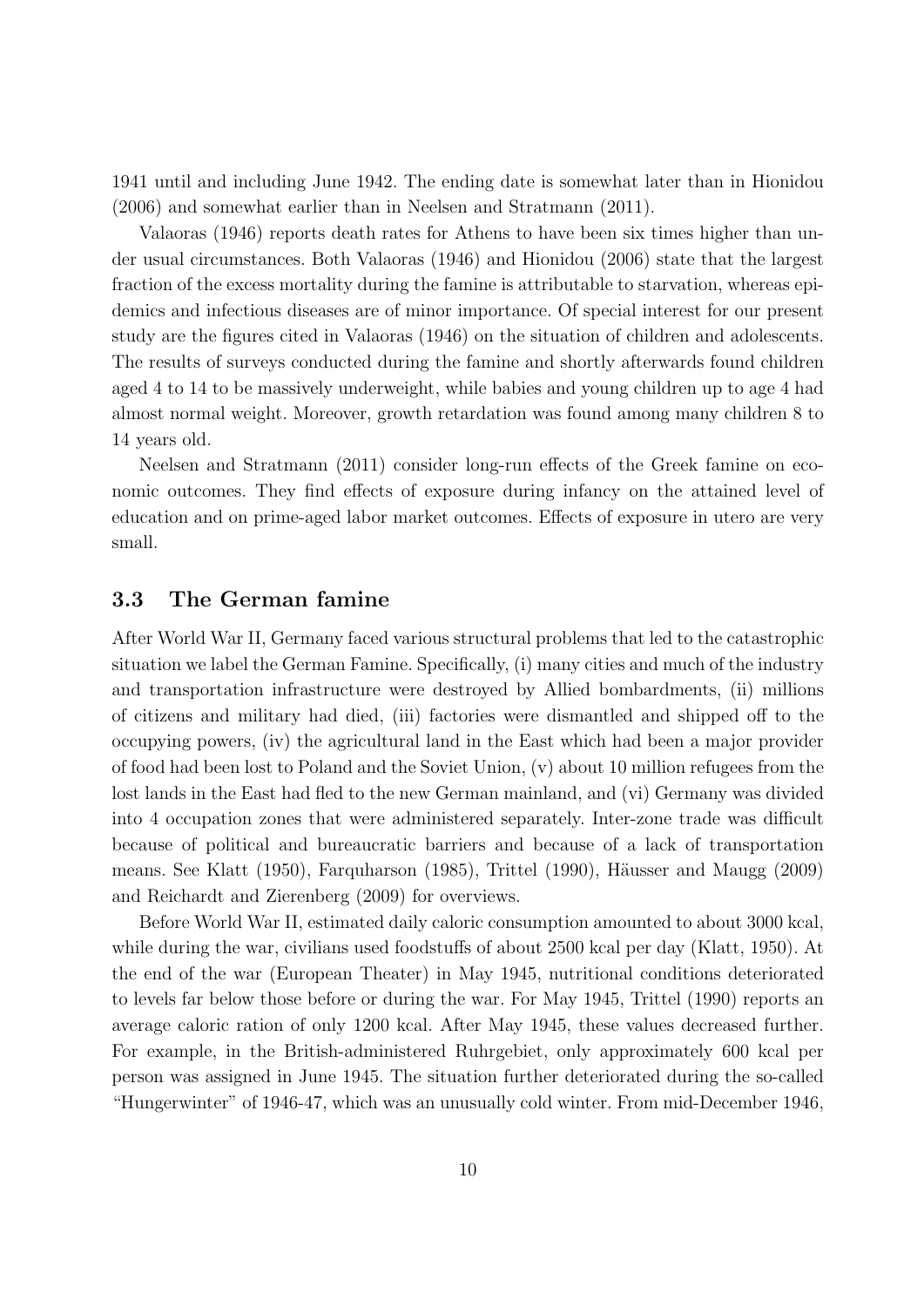the distribution of food collapsed in many areas. Until March 1947, real average daily caloric intake was around 800 kcal per day for some cities in the Ruhrgebiet. The crop of 1947 failed to meet the demand of the starving population, so the period of hunger lasted until the spring of 1948, when a combination of foreign help and political reforms managed to improve nutritional conditions. Conditions improved spectacularly with the currency reform in June 1948. We therefore define the famine to last from June 1945 until June 1948.

As usual, the severity of the famine exhibits regional variation on top of the abovementioned temporal variation (see Willenborg, 1979, and the references above). Notably, the different occupation zones were affected differentially, mostly due to differences in the policies of the occupying powers. For example, the average daily food intake of a standard consumer in 1946 is estimated to equal 1610, 1430, 1535, and 1340 kcal in the US, the Soviet, the British, and the French zone, respectively, while the corresponding official food rations equaled 1330, 1083, 1050, and 900 kcal, respectively (see Cornides, 1948, and Echternkamp, 2003).

Apart from excess deaths due to starvation, sources imply that the famine also exerted additional adverse effects on the population. For instance, Klatt (1950) reports cases of retarded growth of children in the Ruhrgebiet and a weight deficit among children of about 20 percent of the normal weight. The deficit was most pronounced for children above age 10. In a study of undernutrition in the city of Wuppertal, Dean (1951) analyzes birth registers of a local hospital and reports reduced birth weights for the years of the famine with the greatest decline for the year of 1945.

Jürges (2011) analyzes the effect of birth during the German famine on educational attainment and occupation in the labor market in 1970. He finds strong evidence that these outcomes are particularly adverse for those born in the winter of 1945/46. This suggests that an indirect causal pathway from early-life conditions through education and occupation to health later in life may be possible. Some epidemiological studies consider cohort-specific adult health outcomes without focusing a priori on famine cohorts. Notably, Hermanussen, Danker-Hopfe and Weber (2001) use data on male conscripts; they observe that the 1946 cohort stands out in terms of low obesity at age 19 even though the average weight is not much lower than for the surrounding cohorts. To a small extent, this also applies to the cohorts born during World War II. It is possible that this is because these cohorts faced childhood conditions that were less out of tune with conditions in utero than the cohorts later in the German famine (recall the discussion in Subsection 2.1). In this sense, individuals born in World War II may face less adverse long-run effects than those born in the 1946/47 "Hungerwinter". Onland-Moret et al. (2005) use large samples of women from a large range of European countries. They report the average height by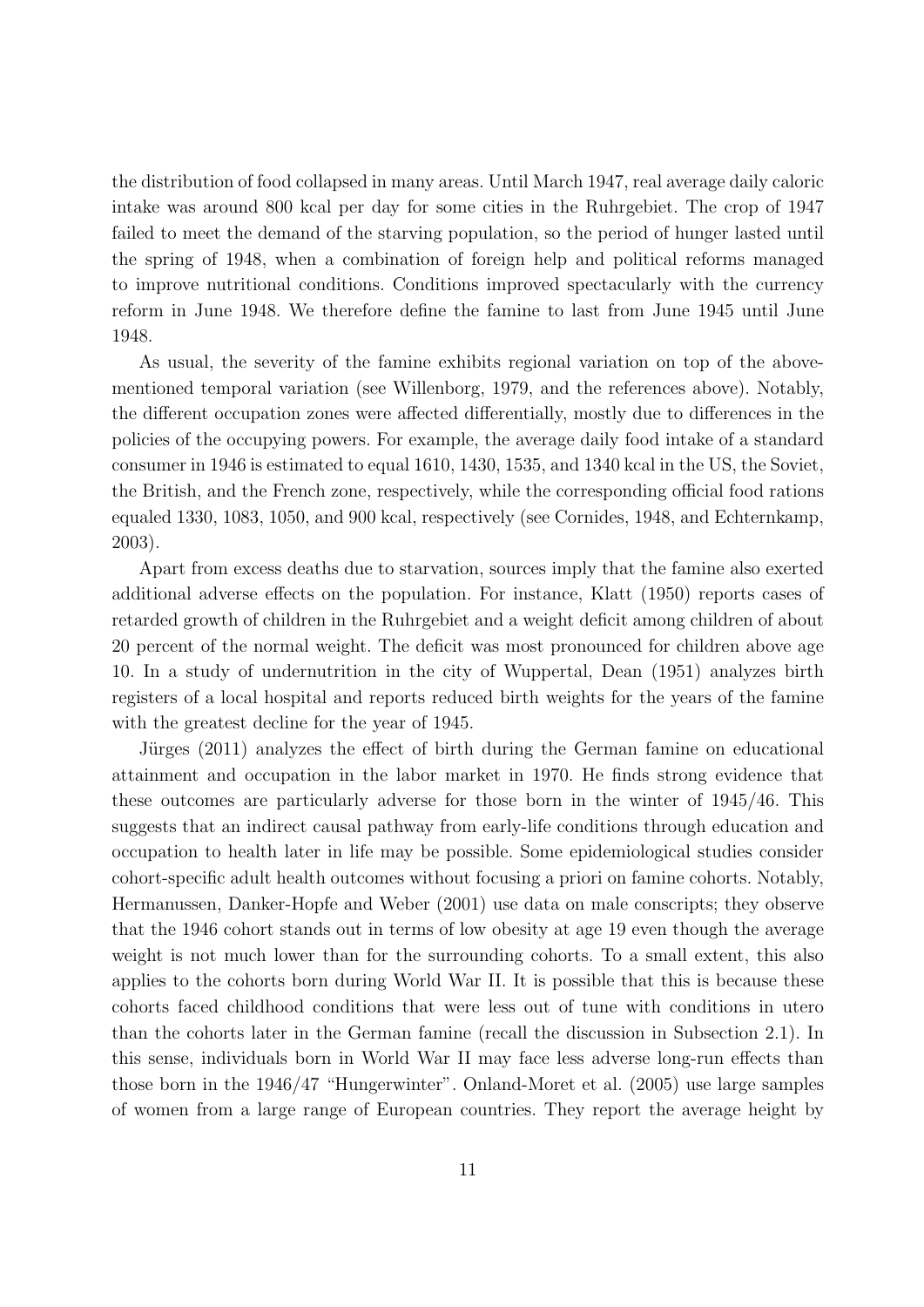country and by 5-year birth cohorts. The average height among women born in Germany in 1945-49 is much lower than that in the surrounding 5-year cohorts. For Greece and the Netherlands no such patterns are found, which is not surprising in the light of the fact that the famine spells in those countries spanned only a small part of a 5-year interval.

## **4 Data**

For the empirical analysis we use the Survey of Health, Aging, and Retirement in Europe (SHARE), a pan-European multidisciplinary and longitudinal data set on individuals aged 50 and over. By 2011, three waves of SHARE have been made available. The first two waves provide information on health, socioeconomic status, family characteristics and well-being. The third wave (called SHARELIFE), collected in 2008 and 2009, provides detailed life-cycle histories of individuals for specific thematic fields, such as employment or accommodation.<sup>9</sup> To date, this is the most recently available wave. Additional waves are under construction.

**Sample construction** We use 5,750 individuals of the cohorts born 1920 to 1955, who lived in Germany, the Netherlands or Greece during their youth. This excludes foreign citizens as well as individuals who, due to physical and cognitive limitations, were unable to complete the interview themselves.<sup>10</sup> We also exclude individuals with missing information in the outcome variables, the hunger variable or covariates. Furthermore, we lose observations where individuals deceased (*≈* 3*.*5%) and or left the survey between waves 1 and 3 (*≈* 25%). Sample attrition is high in SHARE. We treat these observations as missing at random, keeping in mind that even if attrition was somehow related to health performance, this would make our estimates more conservative.

One exceptional feature of SHARE is that respondents were asked whether they had ever experienced periods of hunger in their lives and if so, in which year of their life this period began and in which year it ended. The survey question reads "Looking back at your life, was there a distinct period during which you suffered from hunger?". Although this question alludes to an unhappy period of life, nonresponse is very small and amounts to less than 0.5%. However, the information may be prone to recall bias, since it is self-reported and dates back many years.<sup>11</sup> Moreover, recall bias is likely to by systematically higher if

<sup>&</sup>lt;sup>9</sup>For general information on SHARE and SHARELIFE, see Börsch-Supan et al. (2008) and Schröder (2011).

 $10$ We drop the full proxy interviews but keep assisted interview information. Moreover, we employ this criterion only for the interviews yielding the outcome measures and the undernutrition indicator.

<sup>11</sup>Also, only one period of hunger can be reported, such that individuals are likely to choose the period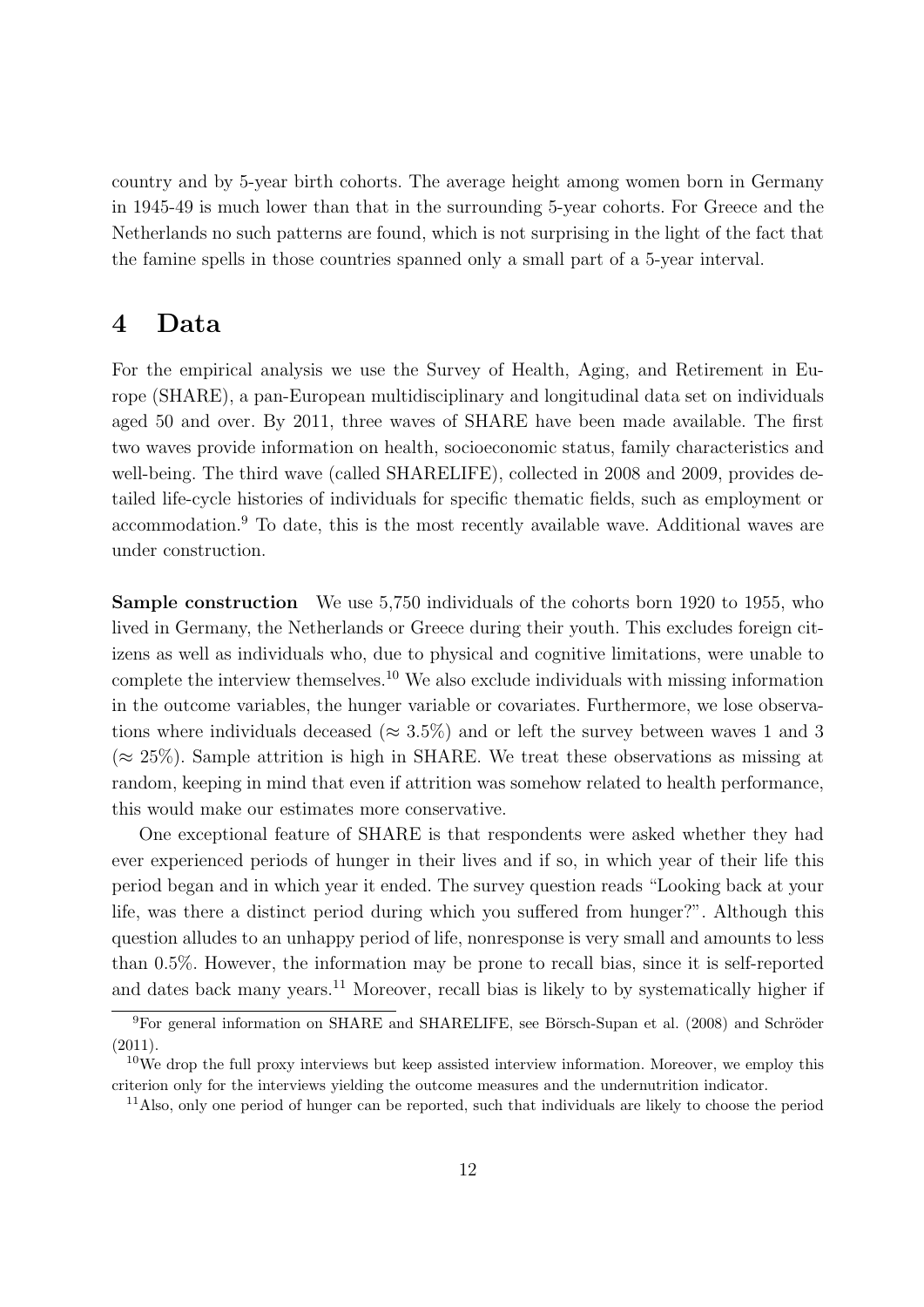a period of severe hunger took place around birth. At the extreme, nutritional shortages that *only* took place in utero can not be reported as episodes of hunger.

To deal with systematic, age-related recall bias, we distinguish between two samples of different ages when we define the undernutrition indicator: an *"infant sample"* and a *"child sample"*. The infant sample is composed of individuals who potentially experienced hunger/famine in utero or at ages 0-4. They may have been too young to have formed a recollection of the hunger, so if family members or others have not informed them of any actual hunger spell in the earliest years of life, they may not recall it. The individuals in the so-called child sample potentially experienced hunger from ages 6-16. Hunger is defined as a binary indicator (or treatment variable) which equals one if a person has experienced a period of undernutrition during age interval [*age−*<sup>1</sup>*, age*4) for the infant sample and during  $[age_6, age_{16})$  for the child sample. A respondent is considered to have suffered undernutrition if she reported that she experienced an episode of severe hunger and if this period either started before *agestart* and ended thereafter, or if the period started within the specified interval. The intervals are defined with an eye on the small sample sizes. In sensitivity analyses we assess the robustness of the results with respect to these definitions.

Graph 1 provides evidence on the extent of recall among the infant and child samples. The graph displays the probability of reporting hunger only for those individuals who lived during a famine period. Individuals in the infant sample often do not report to have lived in a period of hunger, while individuals in the child sample report to have suffered from undernutrition at a stable rate of just under 20%. If an individual has lived during a famine, her probability to report hunger increases if the famine happened until age 6, and it remains stable for increasing ages at famine.

**Famine instrument** The famine periods are defined in Section 3,

- 1. Greece: May 1941 to end of June 1942
- 2. The Netherlands: November 1944 to end of April 1945, only the Western part<sup>12</sup>
- 3. Germany: June 1945 to end of June 1948

where nutrition was shortest in supply.

 $12$ To select the Dutch sample into those exposed to a famine or not, we use information on the accommodation a respondent lived in the year the famine started, i.e. 1944; if a respondent moved house in the very same year, we use the previous accommodation in order to rule out endogeneity due to internal migration. The SHARELIFE variable distinguishes five possible regions for the Netherlands: Noord-Nederland, Zuid-Nederland, Oost-Nederland, West-Nederland, and Midden-Nederland. The famine instrument is set to one only for West-Nederland.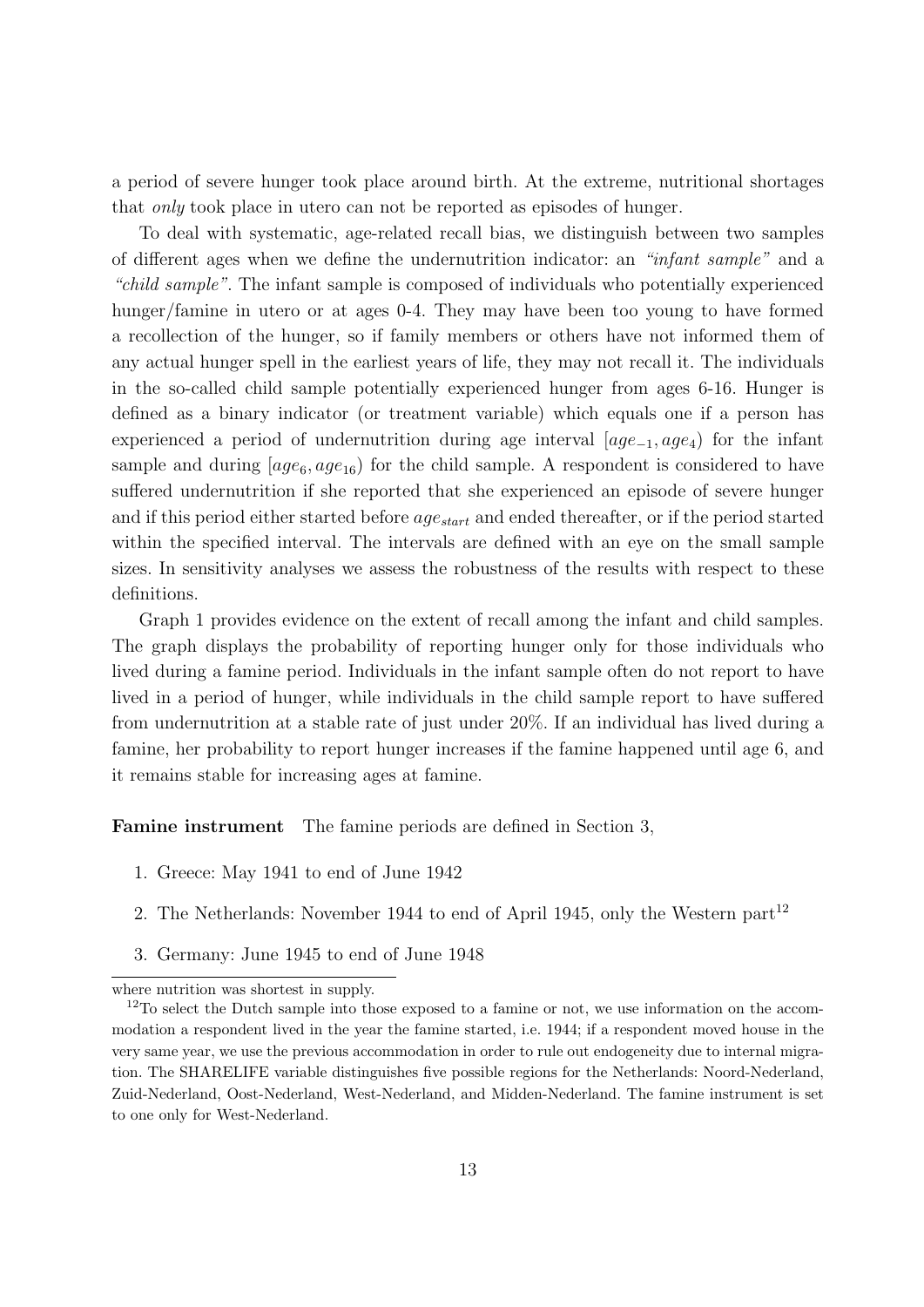We construct a binary instrumental variable that takes the value one if a famine affected the individual in utero/at ages 0-4 or 6-16, respectively. This uses the information on individual's month of birth. Notice that changing the start or end months of the famine affects our results only very little, since only individuals born at the margin of a specific year and month will switch from being declared as potentially famine exposed to not being exposed and vice versa.

Figure 2 provides a graphical illustration of an example of our hunger (treatment) and instrumental variable definition for the child sample of German individuals. In this example, individual i1 did not report an episode of hunger, whereas i2 reported such a period at ages 3 to 5, that is, it has been affected by undernutrition prior to the relevant age window; the individual, however, did experience a famine in this window. For individual i3, both the treatment status and the famine instrumental variable are set to one since both the period of hunger as well as the famine occurred within the window when i3 was 6 to 16.

Figures 3 and 4 provide graphical assessments of the hunger periods we find in the data. Figure 3 shows the fraction of observations reporting to have had hunger in a given year among all individuals alive at that time. For Germany, the graph shows low propensities of hunger for the pre-war years, an increase during the war and a drastic peak toward the end of the war, which marks the beginning of the period we define as the famine; even though the fraction of those reporting hunger for this period declines somewhat after this peak, it stays high until the end of the famine. For the Netherlands, we can distinguish one single peak for the famine period while propensities for hunger amount to basically zero before and afterwards. The fraction of observations reporting hunger during the famine years is lower for the Netherlands, because only the Western part of the Netherlands was affected by the famine. For Greece we also find a spike around the famine period but the level remains relatively high for the 1920s. The impact of the famines becomes even more obvious when taking a look at the other SHARE countries: Here, the overall fraction of those reporting episodes of hunger is comparably small and increasing only somewhat during the second World War. The subsequent exclusion of Spain, which suffered from civil war in the 1930s, reveals that it accounts for a relatively large fraction of those reporting hunger in the pre-war years. The graph implies that the experience of hunger in the famine countries was different from that in the other countries. In the famine countries, hunger was a severe, transitory shock, while in the other countries hunger can be ascribed to general suffering during the war.<sup>13</sup> This provides a rationale to exclude the other countries from

<sup>&</sup>lt;sup>13</sup>The three countries with famines were also exposed to turbulent episodes around the famine spells. For example, many German citizens were exposed to bombardments and stress during World War II, i.e. just before the German famine (see Akbulut-Yuksel, 2009; recall also the literature discussions in previous sections), whereas Greek citizens were exposed to the Greek Civil War shortly after the Greek famine. The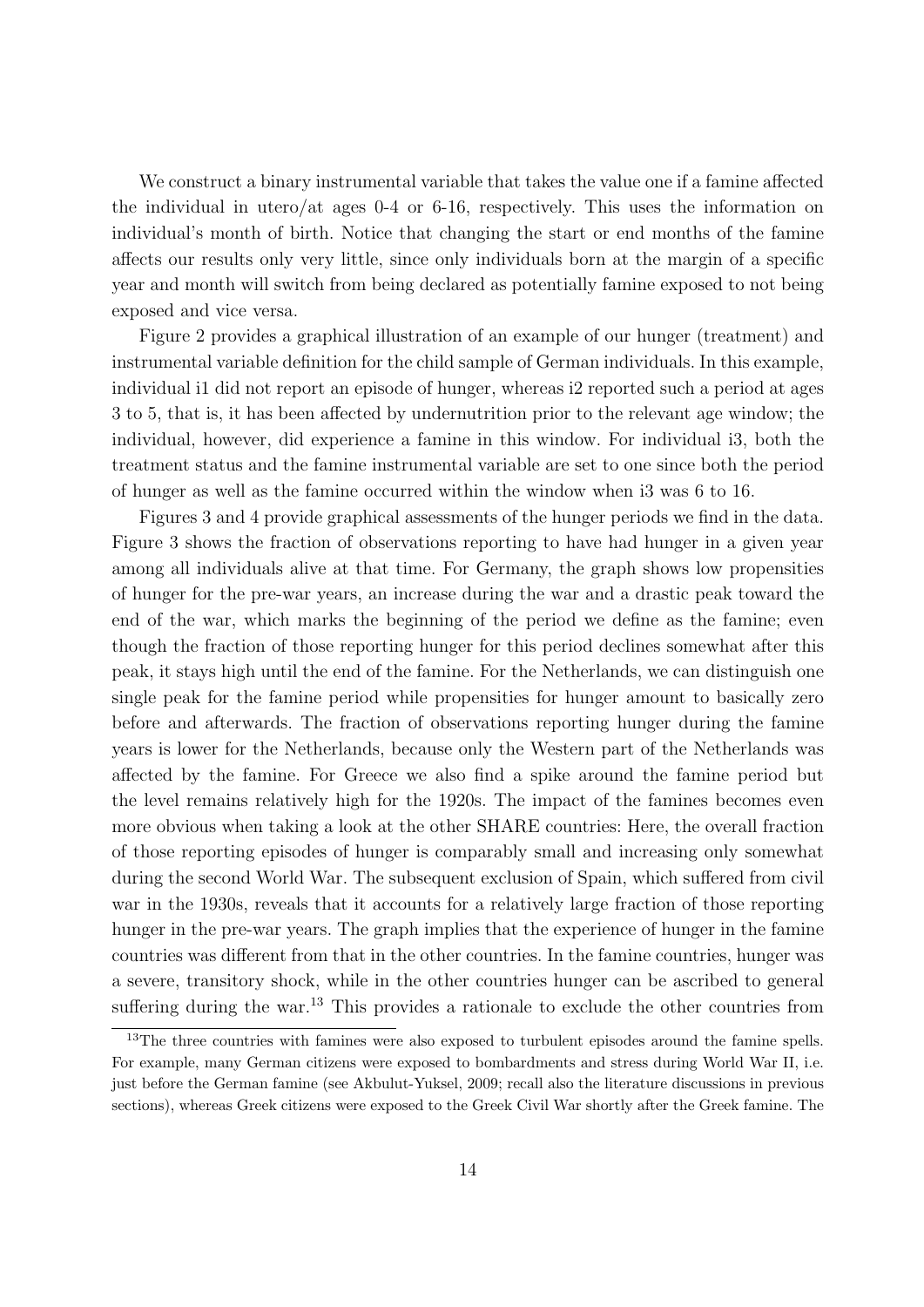the baseline analyses. We return to this in Section 6 when we discuss sensitivity analyses.

Figure 4 shows the average duration of a hunger period for hunger periods starting in different years. The graph shows that hunger periods get shorter when coinciding with a famine. This supports our presumption that some individuals experience short but intense periods of severe undernutrition because of the famine. Table 1 shows that a fraction of approximately 17 percent of those having experienced a famine before age 16, report hunger for the same period. For non-famine periods, this is only 4.6 percent. Hence, famine is a powerful instrument for periods of undernutrition, although the overall propensity to report hunger remains rather low.

**Outcomes** We restrict our attention to those outcomes measures that are relevant in the light of the discussion in Sections 2 and 3 above and that can be reliably inferred from survey data: high blood pressure/hypertension, obesity, and adult height.

The diagnosis of high blood pressure/hypertension is a binary measure derived from self-reported information in the SHARE survey. Obesity is a binary transformation of the body-mass index (BMI) and set to one if the BMI is greater or equal to 30. Adult height is measured in centimeters and has been used in the literature as a marker of early life health, i.e. as a summary measure of the influence of the latter on health later in life. It has been seen as the best single observable indicator of an individual's dietary history during childhood to the extent that it is of importance for health later in life (Elo and Preston, 1992). Information is taken as of the second wave of the survey.<sup>14</sup> Table 2 lists the outcome variables and compares relative magnitudes between those who experienced hunger before age 16 and those who did not.

**Covariates** In the analysis, we control for country and gender and for a linear time trend.<sup>15</sup> Besides, we include controls for the degree of urbanization of the place of birth or of the place where an individual lived at the time of our reference age.<sup>16</sup> We consider this

non-famine periods should therefore not be seen as tranquil eras of affluence.

<sup>&</sup>lt;sup>14</sup>The refreshment sample entering the survey in the second wave has no information about this condition at the first wave. However, BMI and height were missing or not asked for a large group in the second survey wave. In these cases, we deviate from the initial convention and take information on the BMI as reported in the first wave. For height and BMI, this increases the sample sizes used in the analysis compared to hypertension.

<sup>&</sup>lt;sup>15</sup>The SHARE data, especially the third wave, provides a great deal of background information. However, the information in the childhood module of SHARELIFE refers to a respondent's living conditions at age 10. Since we are interested in incidence of hunger occurring before age 10, any such measure may be endogenous.

<sup>&</sup>lt;sup>16</sup>If an individual changed the accommodation in the year she turned six, information on the accommodation inhabited the year before was used in order to prevent bias from selective internal migration.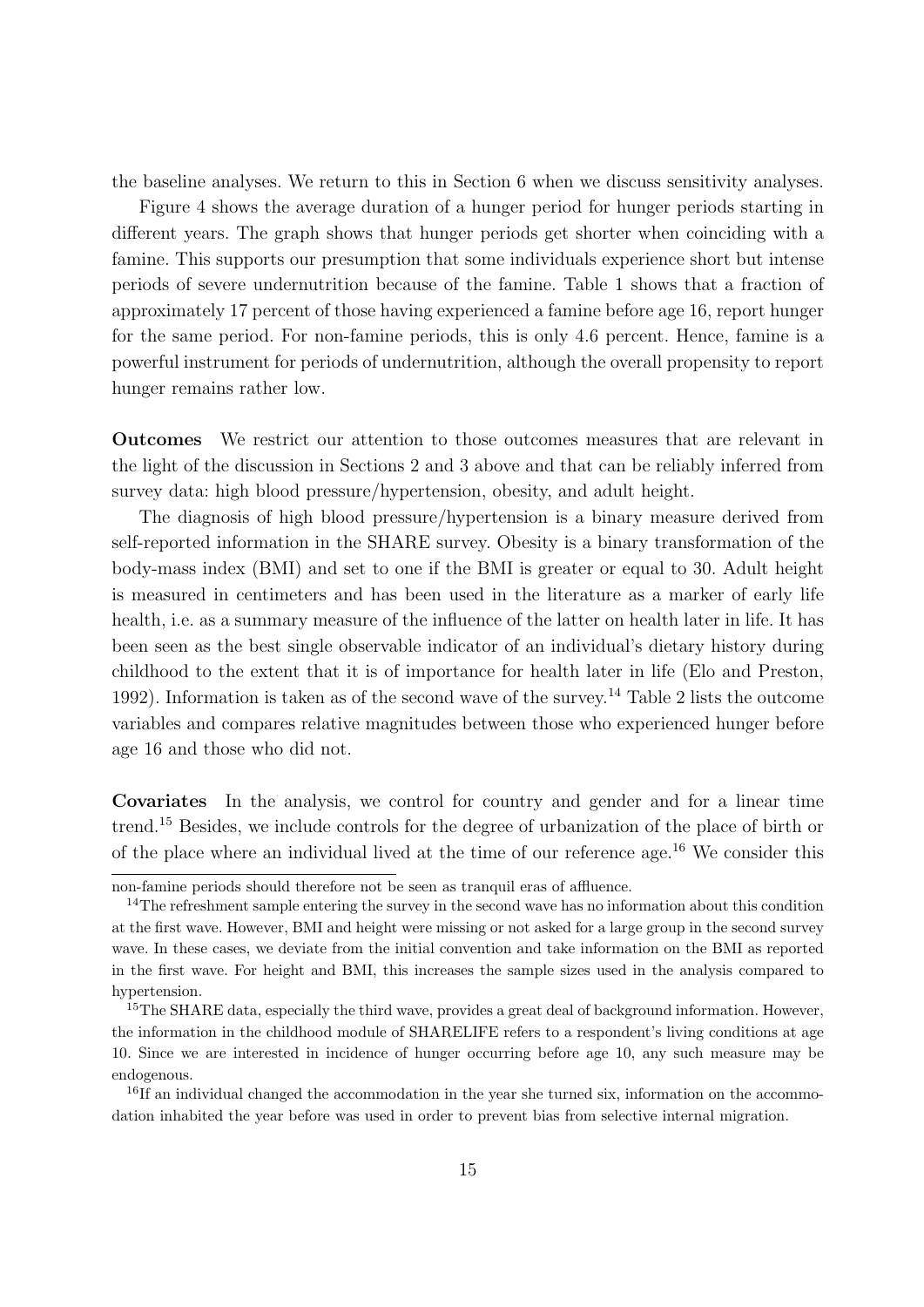information as a proxy for socio-economic background. Table 2 provides basic summary statistics for the overall sample, for the subsample of respondents who reported an incidence of hunger sometime before age 16, and for the subgroup which never reported an incidence of hunger.

## **5 Empirical strategy**

### **5.1 Instrumental variable methods**

Our model framework is as follows,

$$
Y_i = \psi(D_i, Z_i, X_i, \epsilon_i) \tag{1}
$$

$$
D_i = \phi(Z_i, X_i, \varepsilon_i), \tag{2}
$$

where  $D_i \in \{0, 1\}$  denotes severe hunger during a respective childhood period of individual i.  $Z_i \in \{0,1\}$  is a binary instrumental variable, where  $Z_i = 1$  if an individual has experienced a period of major exogenous food restriction in her area of residence and  $Z_i = 0$ , otherwise. Y is a measure of adult health. Binary outcome variables are indicator variables for chronic conditions, notably hypertension and obesity. The continuous outcome variable is adult height. The vector of covariates X comprises country and gender.

If effects of nutrition on health outcomes later in life are heterogeneous, we can identify the so-called local average treatment effect (LATE): the average effect among the "compliers", that is, those whose nutritional status is affected by the presence of a famine. The size of the complier group and the estimated effect may depend on the severity of the famine (Angrist, Imbens and Rubin, 1996). In this respect, an advantage of our approach is that the famines are regarded to be severe. Formally, the LATE is defined as:

$$
LATE = \mathbb{E}[Y_{D=1} - Y_{D=0} | D_{Z=1} > D_{Z=0}]
$$
  
=  $\int (\psi(1, Z, X, \epsilon) - \psi(0, Z, X, \epsilon)) dF_{X, Z, \epsilon|D_{Z=1} > D_{Z=0}}$  (3)

Identification of the effect is based on the assumption that the famine causes are valid instruments: For example, we assume that the allied food embargo in Greece did not have a direct influence on the health status of individuals 50 years after the event, other than through the effect on individual access to nutrition. Furthermore, we assume that our sample contains a subpopulation of compliers but no defiers, and that the probability of suffering from hunger in a famine is the same for individuals who actually suffered from a famine as for those who did not. Moreover, stratifying on additional covariates requires their supports to be the same for famine and non-famine groups.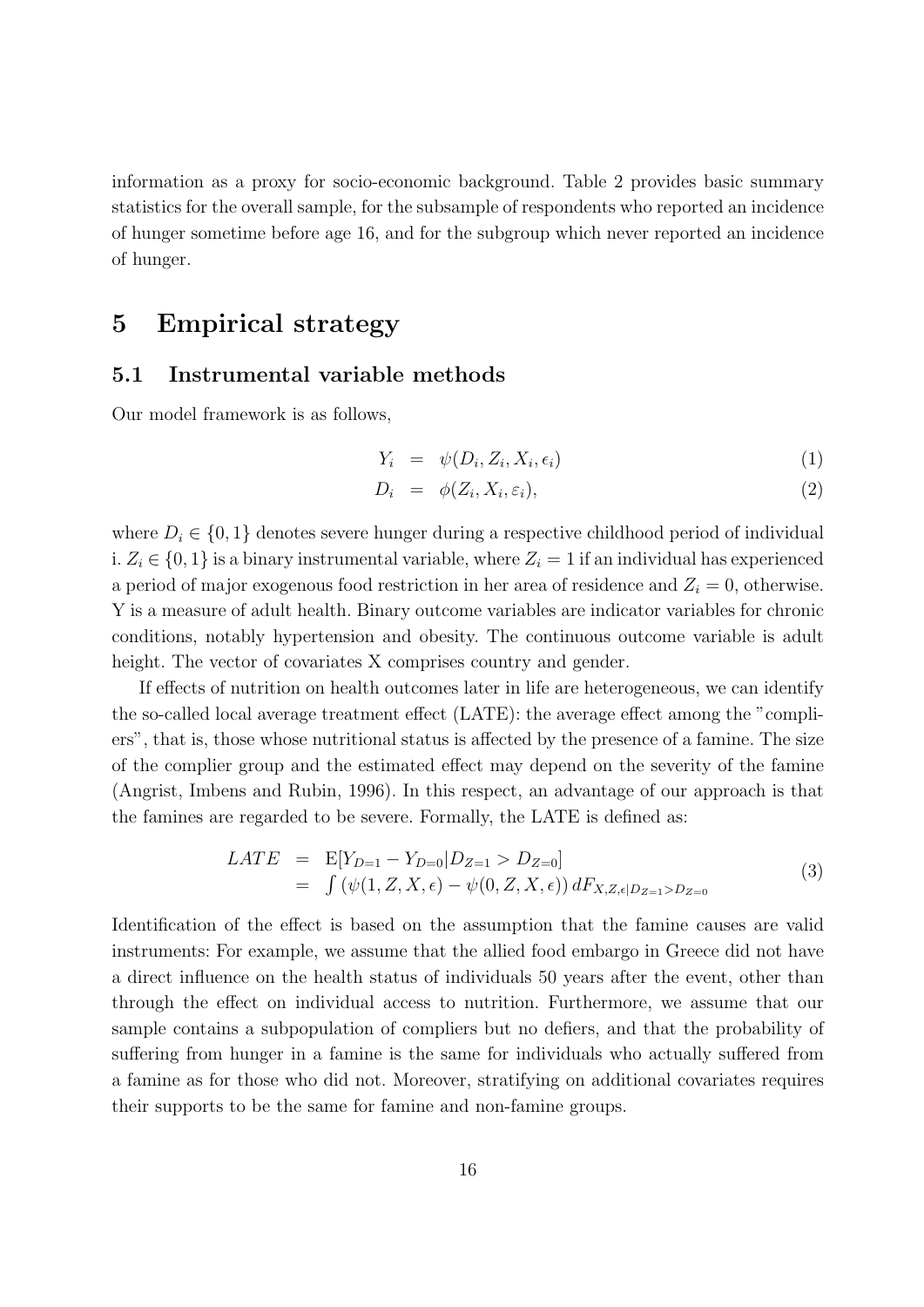**Parametric IV estimation for binary and continuous outcomes** Two of our outcomes are of binary nature. We estimate nonlinear latent index bivariate probit models to account for the nonlinearity of the conditional expectation function. Specifically, we parameterize (1) and (2) as:

$$
Y^* = \theta D + \beta' X + \epsilon_1, \quad Y = 1 \Leftrightarrow \{Y^* \ge 0\}
$$
  

$$
D^* = \alpha' X + \delta Z + \epsilon_2, \quad D = 1 \Leftrightarrow \{D^* \ge 0\}
$$
  
with 
$$
\begin{pmatrix} \epsilon_1 \\ \epsilon_2 \end{pmatrix} \sim \mathcal{N} \left( \begin{pmatrix} 0 \\ 0 \end{pmatrix}, \begin{pmatrix} 1 & \rho \\ \rho & 1 \end{pmatrix} \right),
$$

where the error terms are distributed bivariate normal; notice that the error correlation *ρ* is an estimable parameter.

The LATE for the binary probit model can be computed as:

$$
\begin{aligned} LATE =& \\ \mathop{\mathbb{E}}\frac{\left[\Phi_{b}\{X_{i}'\beta+\theta;X_{i}'\alpha+\delta;\rho\}+\Phi_{b}\{X_{i}'\beta;-(X_{i}'\alpha+\delta);-\rho\}\right]-\left[\Phi_{b}\{X_{i}'\beta+\theta;X_{i}'\alpha;\rho\}+\Phi_{b}\{X_{i}'\beta;-(X_{i}'\alpha);-\rho\}\right]}{\Phi\{X_{i}'\alpha+\delta\}-\Phi\{X_{i}'\alpha\}}, \end{aligned}
$$

where  $\Phi_b$  denotes the bivariate normal distribution and  $\Phi$  denotes the univariate normal distribution.

For adult height, our only continuous outcome variable, we use the ordinary two stage least squares (2SLS) estimator.

**Nonparametric estimation of the LATE** In addition, we estimate the LATE nonparametrically using a Wald estimator that allows for conditioning on covariates,

$$
LATE = \frac{\int E[Y|X=x, Z=1] - E[Y|X=x, Z=0] f(x) dx}{\int E[D|X=x, Z=1] - E[D|X=x, Z=0] f(x) dx}.
$$
\n(4)

Equation (4) allows us to compute the difference in mean outcomes for the group of compliers without having to specify a functional form for the effect of hunger on health outcomes. With only discrete covariates, we compute the numerator and denominator cell-wise and then integrate over the distribution of X, where the integral is a sum over various combinations of X-values.

### **5.2 Two-stage instrumental variable methods**

As explained above, imperfect recall in the infant sample may cause the incidence of severe hunger for that group to be misreported. We tackle this problem by replacing the estimate of  $E[D|X = x, Z = 1] - E[D|X = x, Z = 0]$  in the denominator of the nonparametric Wald estimator (4) by the estimate of  $[E[D|X=x, Z=1] - E[D|X=x, Z=0]]_{child}$  from the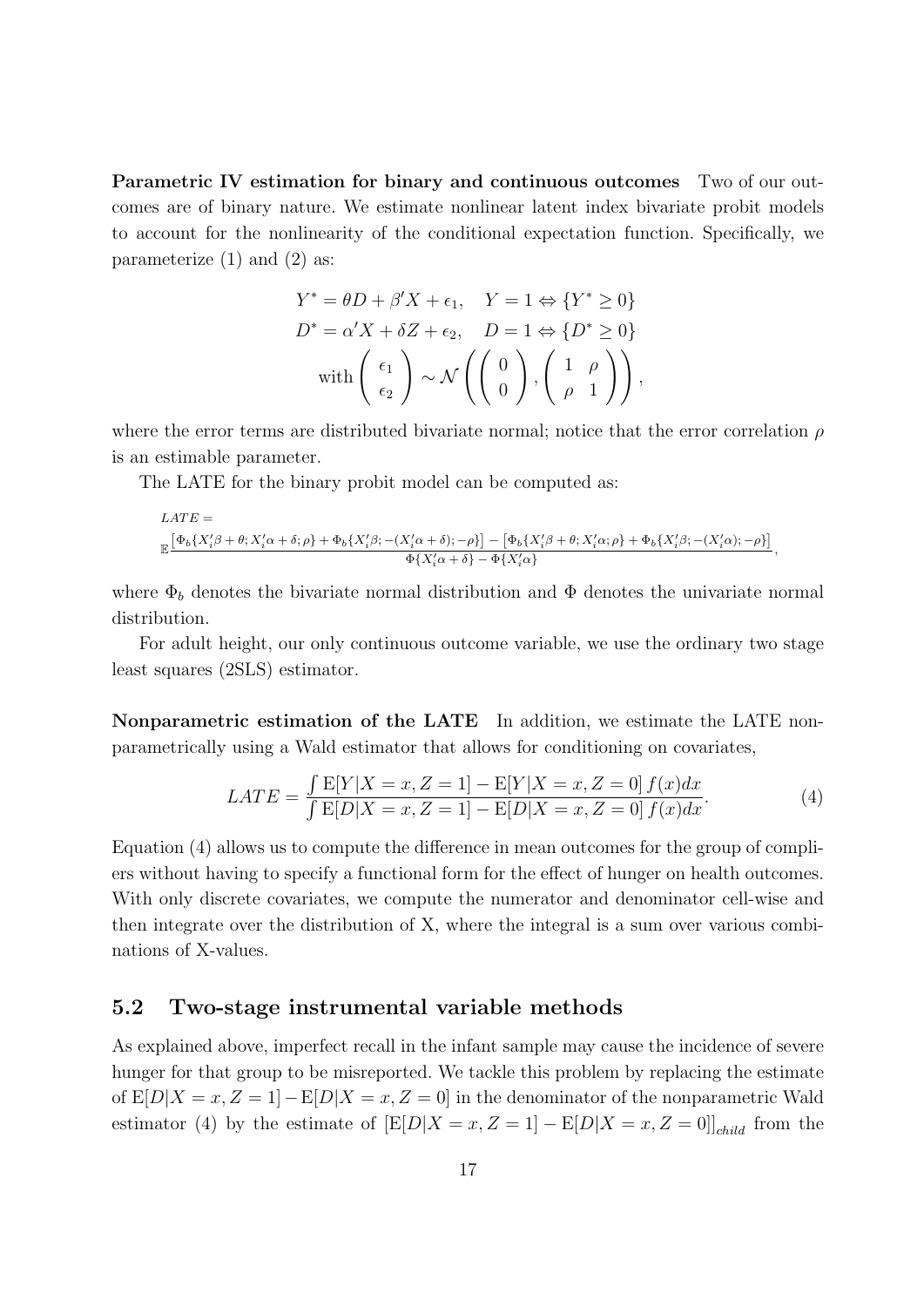child sample but integrating over the marginal distribution of covariates in the infant sample.<sup>17</sup> Note that this assumes that the true distributional effect of a famine on the probability of malnutrition is the same among infants as among older children. This is discussed below.

As a robustness check, we estimate the effects of hunger around birth with information from two samples using *linear* models instead of the nonparametric Wald estimator. We use the two-sample two-stage least squares estimator (2S2SLS) proposed by Inoue and Solon (2010), which adjusts the original two sample IV (2SIV) estimator developed by Arellano and Meghir (1992) for use in small samples. The estimator we compute is:

$$
\beta_{2S2SLS} = (\hat{D}'_{inf}\hat{D}_{inf})^{-1}\hat{D}'_{inf}Y_{inf},\tag{5}
$$

with  $\hat{D}_{inf} = Z_{inf}(Z_c'Z_c)^{-1}Z_c'D_c$ , where Z now includes the covariates X. The *inf* and c subscripts denote the infant and child samples respectively. Note that the results of this estimator are not fully equal to the LATE estimates obtained from estimating equation (4). The estimator yields a weighted LATE where the weights are given by the covariates.

The assumption we make may be incorrect if parents or society at large respond to a famine by redistributing resources towards either the older or the younger children. During the famines, different food support policies were used for different child age classes. Food rations for pregnant mothers and babies were often relatively high and could be supplemented by direct food delivery (see Dols and Van Arcken, 1946, De Rooij et al., 2010, Klatt, 1950, Valaoras, 1946, and Neelsen and Stratmann, 2011). For babies, breastfeeding provides an additional protective factor. The fraction of mothers who breastfed their children was not reduced during the Dutch famine (Hutchinson, McCance and Widdowson, 1951). At the same time, as we have seen in Section 3, special food aid programs were available for children in school-going ages. However, this was a response to the severity of nutritional shortages among those children, instead of an indication that society favored food allocation to those children over the allocation to infants.

More in general, parents may redistribute food supply across children with different ages within the household. For parents it may be more efficient to allocate resources towards stronger and older children, as these are more likely to survive a famine. Conversely, they may prefer to invest more into their younger children if they favor more equal outcomes, or if they prefer all of their children to survive even if this comes at a cost for the older children's development. Whether decisions are driven by equity or efficiency concerns depends on the number of children, their probability of survival, parental preferences, and the parental budget constraint (Becker and Tomes, 1976, Behrman, 1997, Behrman,

<sup>17</sup>We bootstrap standard errors using 500 bootstrap iterations.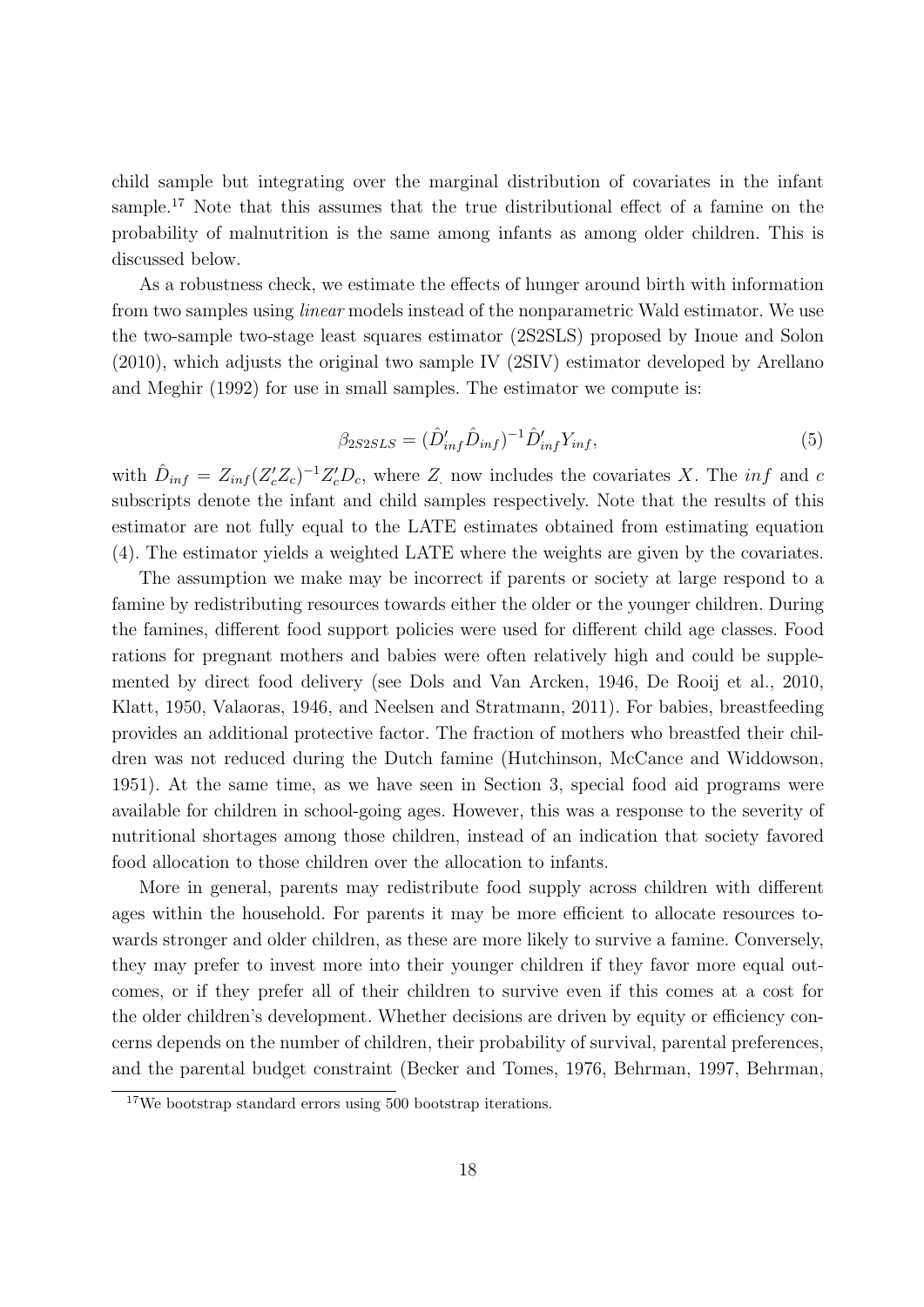Pollak and Taubman, 1982). In developing countries, parents' child investment decisions are generally driven by efficiency concerns (see e.g. Rosenzweig and Wolpin, 1988). For the developed economies, most research indicates that parents follow equity considerations (Griliches, 1979, Del Bono, Ermisch and Francesconi, 2008), although Datar, Kilburn and Loughran (2010) point in the opposite direction. The famine-stricken countries in our data would perhaps classify in-between current developed and developing countries, although parents living through the famines may have expected the famines to pass by relatively fast and to be followed by more prosperity.

All in all, it seems plausible that individuals in the infant sample were not more likely to suffer from undernutrition in response to the famine than individuals in the child sample. This suggests that if our two-sample assumption is violated and the resulting estimates are biased then most likely they provide a lower bound of the true effect.

#### **5.3 Selection issues in famine studies**

As in any study of long-run effects of in-utero exposure to famines, the survivors who were exposed to the famine may be systematically different in terms of unobserved characteristics than the survivors who were not exposed to the famine. This selectivity may lead to biased inference.

In our setting, one may distinguish between selective fertility and selective mortality after birth. Concerning fertility, it may be that families living in poor conditions experience a particularly strong fertility reduction during the famine. The same may apply to death in utero, spontaneous abortions, and stillbirths. As a result, the exposed birth cohorts may on average have less frail characteristics than the corresponding control cohorts. It is also conceivable that mortality in between birth and the moment of observation in our data depends on famine exposure, in the sense that such mortality may disproportionally affect the frailer individuals in the cohort. Both types of selectivity would then tend to reduce the observed difference in outcomes between the exposed cohorts and the control cohorts, which would imply that the estimated effect may underestimate the effect of exposure, in absolute value. Notice that any bias in the causal effect of hunger may be smaller than the bias in the reduced-form over-all effect of famine exposure, because less frail individuals may also be less likely to suffer from hunger.

Our data are not suitable to study the extent of selective mortality, since they only contain the exposed cohort members who are still alive at ages around 50 to 55. Selective fertility can only be controlled for to the extent that it is captured by the region of birth. Some of the studies listed in Section 3 that examine long-run effects of the Dutch, Greek and German famines argue that, with these famines, selective fertility does not create a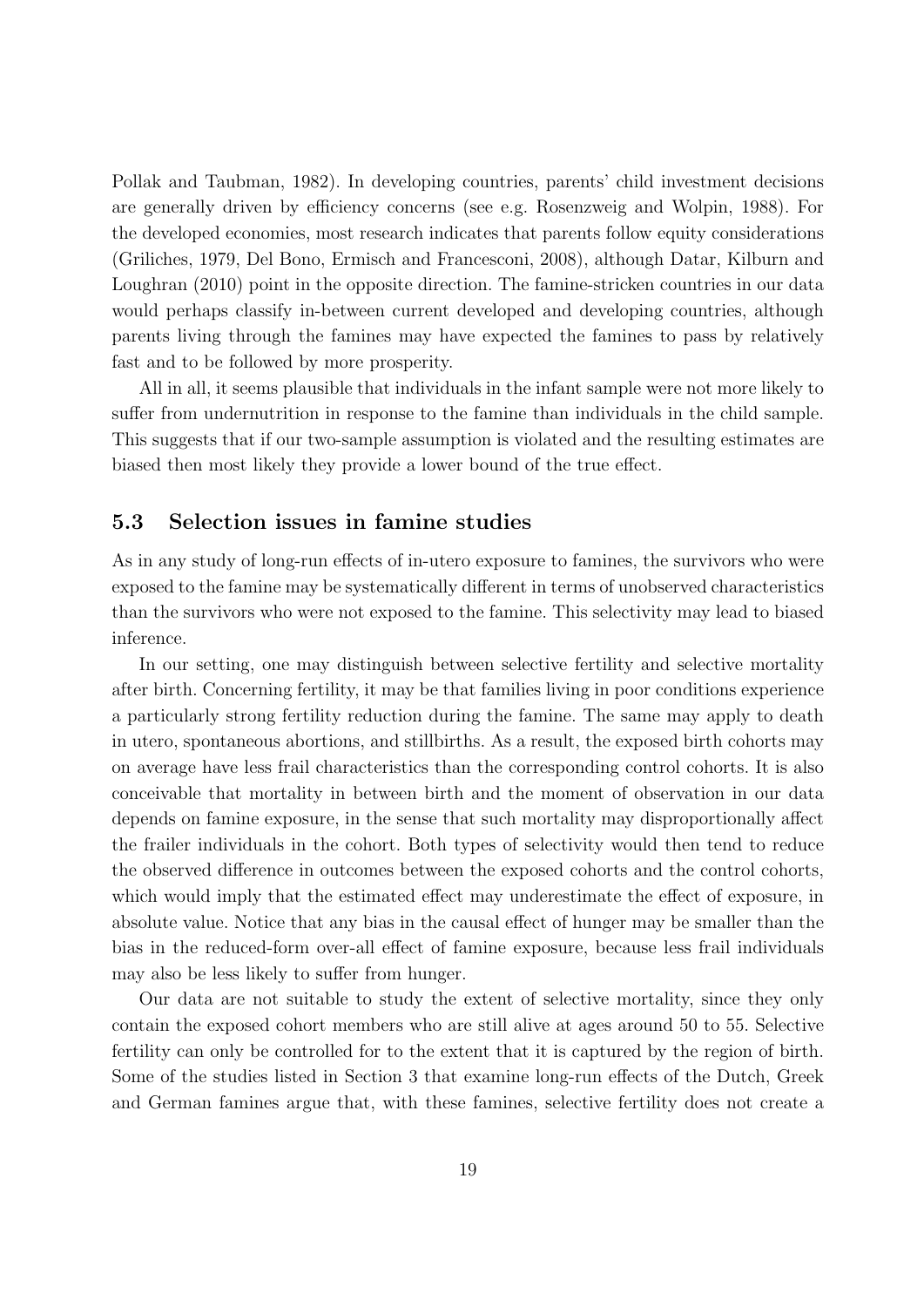major source of bias. Retrospective information on the parents' social class is typically unavailable. However, Stein and Susser (1975), using military conscription data on men, report that the higher the occupational category of the father, the lower the reduction of the birth rate of the cohorts exposed to the Dutch famine, as compared to the non-exposed cohorts.

To proceed, we consider the household's main income earner's occupational category when the respondent was 10 years old, provided by SHARELIFE. Famine-related changes in this distribution can yield at most suggestive evidence, since the household situation at age 10 may be endogenous to events that happened before. For example, the famine may have permanently driven individuals out of occupations like fishing. We compare cohorts born within our predefined famine periods including up to nine months thereafter, to those born within five years before and after this interval. We do not find statistically significant differences (results available upon request) for any of the 10 occupational categories. (There are significant trends in the frequencies over time, but we are not interested in those.) This suggests that selective fertility is not likely to dominate the estimated effects of interest in the remainder of the paper.

## **6 Estimation results**

### **6.1 Causal long-run effects of hunger in later childhood**

In this section we estimate models in order to reveal whether hunger spells in later childhood causally affect later life health outcomes. First, we relate the outcome measures to the hunger spells as reported by the respondent. Since all outcome variables but adult height are binary, we estimate probit models in most cases. Second, we relate the outcome measures to the famine indicator while purposely dropping the actual undernutrition indicator. This corresponds to the commonly used approach of using contextual variation or, put differently, not estimating the structural effect of hunger but rather obtaining a reduced form estimate. We can thus show what the prediction would be in studies that have to remain agnostic about actual individual-specific undernutrition status, and see whether these studies yield accurate estimates of the causal effects. After this, we discuss the IV estimation results.

Table 3 shows the first set of results. The first columns show average marginal effects of hunger at age 6 to 16 on the health outcomes without controlling for possible endogeneity. The set of covariates is listed in the notes underneath the table; it is kept very limited because of the reasons detailed in the data section. For the sample merging men and women we find that hunger at these ages does not go along with worse health conditions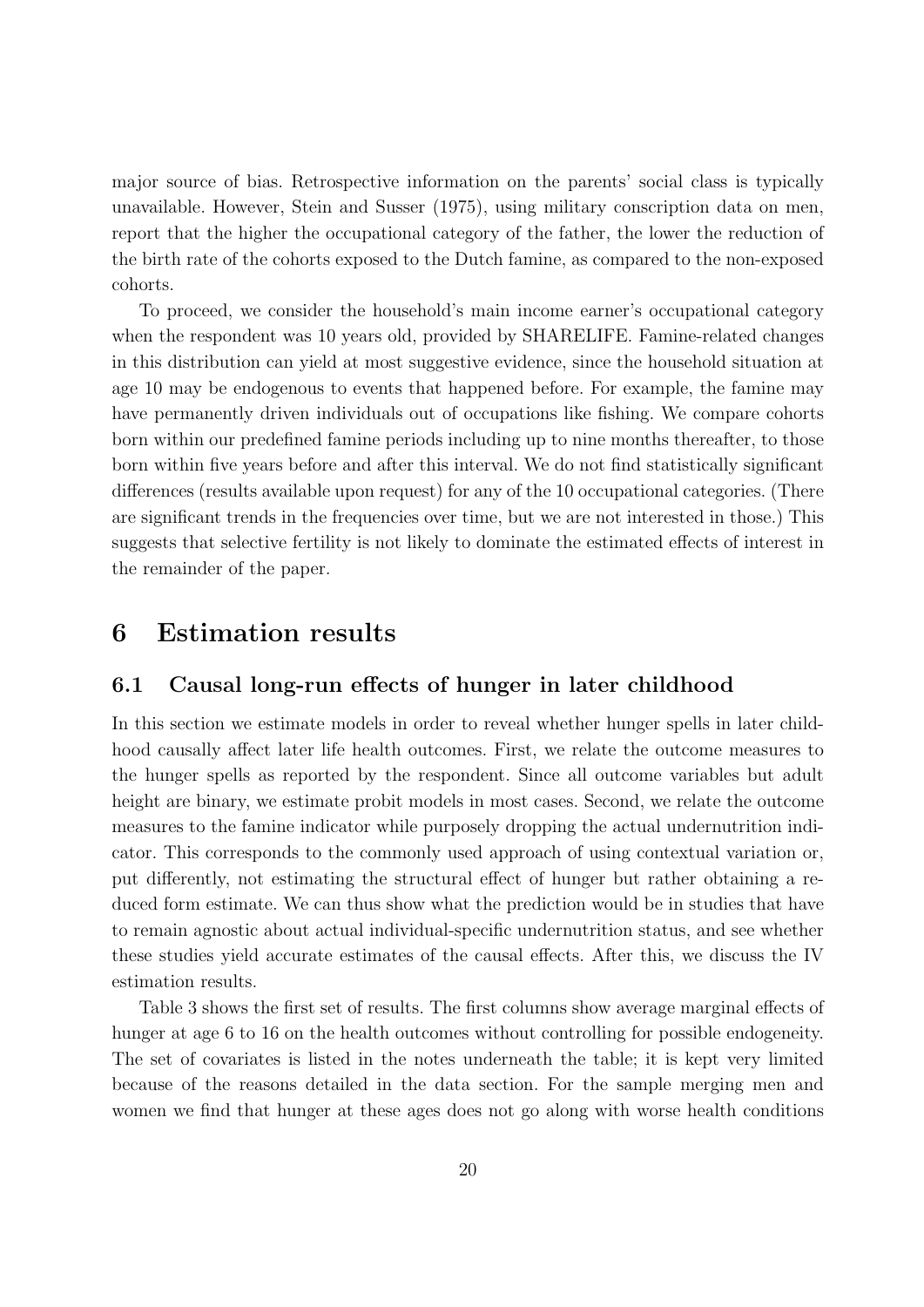on average. A glance at the results from a similar analysis on men and women reveals that women who report to have had hunger at this age are also 4 percent more likely to exhibit a BMI larger than or equal to 30.

The next columns concern the reduced-form estimations of outcomes as functions of famine exposure. For the general sample, we find that famine exposure at ages 6 to 16 is significantly related to a higher risk for obesity (mostly driven by women) and a higher risk of hypertension (driven by men). The effects are small in absolute value and never exceed 6 percent. The finding for obesity among women is both quantitatively and qualitatively similar to the one found when regressing these health conditions on the hunger indicator; the effect on hypertension among men has not been observed in the previous analysis. This may already be an indication for the fact that hunger in childhood and health outcomes later are not causally related in the way simple regression results may suggest.

Next, we verify that the famine instrument is informative, by presenting first-stage results. Table 4 shows the results for probit models and linear regression models where the dependent variable is the undernutrition indicator. In all specifications, the famine indicator is highly significant. Females are somewhat less likely to suffer from hunger during a famine than males. This is consistent with Valaoras (1946) and Klatt (1950) who show for Greece and Germany, respectively, that the famine has stunted girls less than boys. Note that the coefficients presented in Table 4 of these models differ from those of the first stage in the nonlinear IV-models (the bivariate probit models) used in the main analysis, since in these models one typically maximizes a joint likelihood of observing the outcome at hand and the instrumental variable's realization. For the sake of clarity, we do not present estimates of all first stages. Linear probability models on the full sample of observations from all countries yield F-statistics beyond 30, i.e. values exceeding the typically recommended value of 10. We conclude that the instrumental variable is informative.

We use IV analyses to assess the causal effects of hunger at ages 6 to 16. We provide estimates of two-stage least squares estimations for all outcomes and augment this set of results by estimates of local average treatment effects and average treatment effects computed from bivariate probit models for binary health measures. The results suggest that most hunger effects are large in magnitude compared to the effects found before. The magnitude provides evidence for attenuation bias in the estimates derived from reducedform regressions. The 2SLS estimates suggest that the risk for hypertension is raised by almost 50 percent and that obesity is 26 percent more likely to be prevalent when there has been an episode of hunger. The estimate on hypertension is not significant and much smaller in magnitude in the bivariate probit analyses. A gender-specific analysis suggests that the effect on this outcome is driven by men. Women seem to be responsible for the effects found on obesity. The risk for obesity in this subsample is raised by at least 20%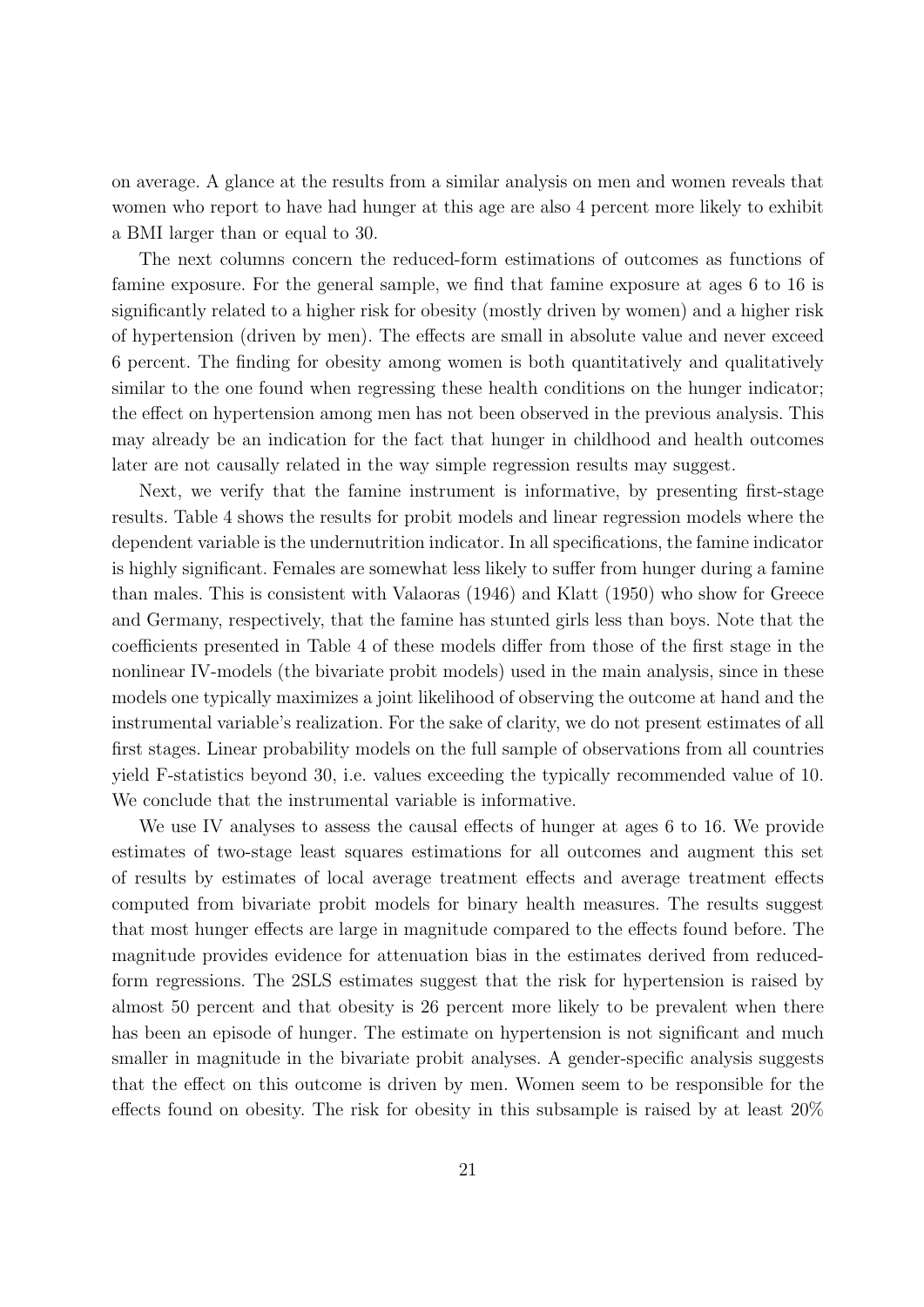when employing the conservative measure derived after bivariate probit models; this means an increase of 15 percentage points relative to the effect measured via the common approach using contextual famine exposure only. Some of the estimates are nonsensical and seem to have been affected by the various functional form assumptions that we have employed.

We test the robustness of the above results by replacing the binary famine instrument with the length of famine exposure within the defined age interval in months; we rescale this variable by dividing by twelve. We should note that we use this reformulation of the instrument to account for a further dimension of the famine exposure, namely severity. The validity of this proxy is, however, debatable. The length of exposure in our opinion is only an inferior way of including this aspect in our analysis, but it is probably the only one. Estimating the same models as before with the new instrument produces effects as depicted in Table 5. The results remain unchanged in almost every respect. We still find a positive effect of hunger on female obesity throughout all models. In the subsample of men, hypertension appears to be significantly affected only when using linear models.

As we have documented in the descriptive statistics presented above, individuals who report experiences of hunger are on average older than those who do not. This could affect the estimated health effects. We have computed the same set of results presented above after dropping cohorts born after 1945 from the sample; doing so approximately balances the average age between both groups. On the other hand, one should keep in mind that the older cohorts remaining in the sample may to a greater extent be a dynamically selected sample. The results of this analysis suggest that the effects on hypertension among men and on obesity among women are robust and even enhanced (the LATEs and ATEs on hypertension computed after bivariate probit models are highly significant). The other IV estimates largely remain unchanged by this modification.

In a last step we use a fully nonparametric Wald estimator to assess what differences in causal effects occur when dropping any functional form or treatment effect homogeneity assumptions inherent in the models used above. We still control for country and gender. We cannot control for a linear time trend (the number of strata defined by all possible combinations of covariate values would be too large). Table 6 shows the results of this estimation approach and contrasts it with simple 2SLS estimates already presented before; the difference to the previously shown results is due to the fact that we cannot control for urbanization of accommodation at age 6 (some covariate cells would be empty).

New findings are an increased risk for hypertension among women. This effect is large and was not present in the 2SLS estimates. Effects on hypertension among men already found above are still present, while the effects are approximately 10 percentage points larger using the Wald estimator. Effects on female obesity remain statistically significant using the nonparametric specification.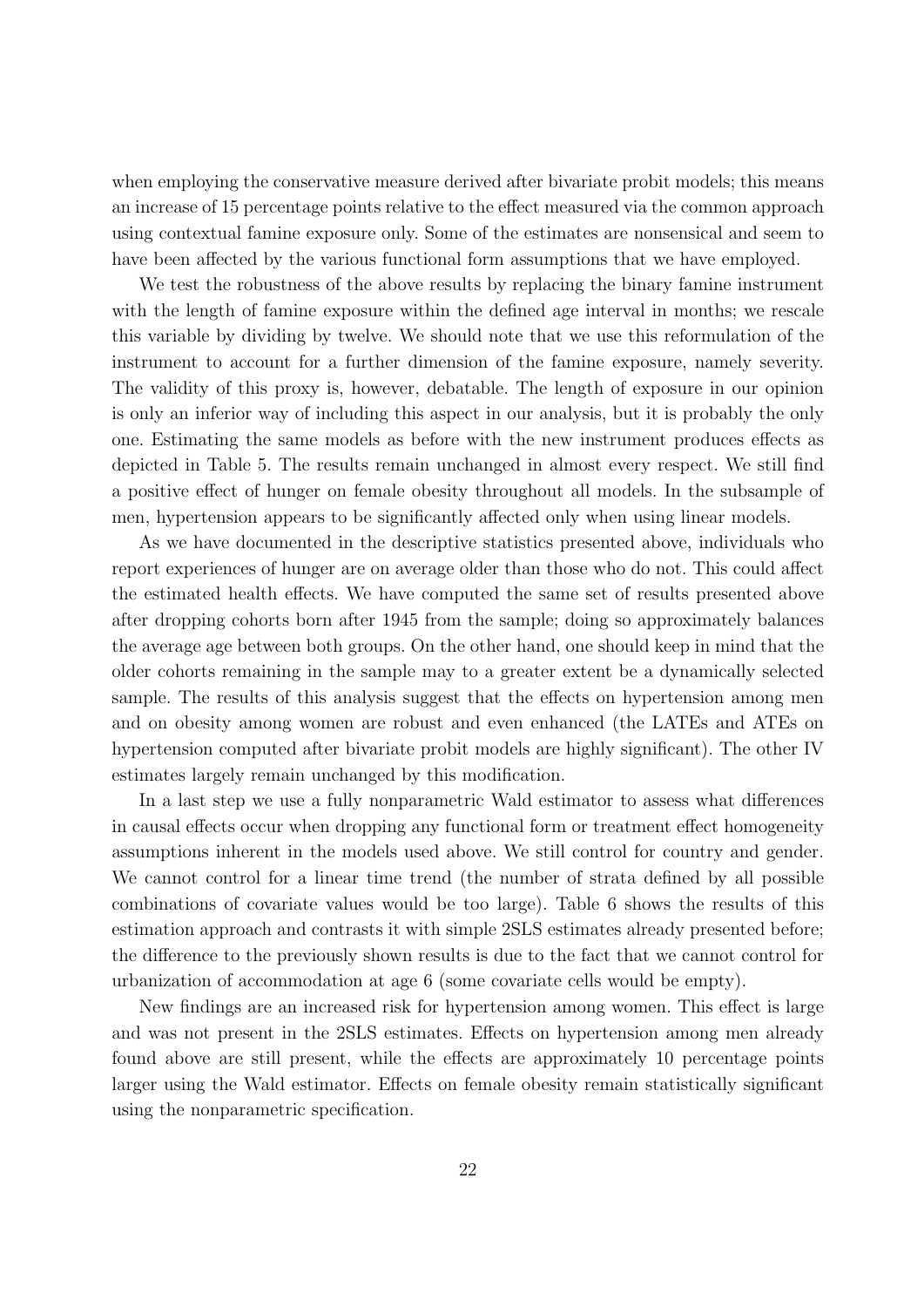We also notice that the Wald estimator gives large and significantly negative effects of hunger in this age interval on adult height, for both men and women. These effects are not present in the parametric results. They may be due to the parametric assumptions used in 2SLS, or it may be due to the omission of a time trend when using the Wald estimator. We may address the latter to some extent using the following ad-hoc approach. In a first step, height is regressed on a time trend. The residuals are then used as the dependent variable in regressions using the Wald estimator. As expected, doing so reduces the effects on adult height.

We have seen above that bivariate probit models produced relatively small point estimates. The Wald estimator, however, shows effects that resemble the comparably large 2SLS coefficients. This suggests that attenuation bias in reduced form coefficients of a contextual famine indicator is large; the effects of hunger on hypertension among men (obesity among women) computed via 2SLS models reported in Table 6 are 25 (44) percentage points larger than comparable reduced form estimates from linear models.<sup>18</sup> In relative terms, the causal effects exceed the reduced form estimates by a factor of about 3 and 8 in the case of the effects of hunger on hypertension among men and obesity among women, respectively.

In order to see what difference balancing the average age in the hunger and non-hunger groups makes, we again dropped cohorts born after 1945 and performed an analogous analysis. The effects show similar patterns as documented when using the whole sample.

### **6.2 Causal long-run effects of hunger around birth**

The analysis so far has used retrospective information on hunger experiences in childhood. The self-reported nature of this information precludes an analogous approach when analyzing hunger effects in the very first years of life. We thus proceed as detailed above by estimating hunger propensities conditional on background factors for the first years of life by using information on the famines' impact on cohorts born earlier. We report findings for famine exposure in the first four years of life and pool this information with potential exposure in utero. Gestation is defined to begin nine months before birth. We require gestation and the famine period to overlap more than two months in order to preclude additional noise. For Dutch individuals we take the region of the accommodation at birth as a criterion for famine exposure and set it to one when this accommodation was located in the Western part of the Netherlands.

<sup>&</sup>lt;sup>18</sup>The reduced form estimates reported in Table 3 are not fully comparable to the effects in 2SLS models, since they are computed after probit models, i.e. under the assumption of non-linearity. The reduced form estimates implied by linear specifications are, as displayed here, slightly larger than those from non-linear models. They amount to 13 percent for hypertension among men and 6 percent for obesity among women.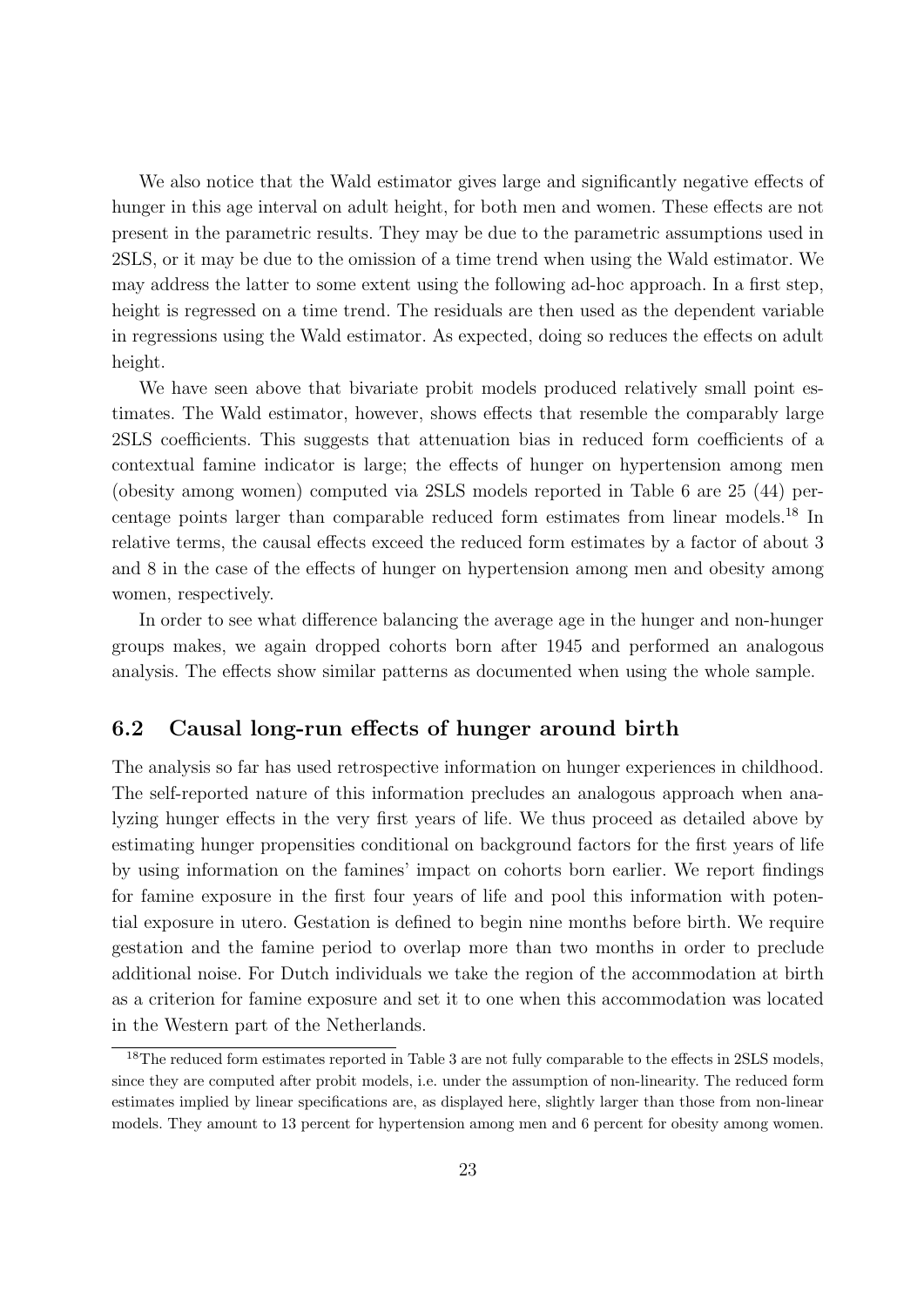We start our discussion by presenting reduced form estimates of the effect of famines at this early age on outcomes. The results are displayed in Table 7 and show that famine exposure and accompanying potential suffering from hunger significantly raises hypertension among women by almost 8 percent. For obesity we find no effects while adult height for men is significantly reduced by almost 0.9 centimeters. If we take a crude estimate for the effect of famine exposure on the marginal propensity to report hunger to amount to 15 percent for both men and women, we expect the true underlying causal effect of hunger on female hypertension to be slightly above 50 percent (using the formula for the Wald estimator). For male adult height we find a negative effect of about 6 centimeters.

In what follows now, the reports for ages 6 to 16 are taken as the reference point. Hence, we predict hunger propensities for the early years by using conditional expectations for hunger at this later age. This analysis allows to directly compare the size of the commonly computed reduced form effects we presented in Table 7 with quantitatively more reliable causal effects of actual hunger. Notice that now the famine-exposed are on average as old as the others.

Table 8 shows the results of both the corrected Wald Estimator and the 2S2SLS technique. Both approaches have limitations; as noted already, in the case of the Wald estimator we fail to control for a linear time trend since our sample is too small. For the 2S2SLS estimator we restrict both the first stage and the second stage of the outcome equation to be linear and make an implicit assumption of effect homogeneity when interpreting the effects as LATEs.

We find some evidence for a causal impact of hunger on hypertension; the effect is driven by women and amounts to approximately 50 percent which is over 40 percentage points larger than the reduced form estimate.<sup>19</sup> Note that this result differs from the one when using mid-childhood as the age of interest. There hypertension was causally evoked by hunger among men only. For male adult height, we find that a famine-caused hunger experience early in life has a negative impact of 3 centimeters when using the Wald estimator and almost 5 centimeters when using the 2S2SLS approach; the former effect is, however, insignificant. With the latter method we can explicitly control for the secular trend in adult height such that differences in the age distribution among those with undernutrition and those without is less likely to drive the results. Hence, the reduced form estimate presented above underestimates the underlying causal effect of hunger on height in this subsample by up to 4 centimeters. For women we find again positive effects on adult

<sup>&</sup>lt;sup>19</sup>The reduced form estimate we refer to is from a linear probability model in order to make a valid comparison to the linear 2S2SLS model. The suchlike computed reduced form estimate for the effect of famine exposure on hypertension among women is, however, approximately as large as the one implied by the non-linear models (+7.5 percent).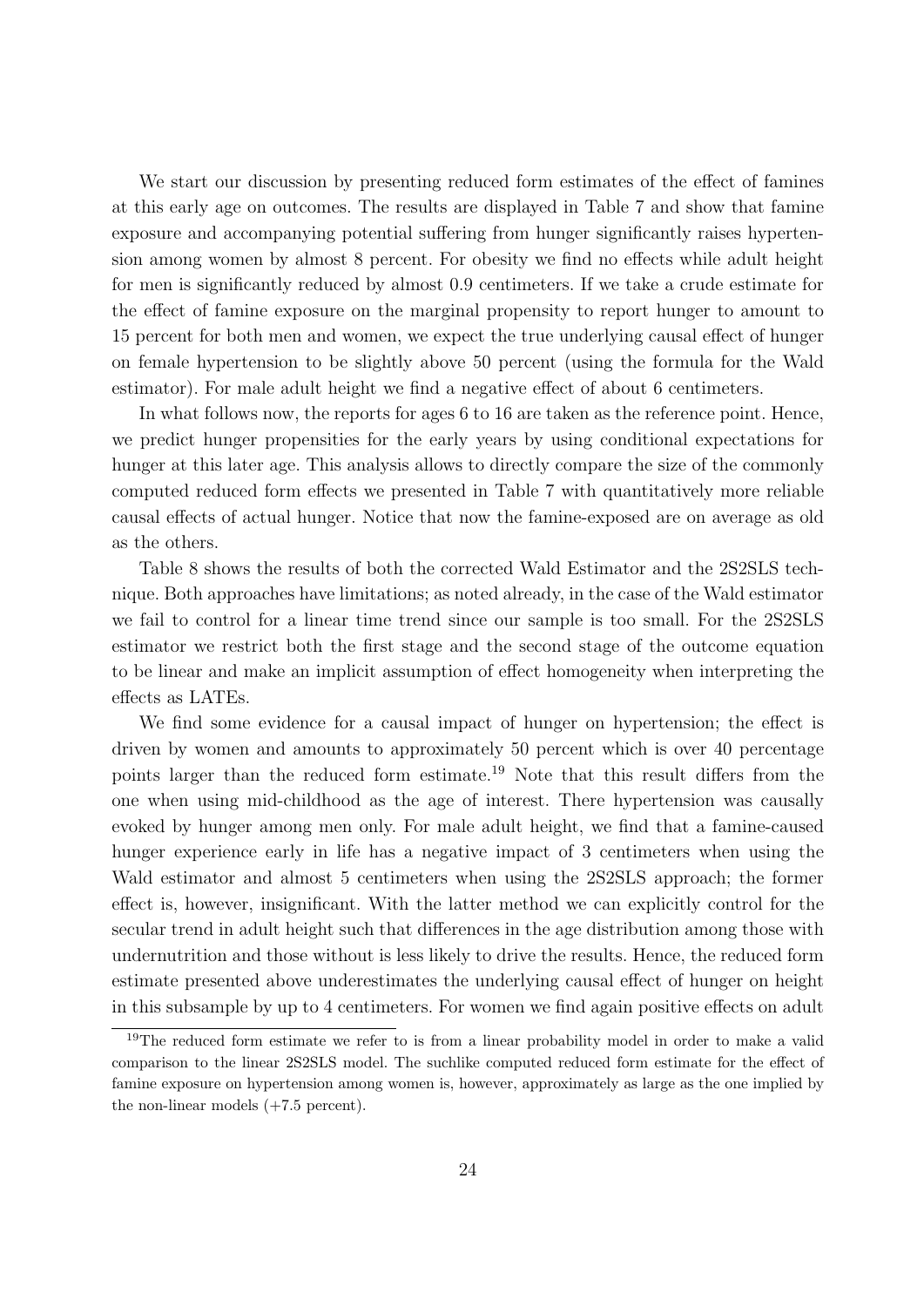height which are, however, not significant.

We analyze the relevance of a secular growth in adult height when using the Wald estimator further by the above introduced approach of detrending height. Using this method we still find that hunger in very early childhood significantly reduces male adult height by over 3.3 centimeters. For women we still find a positive but insignificant effect.

**Using data from other countries** Recall that the famines we consider took place around the time of World War II and its aftermath. To examine whether the estimated effects reflect the effect of the turbulences around the war instead of the famine, we perform a placebo test and a sensitivity analysis. In the placebo test, we select Belgium, France, and Italy as "clones" for the Netherlands, Germany, and Greece, respectively, and pretend that each of these countries was exposed to a famine in the same period as its companion country. We select SHARE samples for these countries analogous to the description in Section 4. We first estimate a first stage, i.e. the effect of pseudo famine exposure on the probability to report hunger for ages 6 to 16. These turn out to be statistically significant; however, the size of the effects is less than half the size we find in the original analysis. As noted in Section 4, this may reflect the effect of World War II and its aftermath in Belgium, France and Italy. Next, we estimate placebo reduced-form relationships of pseudo famine exposure on health outcomes for both ages 6 to 16 and in utero to age 4. These results (available upon request) provide no significant evidence along the lines of the patterns we found in the main analyses. Clearly, this confirms that we identify causal effects of hunger, in the main analyses in this section.

To proceed, we add Belgium, Italy and France as famine-free countries to the sample from the Netherlands, Greece and Germany, and we perform reduced-form estimations on this extended sample. Since these countries also experienced turbulent conditions around World War II, we would expect the reduced-form impacts of the famine to lose size and precision compared to the baseline results, if the baseline results were driven by these turbulences rather than by the famine. It turns out that for all means and purposes, the results are the same as in the original analysis, for either age interval. If anything, the estimates slightly gain in precision, which can be attributed to the increase in the sample size. This confirms that the results are not driven by exposure early in life to adverse non-famine conditions.

**Additional sensitivity analyses** In addition to the sensitivity analyses discussed so far, we performed a range of estimations to assess the robustness of the results with respect to a number of assumptions and decisions concerning the operationalization of the key variables. This concerns, first of all, the precise starting and ending dates of each of the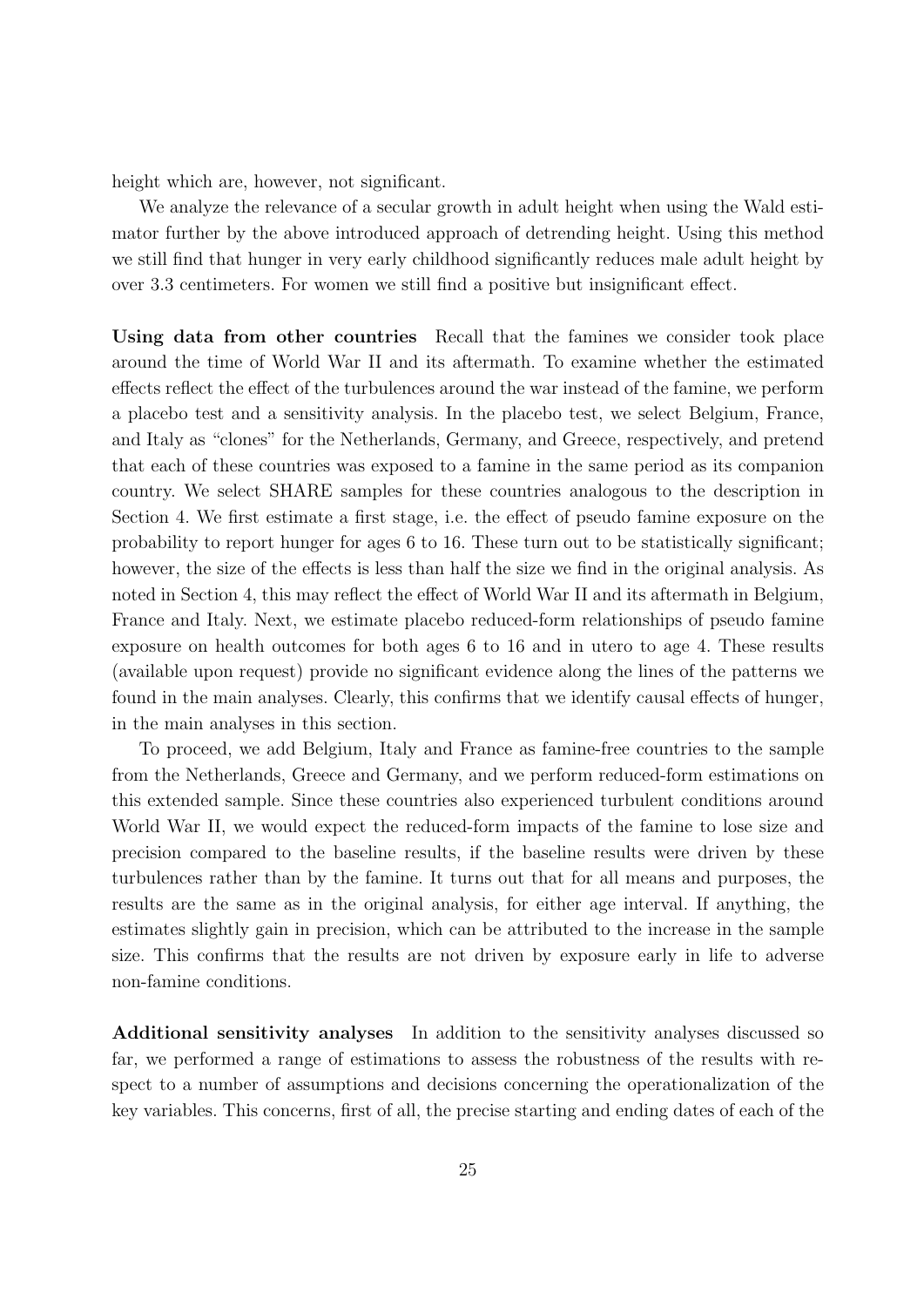famines. For example, for Germany, one may argue that May 1945 should be included in the famine period. Secondly, we may vary the age intervals within which early-life conditions are assumed to extern their influence. For example, we may exclude in utero from the age interval that merges in utero with age 0-4, or we may exclude age 4 from these intervals, or consider the age interval 7-15 instead of 6-16. Moreover, we may drop our measure of urbanization at the reference age from the covariates in order to see whether results are sensitive to this change. Concerning the outcome measures, we may trim extreme values. It turns out that all results are insensitive with respect to such changes (results are available upon request). The "in utero" age interval for exposure (using the recording of hunger in the birth year) does not give a sufficient number of exposed individuals for a meaningful analysis. Finally, we perform separate estimations by country. It turns out that the estimates are imprecise, with large standard errors and point estimates that are insignificantly different from zero with sometimes counter-intuitive signs (results available upon request). This confirms that the current samples by country are too small for meaningful analyses. Notice also that results by country are more sensitive to effects of cohort-specific events.

## **7 Conclusions**

This paper investigates the causal effect of undernutrition in infancy and childhood on adult health outcomes using instrumental variable estimation. We deal with the problem of selective recall and systematic underreporting of hunger periods in utero or infancy by using two-sample IV estimation. Specifically, we estimate the probability to report hunger when exposed to a famine around birth by examining the observed association between hunger and famine at teenage ages. To this end, we adjust the nonparametric Wald estimator for estimation on data from two different samples. We bootstrap the standard errors.

Our results indicate that the effects of undernutrition on adult health are heterogeneous by gender. For women aged 6-16 we find that undernutrition leads to substantially higher levels of obesity risk and blood pressure at high ages. Men also face a higher level of blood pressure at high ages. For both men and women aged 6-16, the nonparametric Wald estimator produces an average adult-height effect of undernutrition of about 6 cm. However, the estimator does not take account of the secular time trend in height, and it is likely that the estimates over-estimate the actual height reduction due to undernutrition.

If restricted in nutritional supply in the interval from in utero until age 4, women are estimated to be almost 42 percentage points more likely to suffer from hypertension in their mid-sixties. For men who suffered from low nutrition in infancy, we find a negative height effect of more than 3 cm. This effect remains after controlling for trends in height over time.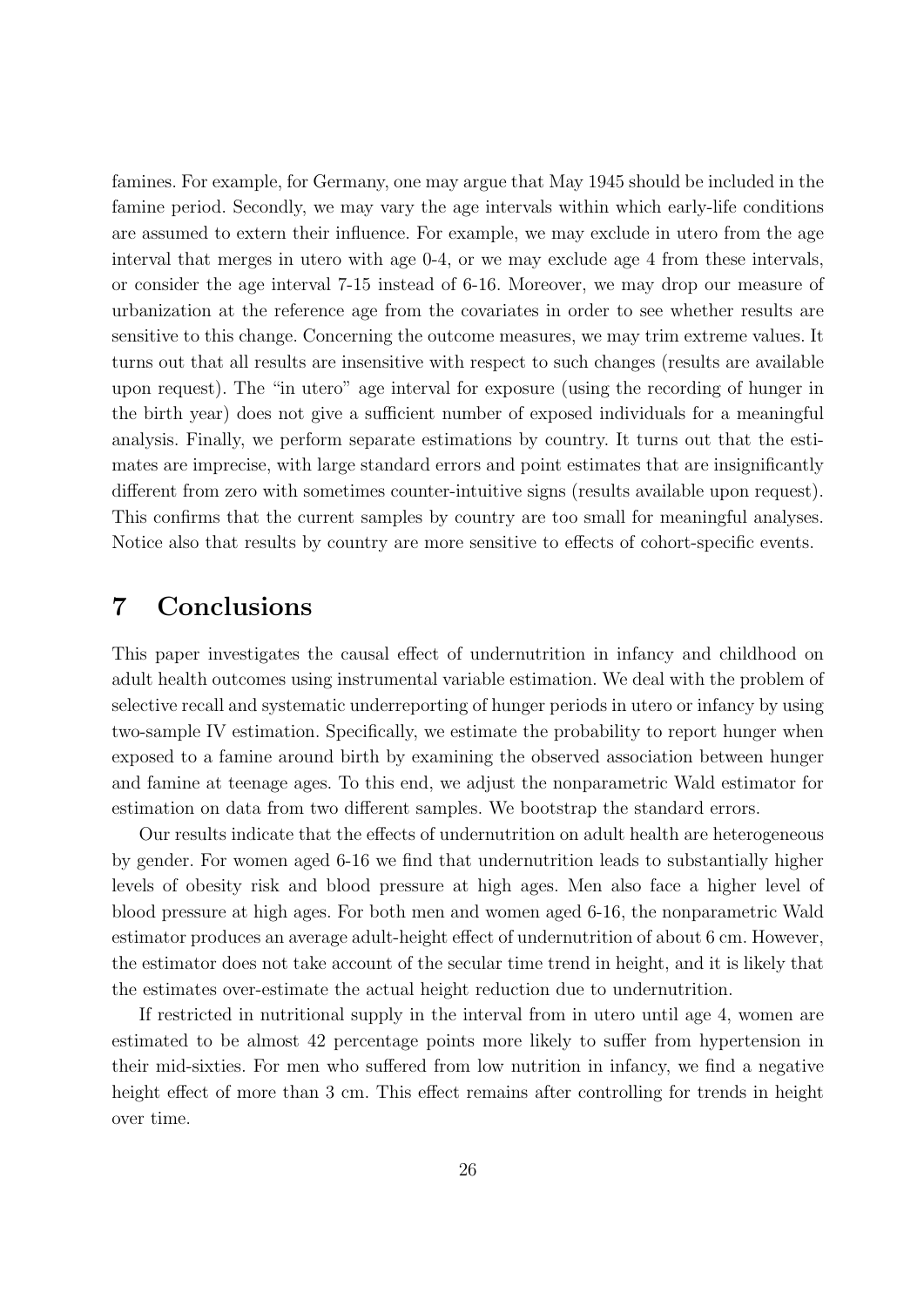What distinguishes our results from the literature on contextual famine effects is that we are the first to use the occurrence of famines to obtain an estimate of the average *causal* effect of *nutritional shortages* during childhood on health later in life. We can thus compare the reduced-form famine effects that are usually reported in the literature with the causal effects of undernutrition. Our estimated reduced-form famine effects are in accordance to those in the reduced-form studies of the long run effects of exposure to the famines that we consider (those studies were discussed in Section 3). However, in many cases, our estimated causal effects are at least a few times larger than our reduced-form famine effects. This emphasizes the importance of nutrition in early childhood - over and above the findings and statements in the famine literature.

The difference between contextual and causal effects is related to the rate of "compliance" to the famine. In our study, the fraction of "compliers" is close to 20%. To the extent that reduced-form studies implicitly assume perfect compliance, this assumption seems untenable even for shocks as severe as the famines used in this study.<sup>20</sup>

The analyses in this paper are restricted by some notable data limitations. First, the samples are small. Admittedly, the full SHARE data cover many European countries and include over 20,000 elderly respondents, but we only use the subsamples from the three countries with famines. Within these, the subsets of individuals who were exposed to famines during childhood are of even smaller size, because the famines had a duration of at most a few years. This implies, among other things, that we can only examine exposures within age intervals of say 4 years, since otherwise the numbers of "treated" and "controls" are insufficient for reliable inference. Another data limitation is that the individual spells of severe nutritional shortages are only measured in full calendar years. Inevitably, then, the assignment rules for the actual treatment status are open to debate. Fortunately, the results are not sensitive to moderate changes in these rules, and in general, the results are in agreement to the findings in the reduced-form literature where famine exposure is directly related to health outcomes later in life.

Nevertheless, the data limitations rule out the analysis of a number of interesting issues. This concerns, first of all, the connection between the timing of the spell of nutritional shortage and the age of the child. The famine literature distinguishes between different reduced-form effects at different stages of pregnancy, for different outcomes. More in general, the developmental origins literature finds that long-run reduced-form effects of conditions in utero and right after birth are larger than those at subsequent ages. The size

<sup>&</sup>lt;sup>20</sup>Some of the reduced-form studies do explicitly acknowledge the difference between famines or episodes with reduced food availability on the one hand and nutritional shortages early in life on the other, and they carefully define the parameter of interest to be the over-all "intention to treat" effect. See for example Almond and Mazumder (2011) and Lumey, Stein and Susser (2011) for excellent expositions.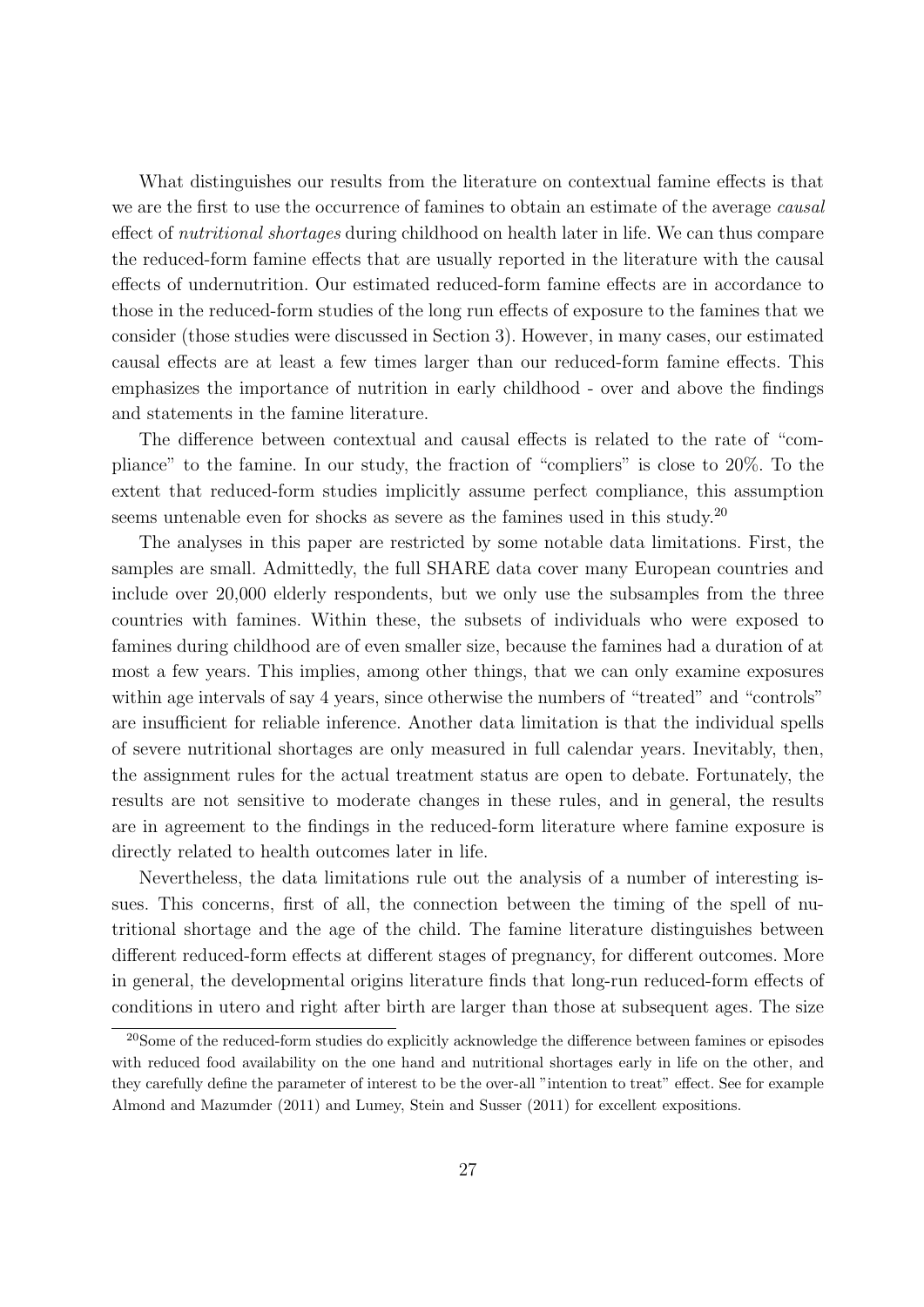of the effects may be non-monotonous during the pre-puberty and puberty ages. Our data do not enable us to go into such details. A second issue concerns the temporal and spatial variation in the strength of the famine instrument. Contextual information can be used to create an indicator of famine severity. For example, one may use official food rations per region and month. However, the meaning of a ration size depends on the country, since in some countries charities and the informal sector are more important than in others. As we have seen, the sample sizes are too small to allow for meaningful estimation by country, and on top of that, the temporal connection between a famine and the observed spell of nutritional shortage is insufficiently tight to exploit fine temporal contextual variations. The present study may therefore motivate the construction or usage of data sets that are larger and/or more focused on specific spatial areas, where ideally, such data sets would have more elaborate retrospective information on childhood episodes of hunger.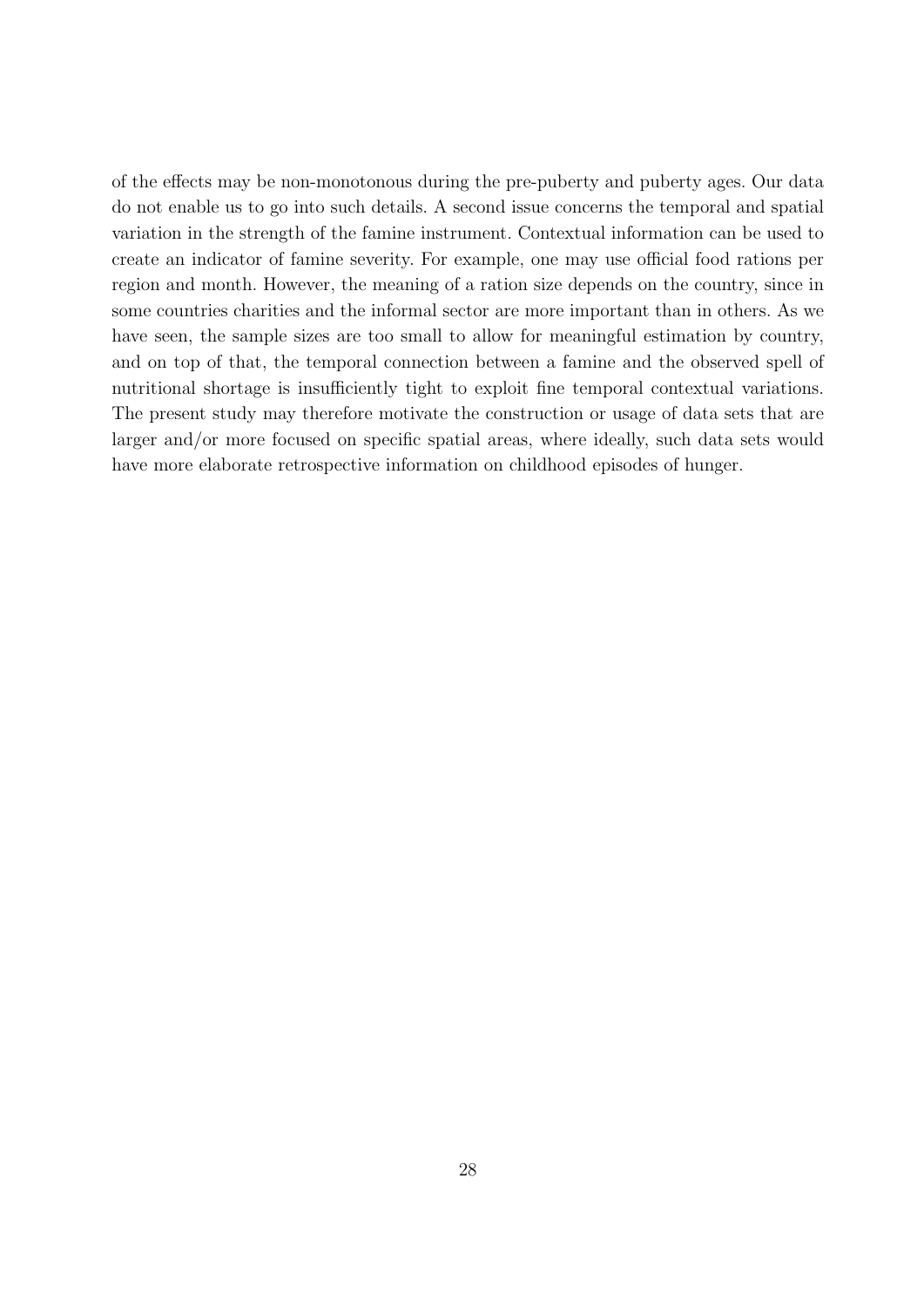Figure 1: Probability to Report Hunger Conditional on Famine Experience at Respective Age



Table 1: Hunger at Age 0 – 16 During Famine Exposure (Cohorts 1920 – 1955)

|                    |        | $\tau$ reece |        | Germany    |        | The Netherlands |        | Sum        |
|--------------------|--------|--------------|--------|------------|--------|-----------------|--------|------------|
|                    | hunger | non-hunger   | hunger | non-hunger | hunger | non-hunger      | hunger | non-hunger |
| Famine-exposed     | LO S   | 881          | 124    | 664        | 58     | 180             | 305    | 1725       |
| Not famine-exposed | 46     | 451          |        | 586        | 43     | 1553            | 130    | 3590       |

| Table 2: Descriptive Statistics for Famine Countries (Cohorts 1920 to 1955) |  |  |  |
|-----------------------------------------------------------------------------|--|--|--|
|                                                                             |  |  |  |

|                                   |         | All $(N = 5750)$ |         | Non-             |         | Hunger before age |         | Hunger before age |  |
|-----------------------------------|---------|------------------|---------|------------------|---------|-------------------|---------|-------------------|--|
|                                   |         |                  |         | $hunger(N=5315)$ |         | 16 $(N=435)$      |         | $4(N=109)$        |  |
| Variable                          | mean    | (s.d.)           | mean    | (s.d.)           | mean    | (s.d.)            | mean    | (s.d.)            |  |
| Background information            |         |                  |         |                  |         |                   |         |                   |  |
| Year of birth                     | 1942    | 8.704)           | 1943    | 8.700)           | 1936    | 5.750)            | 1939    | 6.228)            |  |
| Female                            | 0.535   | (0.499)          | 0.538   | (0.499)          | 0.490   | 0.500)            | 0.505   | 0.502)            |  |
| Episode of hunger in utero and    | 0.076   | 0.264)           | 0.000   | 0.000)           | 1.000   | 0.000)            | 1.000   | 0.000)            |  |
| $0-4$ $(1 = yes)$                 |         |                  |         |                  |         |                   |         |                   |  |
| Famine 0-16 $(1 = \text{ves})$    | 0.353   | (0.478)          | 0.325   | (0.468)          | 0.701   | 0.458             | 0.670   | (0.472)           |  |
| Born in rural area $(1 = yes)$    | 0.414   | (0.493)          | 0.421   | (0.494)          | 0.332   | 0.471)            | 0.315   | 0.467)            |  |
| Outcome measures                  |         |                  |         |                  |         |                   |         |                   |  |
| Hypertension (ves/no)             | 0.335   | 0.472)           | 0.330   | (0.470)          | 0.396   | (0.490)           | 0.379   | (0.488)           |  |
| Obesity (yes/no; 1 if BMI $>30$ ) | 0.174   | (0.380)          | 0.173   | (0.378)          | 0.192   | (0.394)           | 0.167   | 0.374)            |  |
| Male adult height in cm           | 175.547 | 7.248)           | 175.669 | 7.235)           | 174.203 | 7.269)            | 173.426 | 7.895)            |  |
| Female adult height in cm.        | 164.156 | 6.229            | 164.208 | 6.193)           | 163.464 | 6.674)            | 164.527 | 6.265)            |  |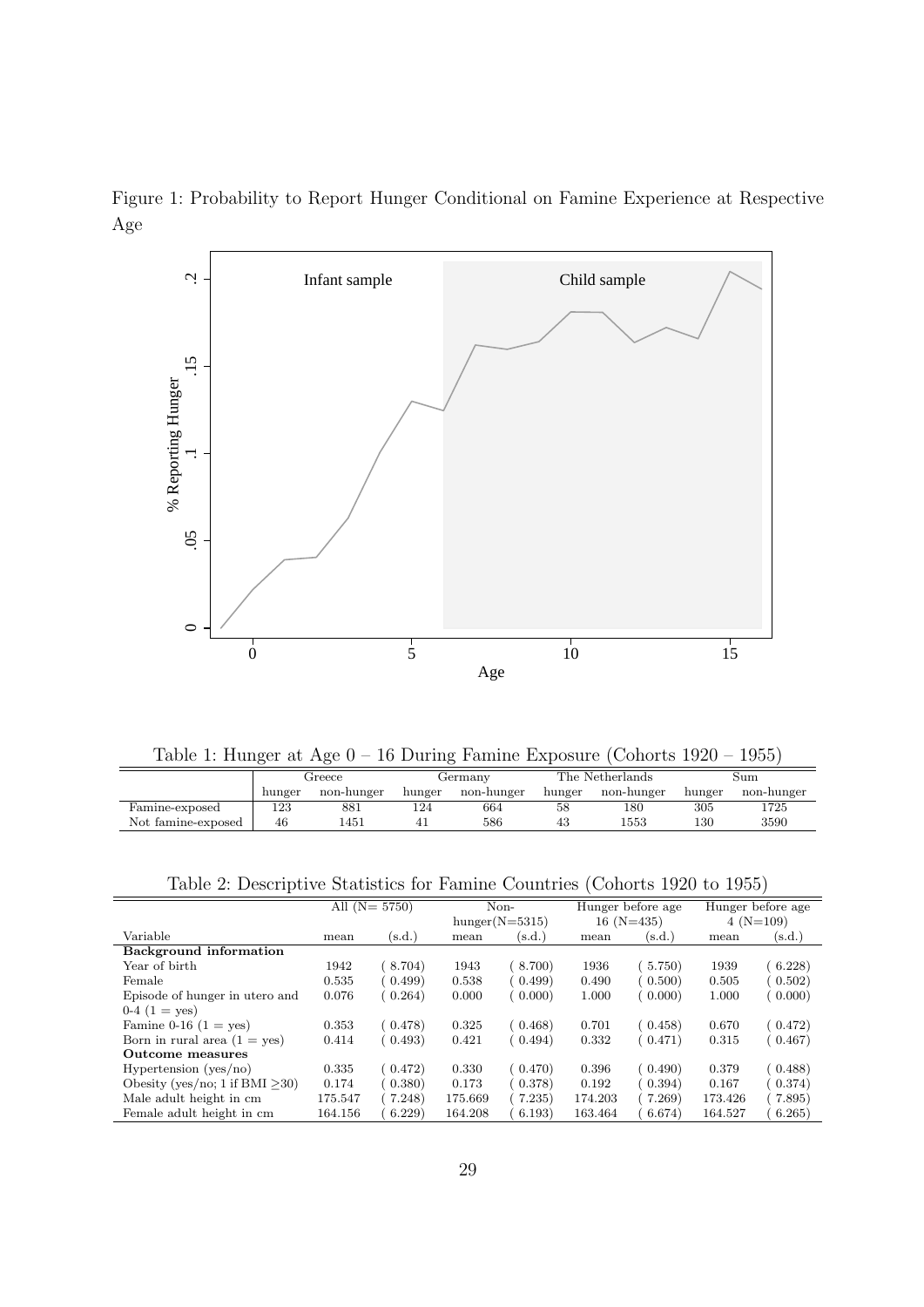

Figure 2: Example Treatment Definition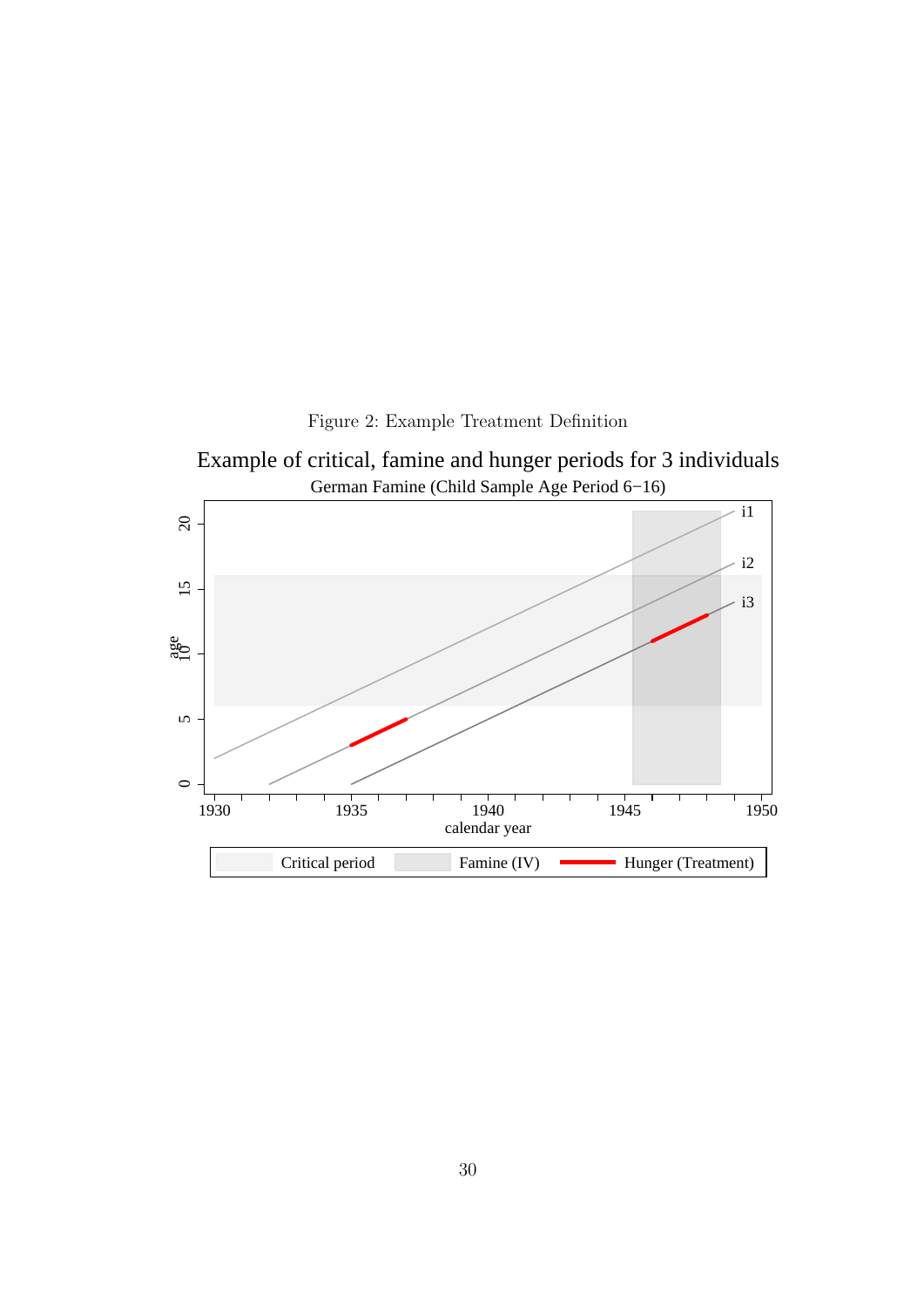Figure 3: Probability for Episode of Hunger by Calendar Year (Given Observations of Sample Already Alive)

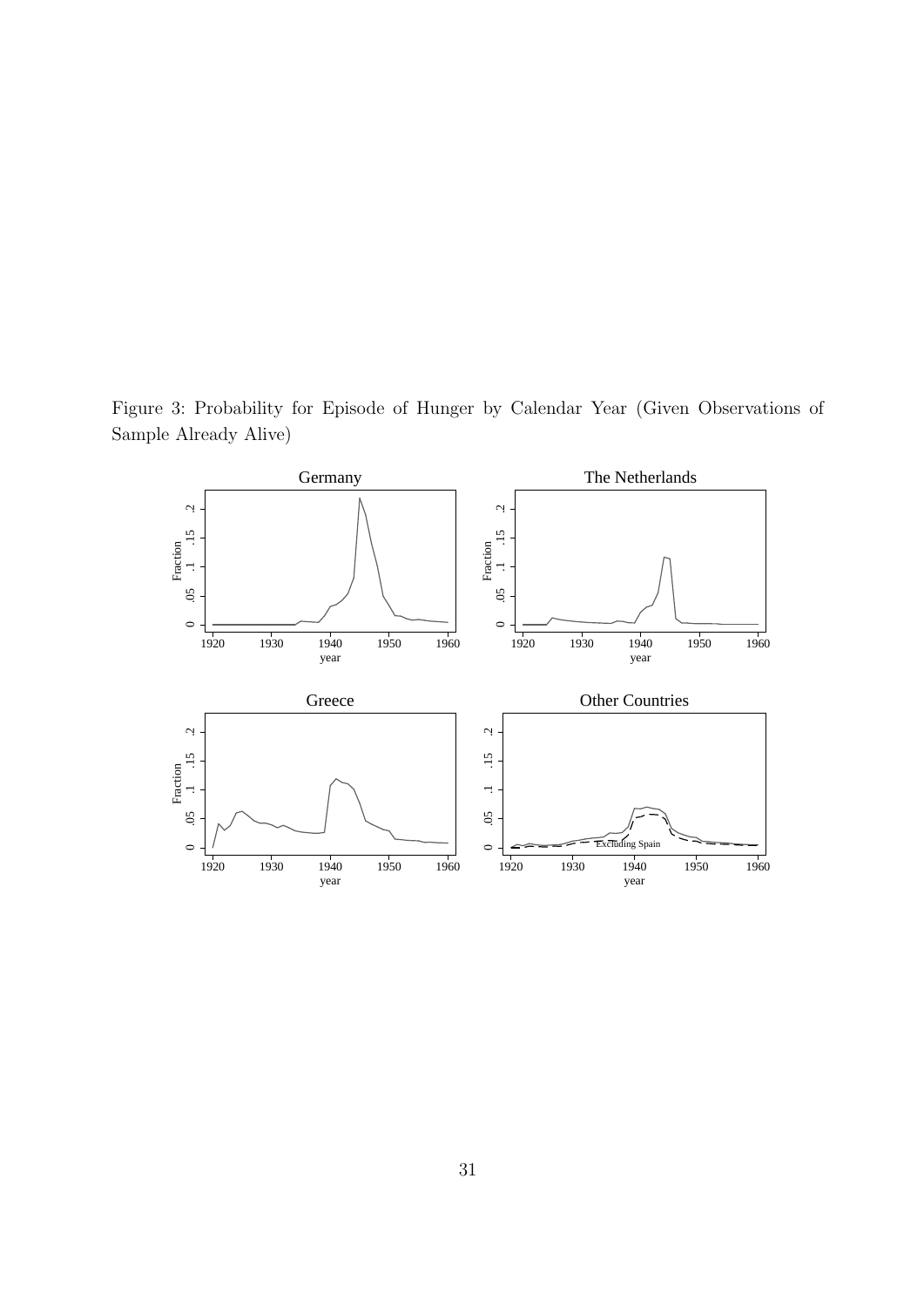

Figure 4: Average Length of Hunger Periods By Calendar Year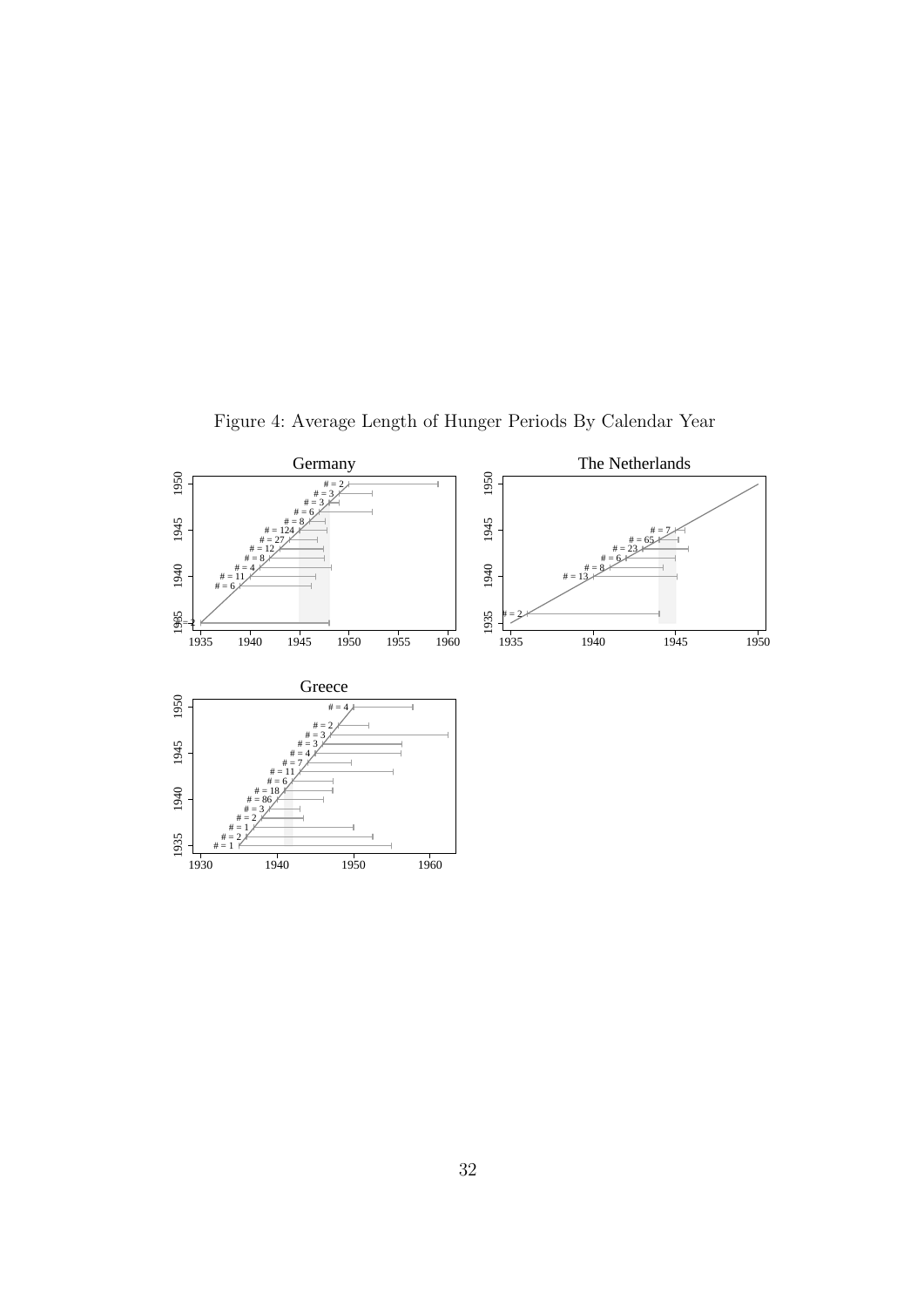|                                                                                                                                                                        | Table 3:  |                                              |                   |                                         |          | Effects of Hunger or Famine at Ages $6-16$ on Various Outcomes                                                         |           |                                     |           |                                           |
|------------------------------------------------------------------------------------------------------------------------------------------------------------------------|-----------|----------------------------------------------|-------------------|-----------------------------------------|----------|------------------------------------------------------------------------------------------------------------------------|-----------|-------------------------------------|-----------|-------------------------------------------|
|                                                                                                                                                                        |           |                                              | OLS/Probit Models |                                         |          |                                                                                                                        |           | Instrumental Variables Models       |           |                                           |
| Outcome                                                                                                                                                                | Marg.Eff. | $(z/t\text{-stat.})$<br>Hunger at age $6-16$ | Marg.Eff.         | $(z/t-stat.)$<br>Famine at age $6 - 16$ |          | Marg.Eff. (z/t-stat.)<br>2SLS                                                                                          | Marg.Eff. | $(z/t-stat.)$<br>LATE from Biprobit | Marg.Eff. | $(z/t-stat.)$<br><b>ATE</b> from Biprobit |
|                                                                                                                                                                        |           |                                              |                   |                                         |          | Whole Sample                                                                                                           |           |                                     |           |                                           |
| Hypertension (yes/no)                                                                                                                                                  | $-0.027$  | $-1.136$                                     | 0.051             | 2.933)                                  | 0.486    | 2.718                                                                                                                  | 0.031     | 0.322                               | 0.033     | 0.356                                     |
| Obesity (yes/no; 1 if BMI $\geq$ 30)                                                                                                                                   | 0.024     | 1.376                                        | 0.035             | 2.275)                                  | 0.264    | 2.249                                                                                                                  | 0.114     | 2.101                               | 0.149     | 1.555                                     |
| Adult Height in cm                                                                                                                                                     | $-0.024$  | $-0.064$                                     | 0.304             | 1.305                                   | 2.328    | 1.345                                                                                                                  |           | $\widehat{\mathbb{C}}$              |           | $\widehat{\mathbb{C}}$                    |
|                                                                                                                                                                        |           |                                              |                   |                                         |          | Males Only                                                                                                             |           |                                     |           |                                           |
| Hypertension (yes/no                                                                                                                                                   | $-0.020$  | $-0.498$                                     | 0.060             | 2.555                                   | 0.409    | 2.566                                                                                                                  | 0.129     | 1.275                               | 0.152     | 1.215                                     |
| Obesity (yes/no; 1 if BMI $\geq$ 30)                                                                                                                                   | 0.006     | 0.261                                        | 0.025             | 1.205                                   | 0.129    | 1.118                                                                                                                  | 0.072     | (1.094)                             | 0.091     | (877.0)                                   |
| Adult Height in cm                                                                                                                                                     | $-0.297$  | $-0.530$                                     | $-0.011$          | $-0.033$                                | $-0.065$ | $-0.033$                                                                                                               |           | $\widehat{\mathbb{C}}$              |           | $\widehat{\mathbb{C}}$                    |
|                                                                                                                                                                        |           |                                              |                   |                                         |          | Females Only                                                                                                           |           |                                     |           |                                           |
| Hypertension (yes/no)                                                                                                                                                  | $-0.033$  | $-0.926$                                     | 0.041             | 1.632                                   | 0.612    | 1.443                                                                                                                  | $-0.127$  | $-0.682$                            | $-0.114$  | $-0.791$ )                                |
| Obesity (yes/no; 1 if BMI $\geq$ 30)                                                                                                                                   | 0.046     | 1.860)                                       | 0.043             | 2.112)                                  | 0.487    | 2.241                                                                                                                  | 0.184     | 2.543)                              | 0.267     | (1.734)                                   |
| Adult Height in cm                                                                                                                                                     | 0.326     | 0.658                                        | 0.563             | 1.887)                                  | 6.145    | 1.816                                                                                                                  |           | I                                   |           | Ţ                                         |
| Note: Sample sizes "hunger" $\geq$ 348, non-hunger $\geq$ 4790. For non-linear models, the table reports average marginal effects and ATEs and LATEs calculated by the |           |                                              |                   |                                         |          |                                                                                                                        |           |                                     |           |                                           |
| formula as given in the text. Significance computed using standard errors clustered by country-year cells. Significance of ATEs and LATEs after Bivariate Probit       |           |                                              |                   |                                         |          |                                                                                                                        |           |                                     |           |                                           |
| in rural area, country fixed effects, and year of birth<br>has been bootstrapped (200 repetitions,                                                                     |           |                                              |                   |                                         |          | using cluster sampling). Models include covariates for gender, a dummy for whether the accommodation at age 6 has been |           |                                     |           |                                           |

| (             |                             | 5<br>\                             |
|---------------|-----------------------------|------------------------------------|
|               | an UXED U = 10 UII VallUm   | .<br>2                             |
|               | S<br>C                      |                                    |
|               |                             |                                    |
|               |                             |                                    |
|               |                             |                                    |
|               |                             |                                    |
| I             | Are or or Homing of Area is | $\sim$ $\sim$ $\sim$ $\sim$ $\sim$ |
|               |                             |                                    |
| ļ             |                             | $+24.42$                           |
|               |                             |                                    |
| ع<br>مال<br>م | iv.<br>Hitterts of<br>こここ   |                                    |
|               |                             |                                    |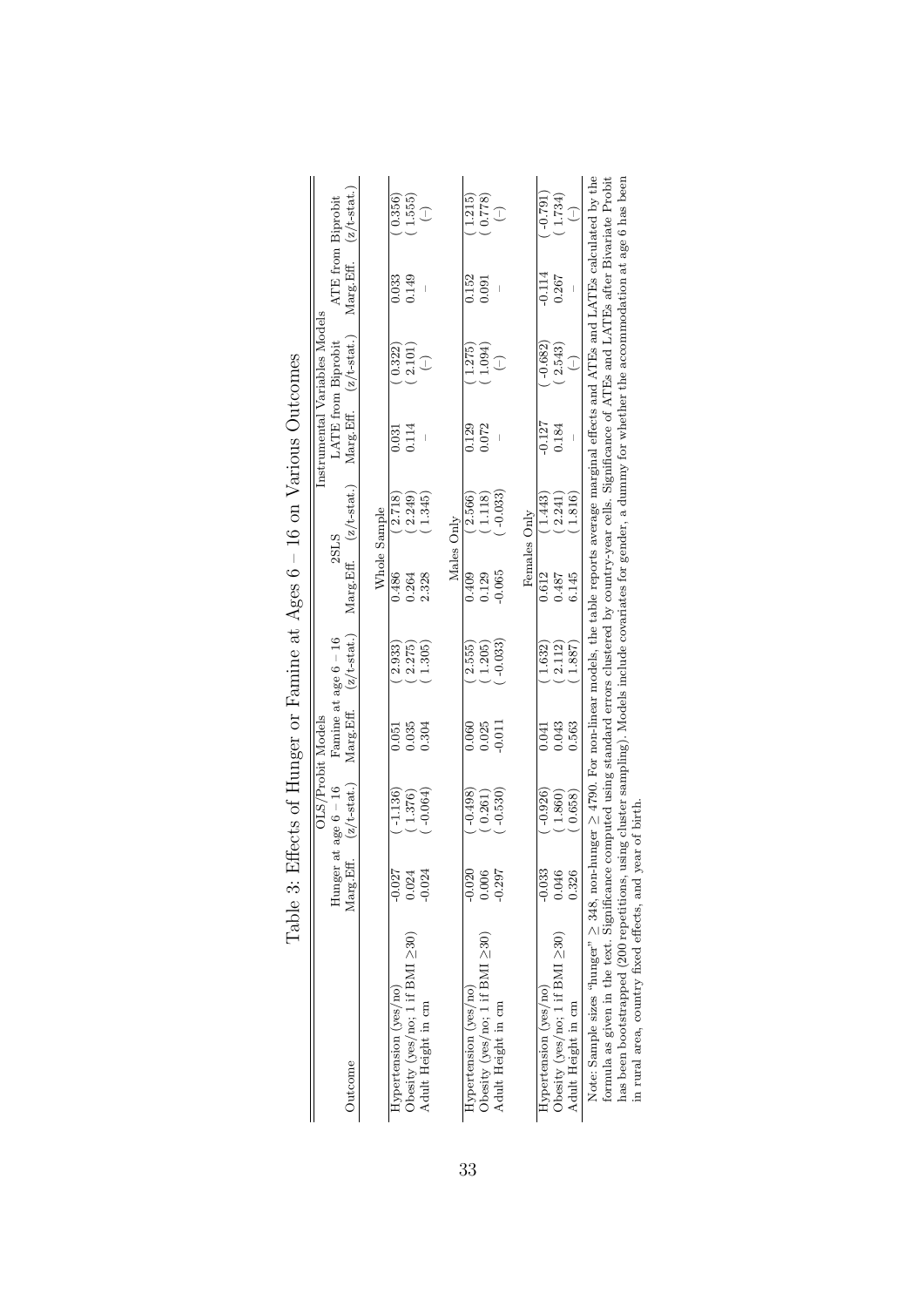|                           |             | Whole Sample |             | Men Only     |                       | Women Only   |
|---------------------------|-------------|--------------|-------------|--------------|-----------------------|--------------|
| Variable                  | Probit      | Linear Prob. | Probit      | Linear Prob. | Probit                | Linear Prob. |
| German                    | $0.275***$  | $0.030**$    | $0.196*$    | 0.020        | $0.32\overline{1***}$ | $0.035***$   |
|                           | (0.084)     | (0.012)      | (0.111)     | (0.016)      | (0.102)               | (0.014)      |
| Dutch                     | $-0.043$    | $-0.001$     | 0.018       | 0.006        | $-0.096$              | $-0.007$     |
|                           | (0.117)     | (0.010)      | (0.143)     | (0.013)      | (0.121)               | (0.009)      |
| Rural Accommodation Age 6 | $-0.202***$ | $-0.025***$  | $-0.176**$  | $-0.023**$   | $-0.226***$           | $-0.027***$  |
|                           | (0.066)     | (0.008)      | (0.088)     | (0.011)      | (0.085)               | (0.009)      |
| Famine                    | $0.628***$  | $0.120***$   | $0.830***$  | $0.167***$   | $0.448***$            | $0.079***$   |
|                           | (0.106)     | (0.020)      | (0.117)     | (0.024)      | (0.127)               | (0.023)      |
| Year of Birth             | $-0.038***$ | $-0.003***$  | $-0.036***$ | $-0.003***$  | $-0.040***$           | $-0.004***$  |
|                           | (0.005)     | (0.001)      | (0.006)     | (0.001)      | (0.006)               | (0.001)      |
| Female                    | $-0.088*$   | $-0.011*$    |             |              |                       |              |
|                           | (0.049)     | (0.006)      |             |              |                       |              |
| Constant                  | 72.978***   | $6.751***$   | 68.712***   | $6.167***$   | 76.514***             | $7.407***$   |
|                           | (9.191)     | (1.155)      | (11.936)    | (1.306)      | (10.838)              | (1.430)      |
| $\mathbf{R}^2$            |             | 0.084        |             | 0.108        |                       | 0.065        |
| F-stat.                   |             | 35.42324     |             | 25.06579     |                       | 32.79229     |
| p-val.                    | 8.90e-54    | $2.59e-23$   | $4.61e-35$  | 1.34e-16     | $1.12e-39$            | $4.40e-20$   |
| N                         | 5128        | 5128         | 2375        | 2375         | 2753                  | 2753         |

Table 4: First-Stage Coefficients for Probability of Experiencing Hunger aged 6–16

Note: All estimations are conducted on minimum sample (actual samples may be larger for several outcomes due to less missing values). Standard errors clustered within country-birthyear cells in parentheses. *<sup>∗</sup>* , *∗∗* , *∗∗∗* indicates significance at the 10%, 5%, and 1% level, respectively.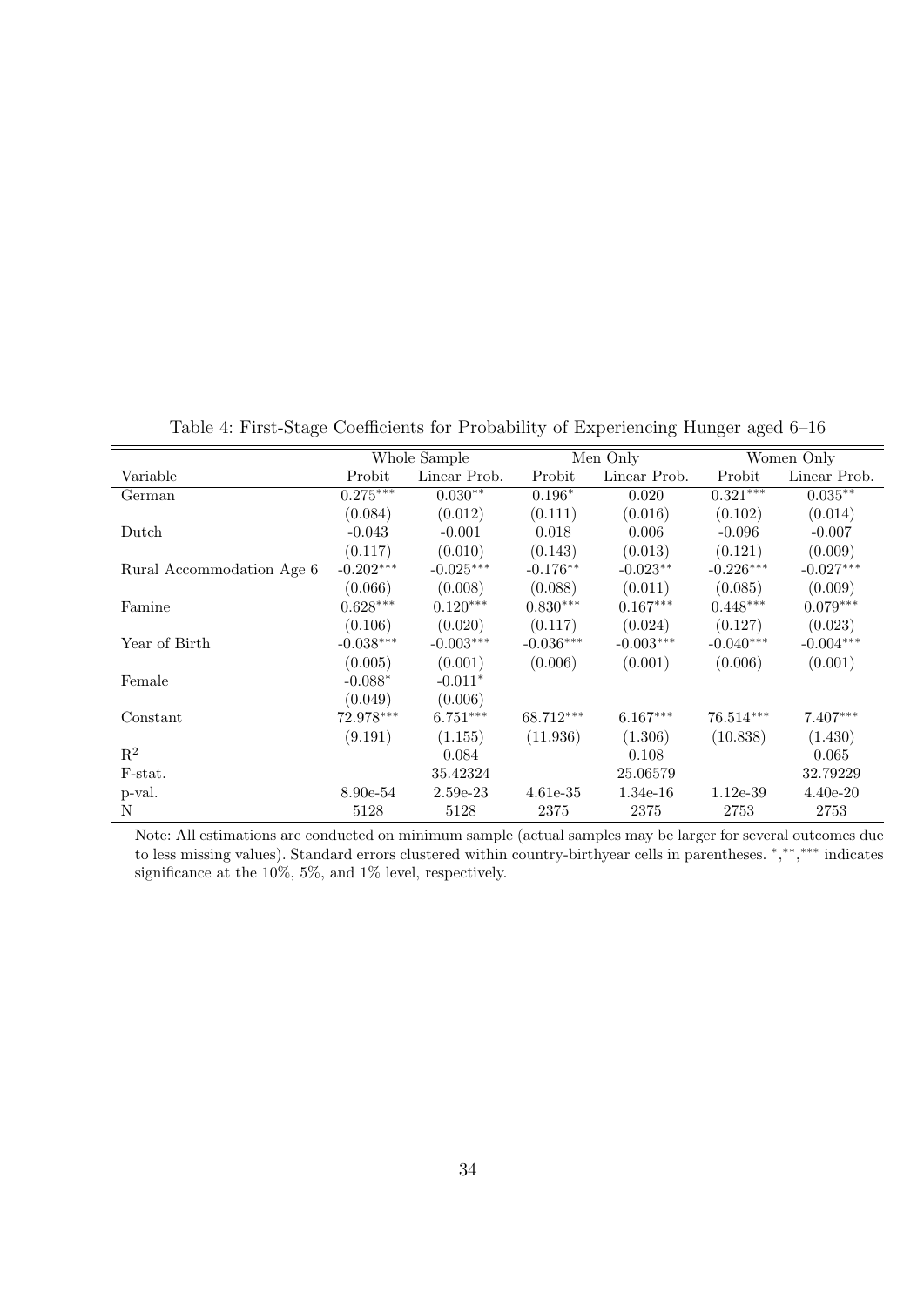| lable 5: Enects of Hunger at age o Ho On Various Outcomes, Instrument is rainine Duration in Age<br>Interva.                                                                                                                                                                     |           |                        |           |               |              |                        |            |                        |
|----------------------------------------------------------------------------------------------------------------------------------------------------------------------------------------------------------------------------------------------------------------------------------|-----------|------------------------|-----------|---------------|--------------|------------------------|------------|------------------------|
|                                                                                                                                                                                                                                                                                  |           |                        |           |               |              |                        |            |                        |
|                                                                                                                                                                                                                                                                                  |           | OLS/Probit Model       |           |               |              | IV Models              |            |                        |
|                                                                                                                                                                                                                                                                                  |           | Famine at age $6-16$ ) |           | 2SLS          |              | LATE from Biprobit     |            | ATE from Biprobit      |
| Outcome                                                                                                                                                                                                                                                                          | Marg.Eff. | $(z/t-stat.)$          | Marg.Eff. | $(z/t-stat.)$ | Maxg.Eff.    | $(z/t-stat.)$          | Marg. Eff. | $(z/t-stat.)$          |
|                                                                                                                                                                                                                                                                                  |           |                        |           |               | Whole Sample |                        |            |                        |
| $Hyp$ ertension $(yes/no)$                                                                                                                                                                                                                                                       | 0.022     | 2.186                  | 0.521     | 2.056         | $-0.058$     | $-0.428$               | $-0.055$   | $-0.482$               |
| Obesity (yes/no; 1 if BMI $\geq$ 30)                                                                                                                                                                                                                                             | 0.010     | 1.358)                 | 0.178     | 1.382         | 0.048        | 0.630)                 | 0.052      | 0.551                  |
| Adult Height in cm                                                                                                                                                                                                                                                               | 0.136     | 0.947)                 | 2.443     | 1.004)        |              | $\widehat{\mathbb{C}}$ |            | $\widehat{\mathbb{C}}$ |
|                                                                                                                                                                                                                                                                                  |           |                        |           |               | Males Only   |                        |            |                        |
| $Hyp$ ertension $(yes/no)$                                                                                                                                                                                                                                                       | 0.035     | 2.625                  | 0.619     | 2.773         | 0.129        | 1.277                  | 0.152      | 1.221)                 |
| Obesity (yes/no; 1 if BMI $\geq$ 30)                                                                                                                                                                                                                                             | 0.008     | 0.692)                 | 0.095     | 0.636)        | 0.072        | 1.004)                 | 0.091      | 0.710)                 |
| Adult Height in cm                                                                                                                                                                                                                                                               | $-0.001$  | $-0.005$               | $-0.013$  | $-0.005$      |              | $\widehat{\mathbb{C}}$ |            | $\widehat{\mathbb{C}}$ |
|                                                                                                                                                                                                                                                                                  |           |                        |           |               | Females Only |                        |            |                        |
| Hypertension (yes/no)                                                                                                                                                                                                                                                            | 0.008     | 0.533                  | 0.300     | 0.579         | $-0.127$     | $-0.714$               | $-0.114$   | $-0.890$               |
| Obesity (yes/no; 1 if BMI $\geq$ 30)                                                                                                                                                                                                                                             | 0.011     | 1.227                  | 0.328     | 1.336)        | 0.184        | 2.452                  | 0.267      | 1.832                  |
| Adult Height in cm                                                                                                                                                                                                                                                               | 0.247     | 1.771)                 | 6.818     | 1.638         |              |                        |            |                        |
| Note: Famine duration is measured in months and rescaled by dividing with the factor 12. Sample sizes "hunger" $\geq$ 348; "non-hunger"                                                                                                                                          |           |                        |           |               |              |                        |            |                        |
| $\geq$ 4790. Table reports average marginal effects and ATEs and LATEs calculated by the formula as given in the text (all for switch of                                                                                                                                         |           |                        |           |               |              |                        |            |                        |
| famine duration from 0 to 1 year). Significance computed using standard errors clustered by country-birthyear cells. Significance of ATEs<br>and LATEs after Bivariate Probit has been bootstrapped (200 repetitions). Models include covariates for gender, a dummy for whether |           |                        |           |               |              |                        |            |                        |
| the accommodation at age 6 has been in rural area, country fixed effects, and year of birth                                                                                                                                                                                      |           |                        |           |               |              |                        |            |                        |
|                                                                                                                                                                                                                                                                                  |           |                        |           |               |              |                        |            |                        |

Table 5: Effects of Hunger at age 6 – 16 on Various Outcomes, Instrument is Famine *Duration* in Age  $\vec{a}$ É  $\overline{a}$  $\dot{\zeta}$  $\overline{1}$  $\frac{c}{1}$  $\mathcal{C}$  $\sim f H$ .  $E. \Gamma F$  $T_0$   $I_2$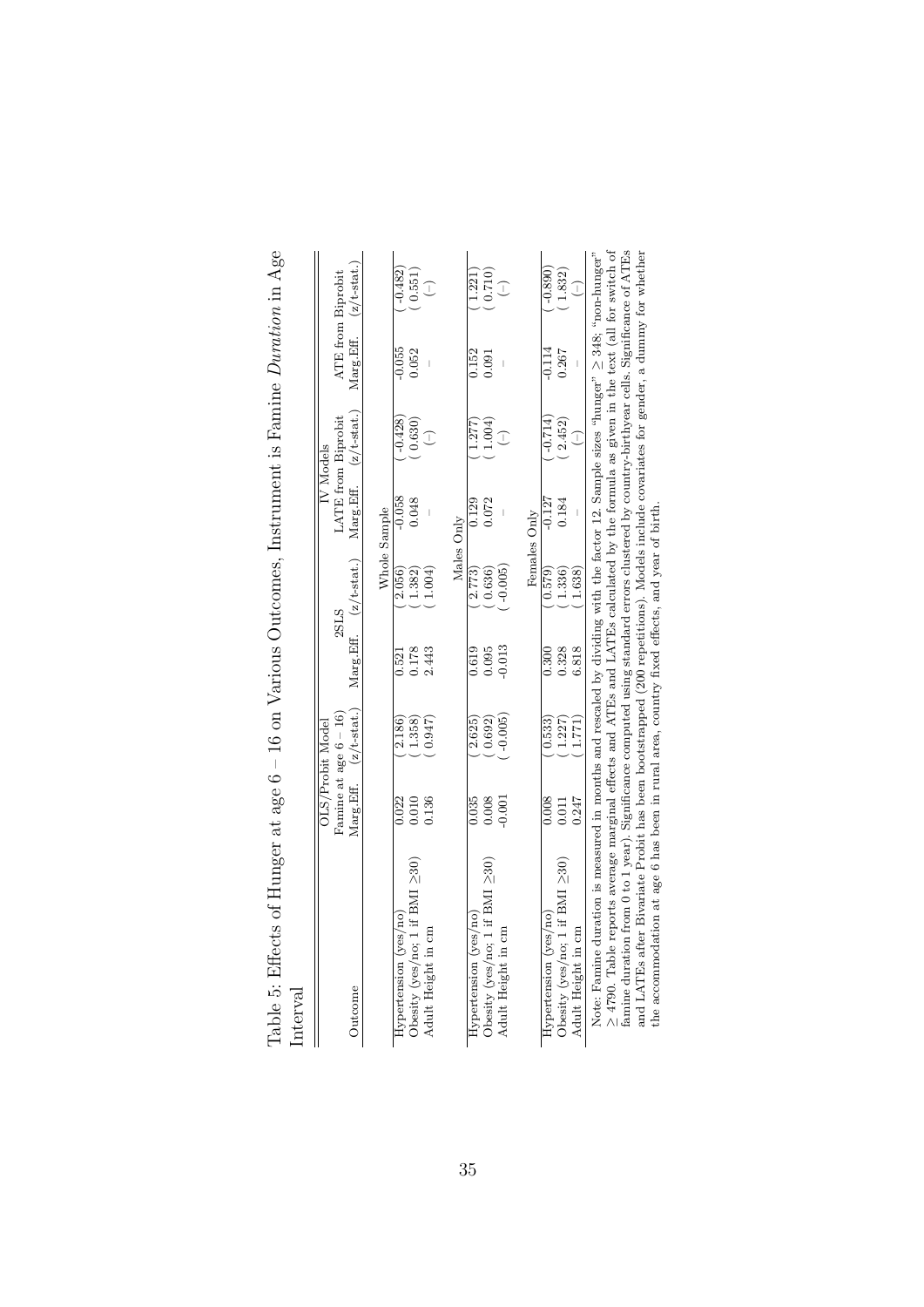|                                       |           |                | Whole Sample |             |
|---------------------------------------|-----------|----------------|--------------|-------------|
|                                       |           | Wald Estimator |              | 2SLS        |
| Outcome                               | $E$ ffect | $(t-stat.)$    | Effect       | $(t-stat.)$ |
| Hypertension (yes/no)                 | 0.915     | (6.246)        | 0.489        | (2.657)     |
| Obesity (yes/no; 1 if BMI $\geq 30$ ) | 0.140     | (1.849)        | 0.269        | (2.113)     |
| Adult Height in cm                    | $-6.188$  | $(-3.523)$     | 2.289        | (1.234)     |
| Height - Trend                        | 1.123     | (0.821)        |              | $(-)$       |
|                                       |           |                |              |             |
|                                       |           |                | Males Only   |             |
| Hypertension (yes/no)                 | 0.572     | (4.474)        | 0.412        | (2.476)     |
| Obesity (yes/no; 1 if BMI $\geq 30$ ) | 0.005     | (0.065)        | 0.130        | (1.109)     |
| Adult Height in cm                    | $-6.917$  | $(-3.556)$     | $-0.038$     | $(-0.018)$  |
| Height - Trend                        | 0.726     | (0.447)        |              | $(-)$       |
|                                       |           |                |              |             |
|                                       |           |                | Females Only |             |
| Hypertension (yes/no)                 | 1.406     | (4.048)        | 0.615        | (0.208)     |
| Obesity (yes/no; 1 if BMI $\geq$ 30)  | 0.319     | (2.503)        | 0.501        | (2.033)     |
| Adult Height in cm                    | $-5.233$  | $(-2.237)$     | 6.023        | (1.501)     |
| Height - Trend                        | 3.987     | 1.975)         |              | $-1$        |

Table 6: Local Average Treatment Effects of Hunger at Ages 6 – 16 on Various Outcomes

Note: For sample sizes and covariates, see Table 3. T-statistics computed via bootstrap with 500 repetitions (cluster-sampling from year of birth/country clusters).

Table 7: (Average) Marginal Effects of Being Potentially Exposed to a Famine in Utero or at Ages 0 to 4

|                                   |           | Whole Sample  |           | Males Only    |           | Females Only  |
|-----------------------------------|-----------|---------------|-----------|---------------|-----------|---------------|
| Outcome                           | Marg.Eff. | $(z/t-stat.)$ | Marg.Eff. | $(z/t-stat.)$ | Marg.Eff. | $(z/t-stat.)$ |
| Hypertension (yes/no)             | 0.046     | 2.608)        | 0.011     | 0.462)        | 0.078     | 3.072)        |
| Obesity (yes/no; 1 if BMI $>30$ ) | $-0.001$  | $-0.070)$     | $-0.006$  | $-0.301)$     | 0.003     | (0.214)       |
| Adult Height in cm                | $-0.387$  | $-1.842$      | $-0.856$  | $-2.499$      | $-0.195$  | $-0.483$      |

Note: Sample size "hunger" *≥* 786; "non-hunger" *≥* 4352. For binary outcome variables, table reports average marginal effects after probit models. Significance computed using standard errors clustered by country-year cells. Regressions include covariates for gender, country fixed effects, year of birth, and urbanization of accommodation at birth.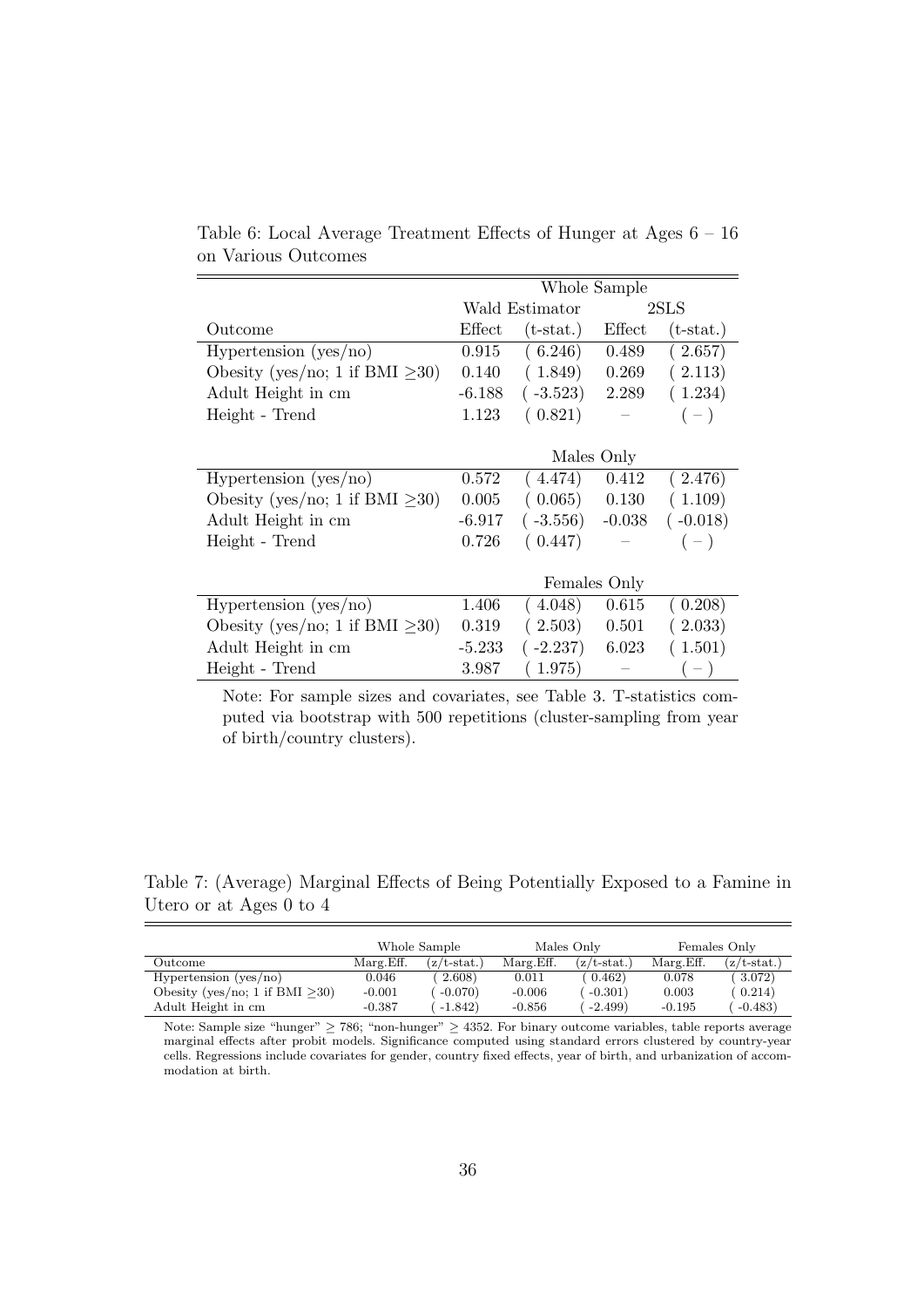|                                       |          |                | Whole Sample |                     |
|---------------------------------------|----------|----------------|--------------|---------------------|
|                                       |          | Wald Estimator |              | 2S <sub>2</sub> SLS |
| Outcome                               | Effect   | $(t-stat.)$    | Effect       | $(t-stat.)$         |
| Hypertension $(yes/no)$               | 0.223    | (1.559)        | 0.281        | (2.277)             |
| Obesity (yes/no; 1 if BMI $\geq 30$ ) | $-0.036$ | $(-0.520)$     | 0.003        | (0.036)             |
| Adult Height in cm                    | $-0.838$ | $(-0.659)$     | $-2.502$     | $(-1.873)$          |
| Height - Trend                        | $-0.792$ | $(-0.865)$     |              | $(-)$               |
|                                       |          |                |              |                     |
|                                       |          |                | Males Only   |                     |
| Hypertension (yes/no)                 | 0.060    | (0.408)        | 0.034        | (0.232)             |
| Obesity (yes/no; 1 if BMI $\geq 30$ ) | $-0.006$ | $(-0.052)$     | $-0.023$     | $(-0.202)$          |
| Adult Height in cm                    | $-3.209$ | $(-1.592)$     | $-4.808$     | $(-2.392)$          |
| Height - Trend                        | $-3.354$ | $(-1.918)$     | $-4.808$     | $(-2.392)$          |
|                                       |          |                |              |                     |
|                                       |          |                | Females Only |                     |
| Hypertension (yes/no)                 | 0.417    | (1.850)        | 0.569        | (2.438)             |
| Obesity (yes/no; 1 if BMI $\geq 30$ ) | $-0.068$ | $(-0.775)$     | 0.028        | (0.237)             |
| Adult Height in cm                    | 1.692    | (0.848)        | 0.084        | (0.034)             |
| Height - Trend                        | 1.906    | (1.015)        | 0.084        | (0.034)             |
|                                       |          |                |              |                     |

Table 8: Local Average Treatment Effects of Hunger at Age 0 – 4 and in Utero, on Various Outcomes

Note: Sample size "hunger"  $\geq$  5138; thereof famine-exposed at age 0-4 and in utero:  $\geq$  786; thereof "hunger" / famine-exposed at age 6-16  $\geq$ 348 / 1169. Regressions control for gender, country fixed effects; year of birth is included for 2S2SLS. T-statistics computed using a bootstrap (500 repetitions).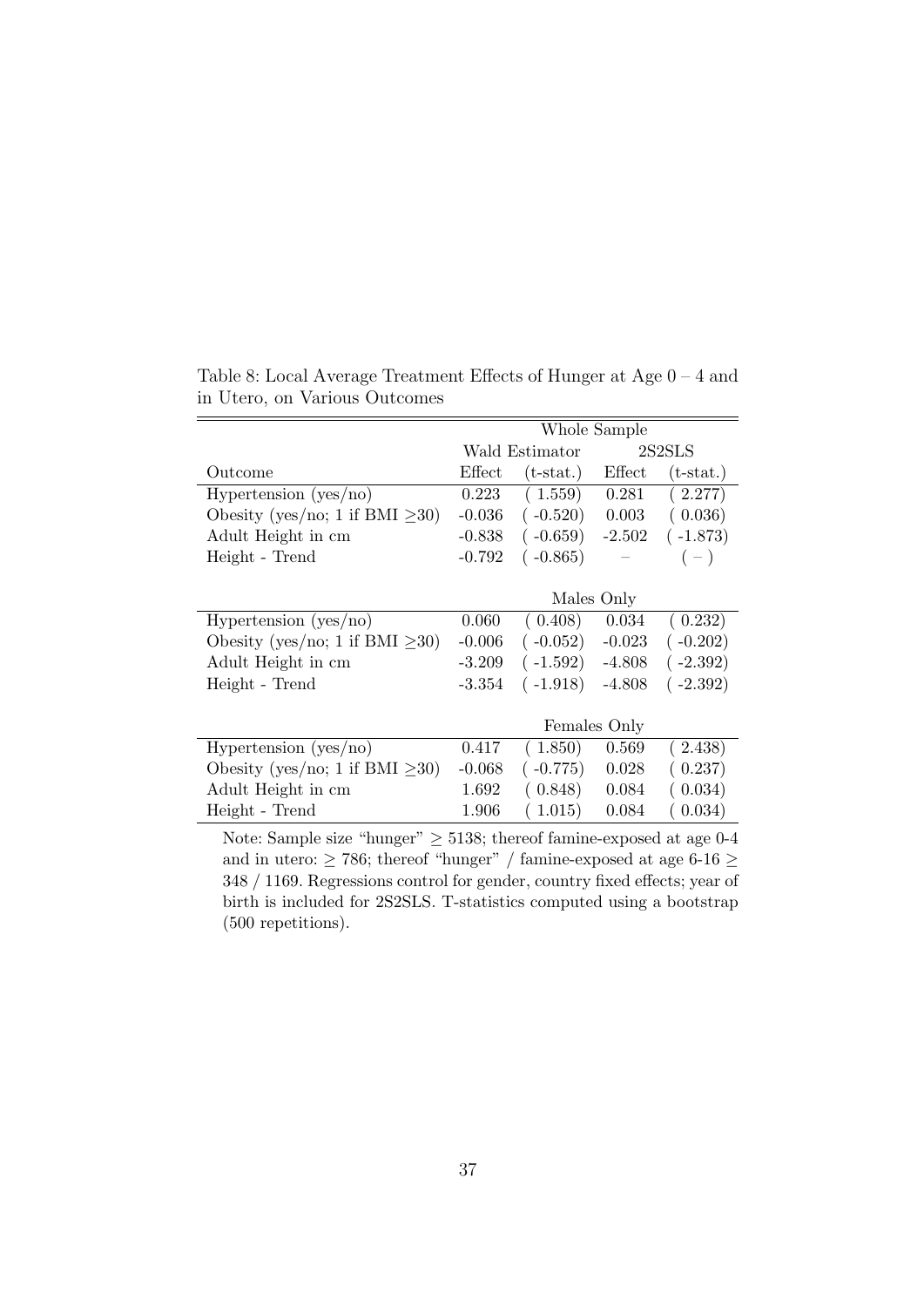## **References**

- Akbulut-Yuksel, M. (2009). Children of war: the long-run effects of large-scale physical destruction and warfare on children. Working paper, IZA Bonn.
- Almond, D. and Currie, J. (2011). Killing me softly: The fetal origins hypothesis. *Journal of Economic Perspectives*, 25(3): 153–172.
- Almond, D. and Mazumder, B. (2011). Health capital and the prenatal environment: the effect of Ramadan observance during pregnancy. *American Economic Journal: Applied Economics*, 3(4): 56–85.
- Angrist, J.D., Krueger, A.B. (1992). The effect of age at school entry on educational attainment: An application of instrumental variables with moments from two samples. *Journal of the American Statistical Association*, 87: 328–336.
- Angrist, J.D., Imbens, G.W., and Rubin, D.B. (1996). Identification of causal effects using instrumental variables. *Journal of the American Statistical Association*, 91(434): 444– 455.
- Arellano, M., Meghir, C. (1992). Female labour supply and on-the-job-search: An empirical model estimated using complementary data sets. *Review of Economic Studies*, 59, 537– 557.
- Banning, C. (1946). Food shortage and public health, first half of 1945. *Annals of the American Academy of Political and Social Science*, 245: 93–110.
- Barker, D.J.P. (1994). *Mothers, Babies, and Disease in Later Life*. London: British Medical Journal Publishing Group.
- Barker, D. (2007). The origins of the developmental origins theory, *Journal of Internal Medicine* 261: 412–417.
- Bateson, P. (2001). Fetal experience and good adult design. *International Journal of Epidemiology*, 30: 928–934.
- Becker, G.S. and Tomes, N. (1976). Child endowments and the quantity and quality of children. *Journal of Political Economy*, 84(4): 143–162.
- Behrman, J.R. and Pollak, R.A. and Taubman, P. (1982). Parental preferences and provision for progeny. *Journal of Political Economy*, 90(1): 52–73.
- Behrman, J.R. (1997). Intrahousehold distribution and the family. *Handbook of Population and Family Economics*, 1: 125–187.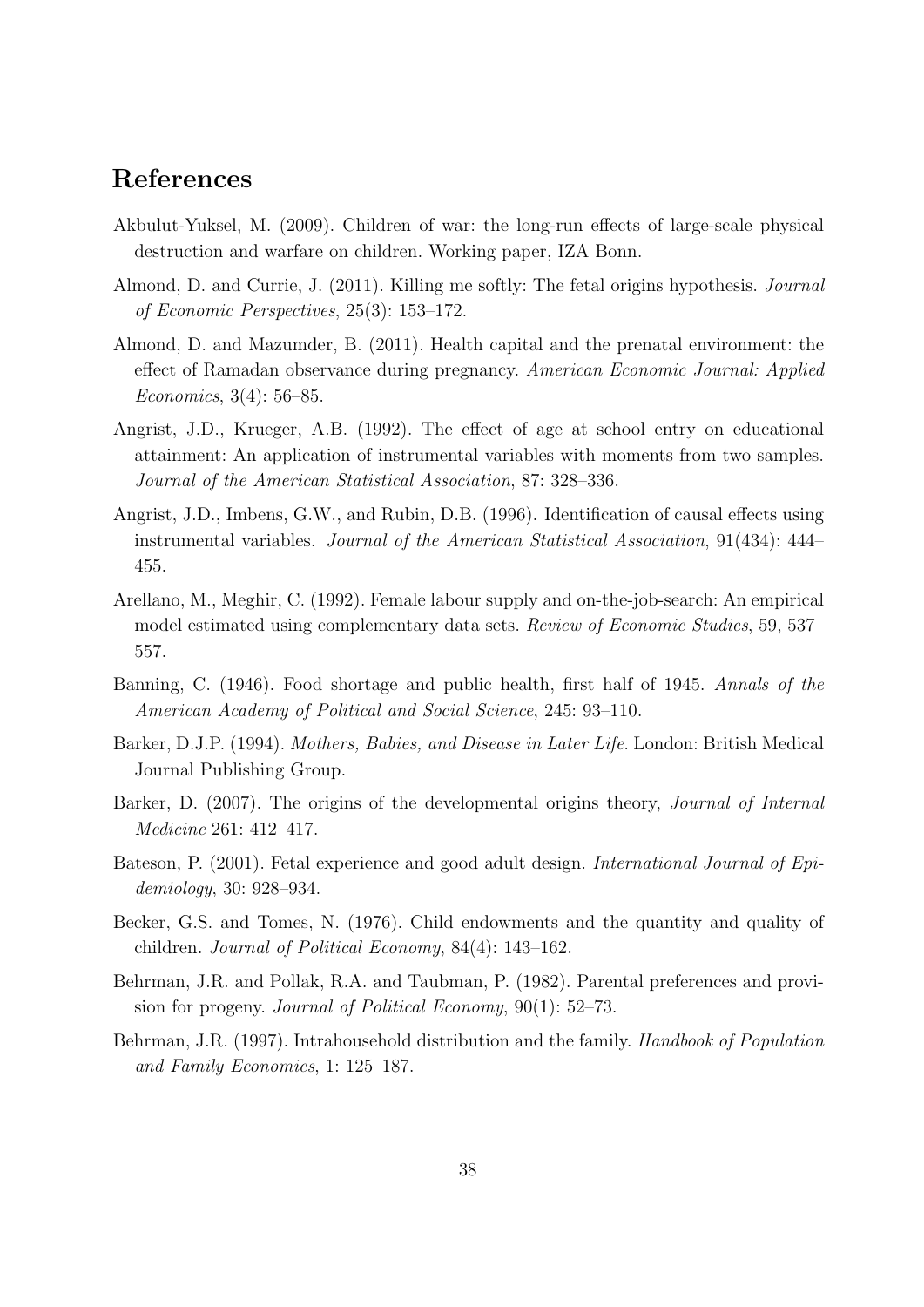- Börsch-Supan, A., Brugiavini, A., Jürges, H., Kapteyn, A., Mackenbach, J., Siegrist, J., et al. (2008). *Health, ageing and retirement in Europe (2004-2007). Starting the longitudinal dimension*. Mannheim Research Institute for the Economics of Aging (MEA).
- Cameron, N. and Demerath, E. W. (2002). Critical periods in human growth and their relationship to diseases of aging. *Yearbook of Physical Anthropology*, 45: 159–184.
- Cole, S.W., Hawkley, L.C., Arevalo, J.M.G., Cacioppo, J.T. (2010). Transcript origin analysis identifies antigen-presenting cells as primary targets of socially regulated gene expression in leukocytes. *Proceedings of the National Academy of Sciences of the USA*, 108: 3080–3085.
- Cornides, W. (1948). *Wirtschaftsstatistik der deutschen Besatzungszonen 1945-1948 in Verbindung mit der deutschen Produktionsstatistik der Vorkriegszeit*. Verlag Europa-Archiv, Oberursel.
- Datar, A., Kilburn, M.R. and Loughran, D.S. (2010). Endowments and parental investments in infancy and early childhood. *Demography*, 47(1): 145–162.
- Dean, R. F.A. (1951). The size of the baby at birth and the yield of breast milk. In *Medical Research Council Special Report Series No. 275: Studies of Undernutrition, Wuppertal 1946-9, by Members of the Department of Experimental Medicine, Cambridge, and Associated Workers*, chapter XXVIII, pages 346–378. His Majesty's Stationary Office.
- Del Bono, E. and Ermisch, J. and Francesconi, M. (2008). Intrafamily resource allocations: a dynamic model of birth weight. Working paper, IZA Bonn.
- De Rooij, S.R., Wouters, H., Yonker, J.E., Painter, R.C. and Roseboom, T.J. (2010). Prenatal undernutrition and cognitive function in late adulthood, *PNAS* 107(39): 16881– 16886.
- Dols, M.J.L. and Van Arcken, D.J.A.M. (1946). Food supply and nutrition in the Netherlands during and immediately after World War II. *The Milbank Memorial Fund Quarterly*, 24(4): 319–358.
- Echternkamp, J. (2003). *Nach dem Krieg Alltagsnot, Neuorientierung und die Last der Vergangenheit 1945–1949*. Pendo Verlag Zürich.
- Elder, G. (1999). *Children of the Great Depression: Social Change in Life Experience.* Boulder: Westview Press.
- Elo, I.T., and Preston, S.H. (1992). Effects of early-life conditions on adult mortality: a review, *Population Index*, 58: 186–212.
- Farquharson, J. (1985). *The Western Allies and the Politics of Food Agrarian Management in Postwar Germany*. Berg Publishers Ltd.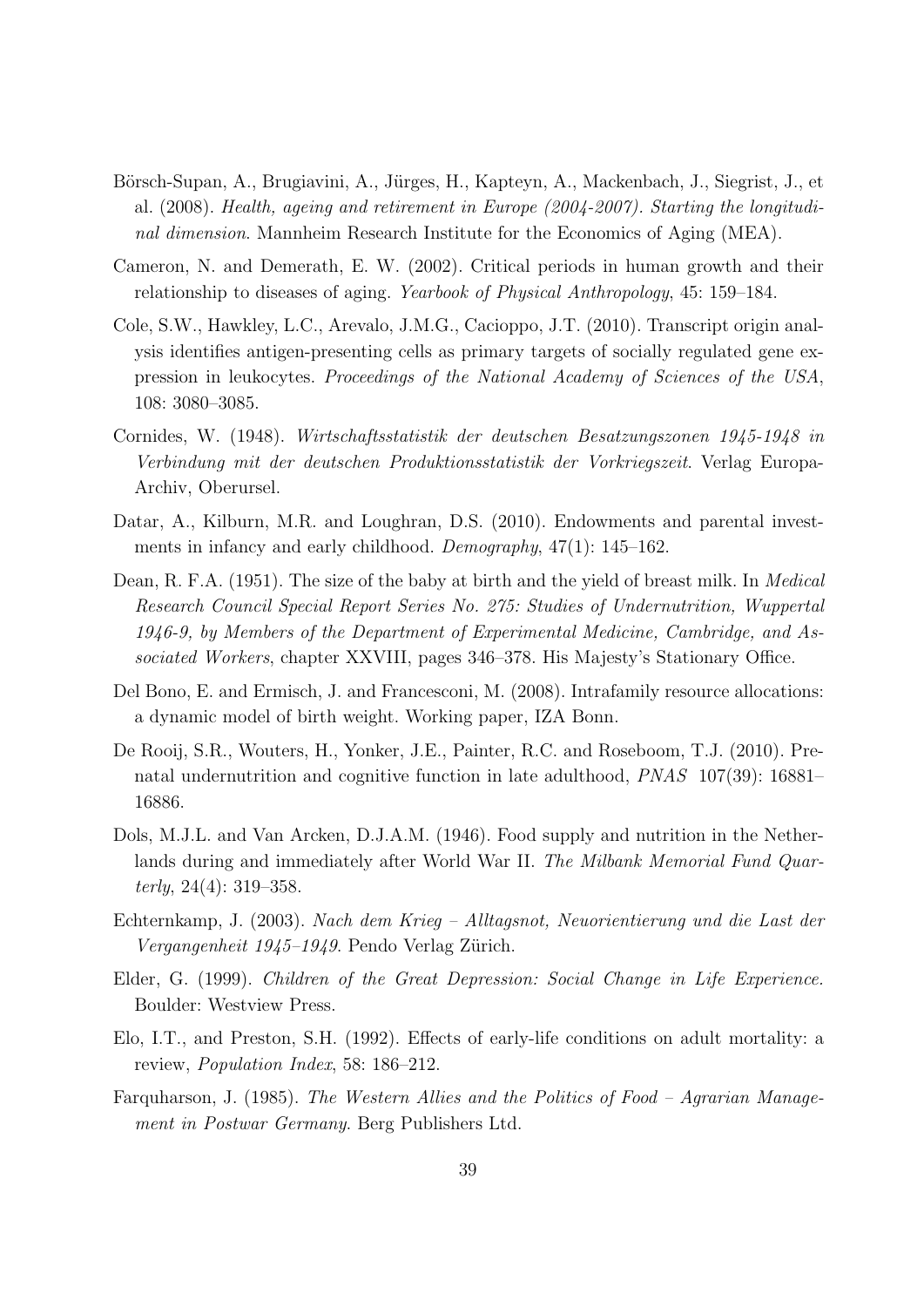- Gasser, T., Ziegler, P., Largo, R.H., Molinari, L., and Prader, A. (1994). A longitudinal study of lean and fat areas at the arm. *Annals of Human Biology*, 21(4): 303–14.
- Gluckman, P.D., and Hanson, M.A. (2004). Living with the past: evolution, development, and patterns of disease. *Science* 305: 1733–1736.
- Gluckman, P.D., Hanson, M.A., and Pinal, C. (2005). The developmental origins of adult disease. *Maternal and Child Nutrition*, 1: 130–141.
- Griliches, Z. (1979). Sibling models and data in economics: beginnings of a survey *Journal of Political Economy*, 87(5): 37–64.
- Hadley, C. and Patil, C. (2006). Food insecurity in rural Tanzania is associated with maternal anxiety and depression. *American Journal of Human Biology*, 18(3): 359–368.
- Hales, C.N., and Barker, D.J. (1992). Type 2 (non-insulin-dependent) diabetes mellitus: the thrifty phenotype hypothesis. *Diabetologia* 35(7): 595–601.
- Hamelin, A., Habicht, J., and Beaudry, M. (1999). Food insecurity: consequences for the household and broader social implications. *The Journal of Nutrition*, 129(2): 525.
- Häusser, A. and Maugg, G. (2009). *Hungerwinter. Deutschlands humanitäre Katastrophe*  $1946/47$ , Berlin: Prophyläen.
- Heijmans, B. T., Tobi, E. W., Stein, A. D., Putter, H., Blauw, G. J., Susser, E. S., et al. (2008). Persistent epigenetic differences associated with prenatal exposure to famine in humans. *Proceedings of the National Academy of Sciences of the USA*, 105(44): 17046– 17049.
- Hermanussen, M., Danker-Hopfe, H., Weber, G.W. (2001). Body weight and the shape of the natural distribution of weight, in very large samples of German, Austrian and Norwegian conscripts. *International Journal of Obesity*, 25: 1550–1553.
- Hionidou, V. (2006). *Famine and Death in Occupied Greece, 1941-1944*. Cambridge University Press.
- Hutchinson, A.O. and McCance, R. A. and Widdowson, E. M. (1951). *Studies of undernutrition, Wuppertal 1946-9. XXVIII Size of Baby at Birth and Yield of Breast Milk.* His Majesty's Stationary Office, London.
- Imbens, G.W., and Angrist, J.D. (1994). Identification and estimation of local average treatment effects. *Econometrica*, 62(2): 467–475.
- Inoue, A., and Solon, G. (2010). Two-sample instrumental variables estimators. *Review of Economics and Statistics*, 92(3): 557–561.
- Jürges, H. (2011). Collateral damage: Educational attainment and labor market outcomes among German war and post-war cohorts. Working paper, University of Wuppertal.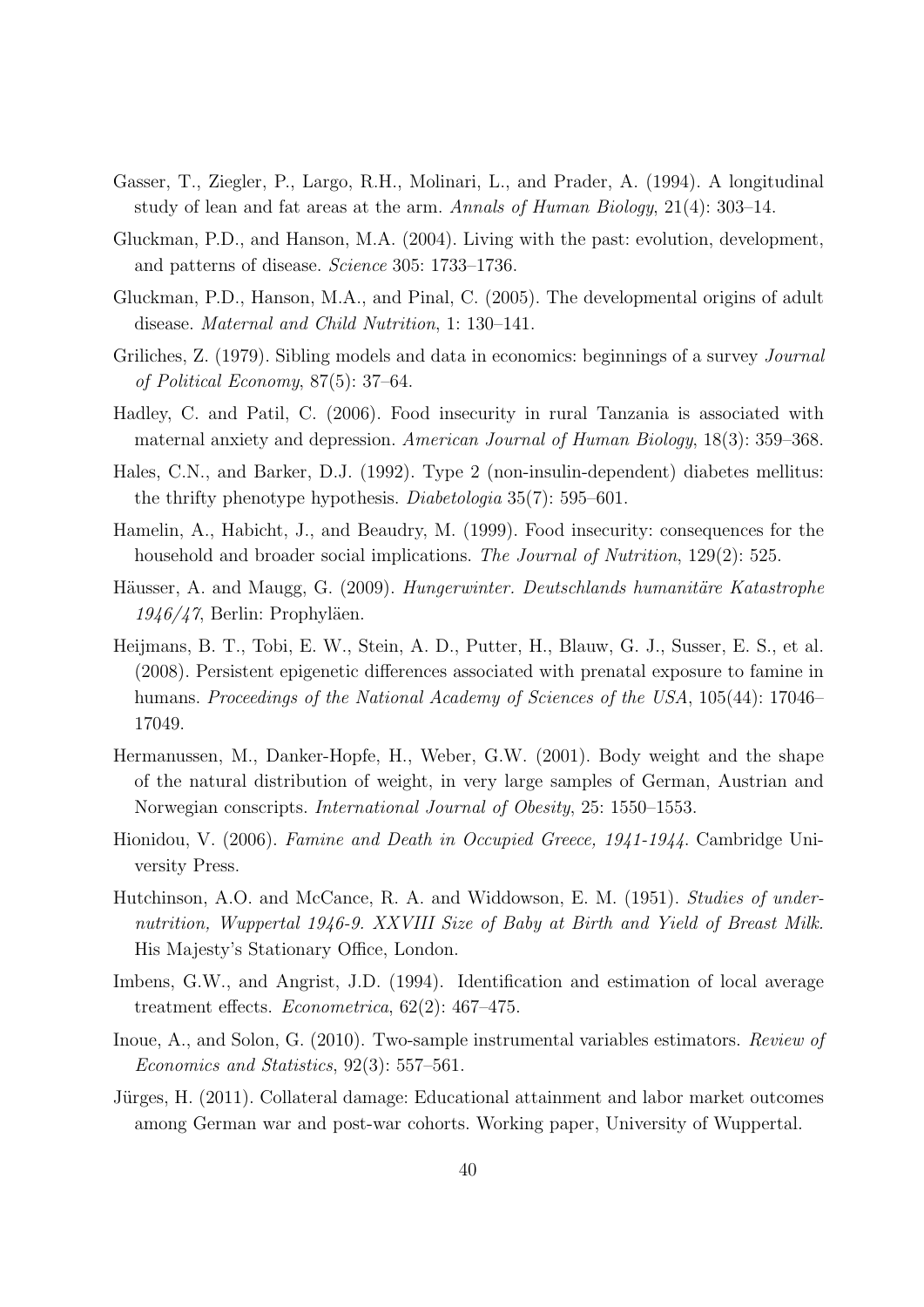- Jyoti, D., Frongillo, E., and Jones, S. (2005). Food insecurity affects school children's academic performance, weight gain, and social skills. *The Journal of Nutrition*, 135(12): 2831.
- Klatt, W. (1950). Food and farming in Germany: I. food and nutrition. *International Affairs*, 26(1): 45–58.
- Kuzawa, C., and Quinn, E.A. (2009). Developmental origins of adult function and health: evolutionary hypotheses. *Annual Review of Anthropology* 38: 131–147.
- Lawlor, D.A. (2008). The developmental origins of health and disease: where do we go from here?, *Epidemiology* 19: 206–208.
- Leigh, J. (1983). Direct and indirect effects of education on health. *Social Science & Medicine*, 17(4): 227–234.
- Lumey, L.H., Stein, A.D., Kahn, H.S., Van der Pal-de Bruin, K.M., Blauw, G.J., Zybert, P.A. et al. (2007). Cohort profile: the Dutch Hunger Winter Families Study. *International Journal of Epidemiology*, 36: 1196–1204.
- Lumey, L.H., Stein, A.D., and Susser, E. (2011). Prenatal famine and adult health. *Annual Review of Public Health*, 32: 24.1–24.26.
- Marshall, W., and Tanner, J.M. (1986). Puberty. In: F. Falkner and J.M. Tanner, eds., *Human Growth. A Comprehensive Treatise. Part 2. Postnatal Growth Neurobiology*. New York: Plenum Press.
- Miller, G.E., Chen, E., Fok, A.K., Walker, H., Lim, A., Nicholls, E.F., et al. (2009). Low early-life social class leaves a biological residue manifest by decreased glucocorticoid and increased proinflammatory signaling. *Proceedings of the National Academy of Sciences of the USA*, 106: 14716–14721.
- Miller, G.E., and Chen, E. (2010). Harsh family climate in early life presages the emergence of a proinflammatory phenotype in adolescence. *Psychological Science* 21: 848–856.
- Morozink, J.A., Friedman, E.M., Coe, C.L., and Ryff, C.D. (2010). Socioeconomic and psychosocial predictors of interleukin-6 in the MIDUS national sample. *Health Psychology* 29(6): 626–635.
- Neelsen, S. and Stratmann, T. (2011). Effects of prenatal and early life malnutrition: Evidence from the Greek famine. *Journal of Health Economics*, 30(3): 479–488.
- O'Grada, C. (2009). *Famine: A Short History*. Princeton: Princeton University Press.
- Onland-Moret, N.C., Peeters, P.H., Van Gils, C.H., Clavel-Chapelon, F., Key, T., Tjønneland, A., et al. (2005). Age at menarche in relation to adult height: the EPIC study. *American Journal of Epidemiology*, 162: 623–632.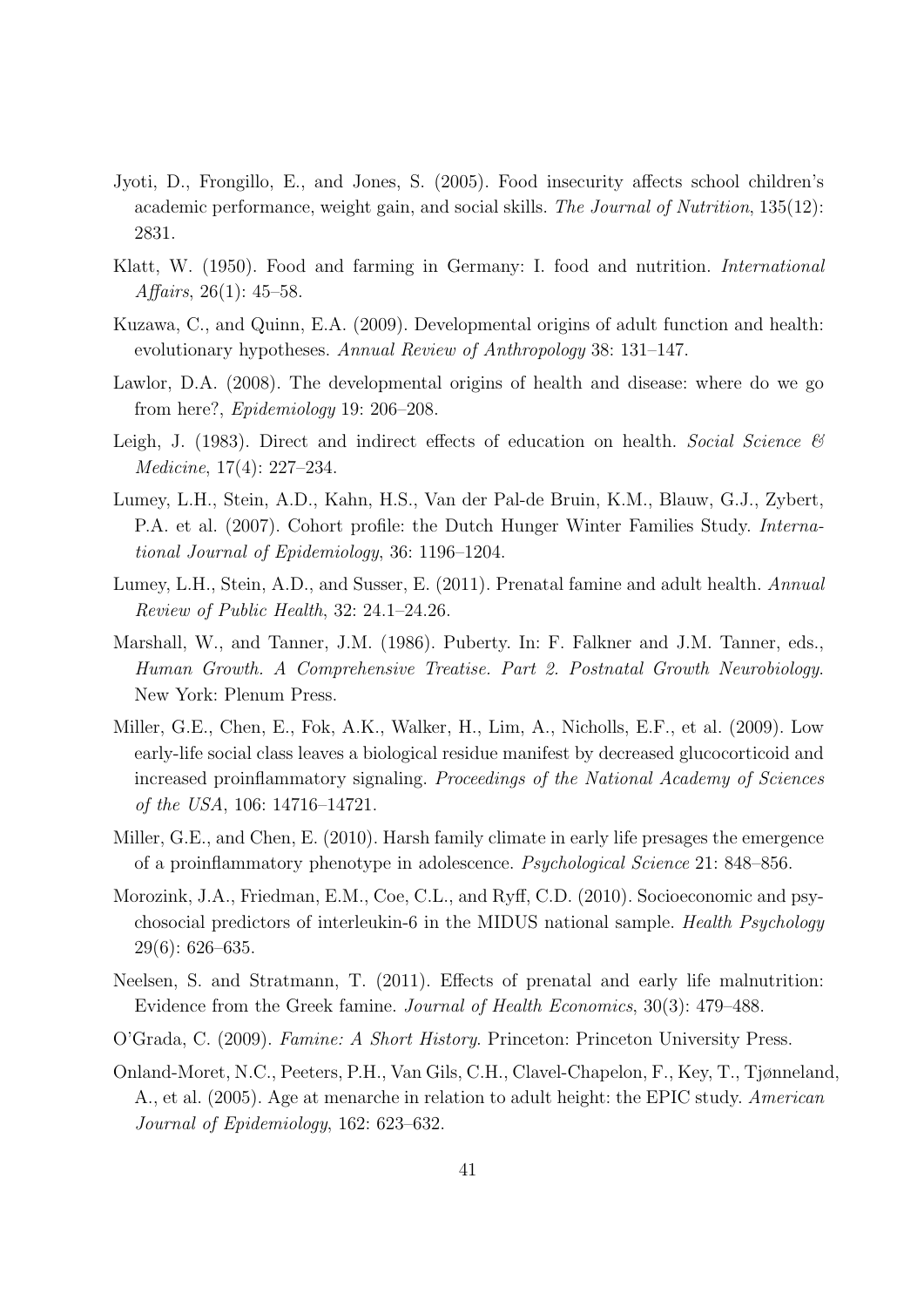- Oppers, V.M. (1963). Analyse van de acceleratie van de menselijke lengtegroei door bepaling van het tijdstip van de groeifasen. PhD thesis, University of Amsterdam, Amsterdam.
- Painter, R.C., Roseboom, T.J., and Bleker, O.P. (2005). Prenatal exposure to the Dutch Famine and disease in later life: an overview. *Reproductive Toxicology*, 20: 345–352.
- Pollitt, R.A., K.M. Rose and J.S. Kaufman (2005). Evaluating the evidence for models of life course socioeconomic factors and cardiovascular outcomes: A systematic review, *BMC Public Health* 5(7): 1–13.
- Rasmussen, K. (2001). The fetal origins hypothesis: challenges and opportunities for maternal and child nutrition. *Annual Review of Nutrition*, 21(1): 73–95.
- Reichardt, S. and Zierenberg, M. (2009). *Damals nach dem Krieg. Eine Geschichte Deutschlands 1945 bis 1949*. München: Goldmann.
- Ridder, G. and Moffitt, R. (2007). The econometrics of data combination, in: J.J. Heckman and E.E. Leamer (eds.), *Handbook of Econometrics, Volume 6*, North-Holland, Amsterdam.
- Rosenzweig, M. R. and Wolpin, K.I. (1988). Heterogeneity, intrafamily distribution, and child health. *Journal of Human Resources*, 23(4): 437–461.
- Schröder, M. (2011). *Retrospective Data Collection in the Survey of Health, Ageing and Retirement in Europe – SHARELIFE Methodology*. Mannheim Research Institute for the Economics of Ageing (MEA).
- Schulz, L.C. (2010). The Dutch Hunger Winter and the developmental origins of health and disease. *Proceedings of the National Academy of Sciences of the USA*, 107: 16757–16758.
- Sparén, P., Vågerö, D., Shestov, D.B., Plavinskaja, S., Parfenova, N., Hoptiar, V., et al. (2004). Long term mortality after severe starvation during the siege of Leningrad: prospective cohort study. *British Medical Journal*, 328: 11–15.
- Stein, Z. and Susser, M., T.P. (1975). Fertility, fecundity, famine: food rations in the Dutch famine 1944/5 have a causal relation to fertility, and probably to fecundity. *Human Biology*, 47(1): 131–154.
- Susser, E.S., and Lin, S.P. (1992). Schizophrenia after prenatal exposure to the Dutch Hunger Winter of 1944-45. *Archives of General Psychiatry*, 49: 983–988.
- Susser, M., and Stein, Z. (1994). Timing in prenatal nutrition: A reprise of the Dutch famine study. *Nutrition Reviews*, 52: 84–94.
- Trittel, G. J. (1990). *Hunger und Politik Die Ernährungskrise in der Bizone (1945–1949)*. Campus Verlag. in German only.